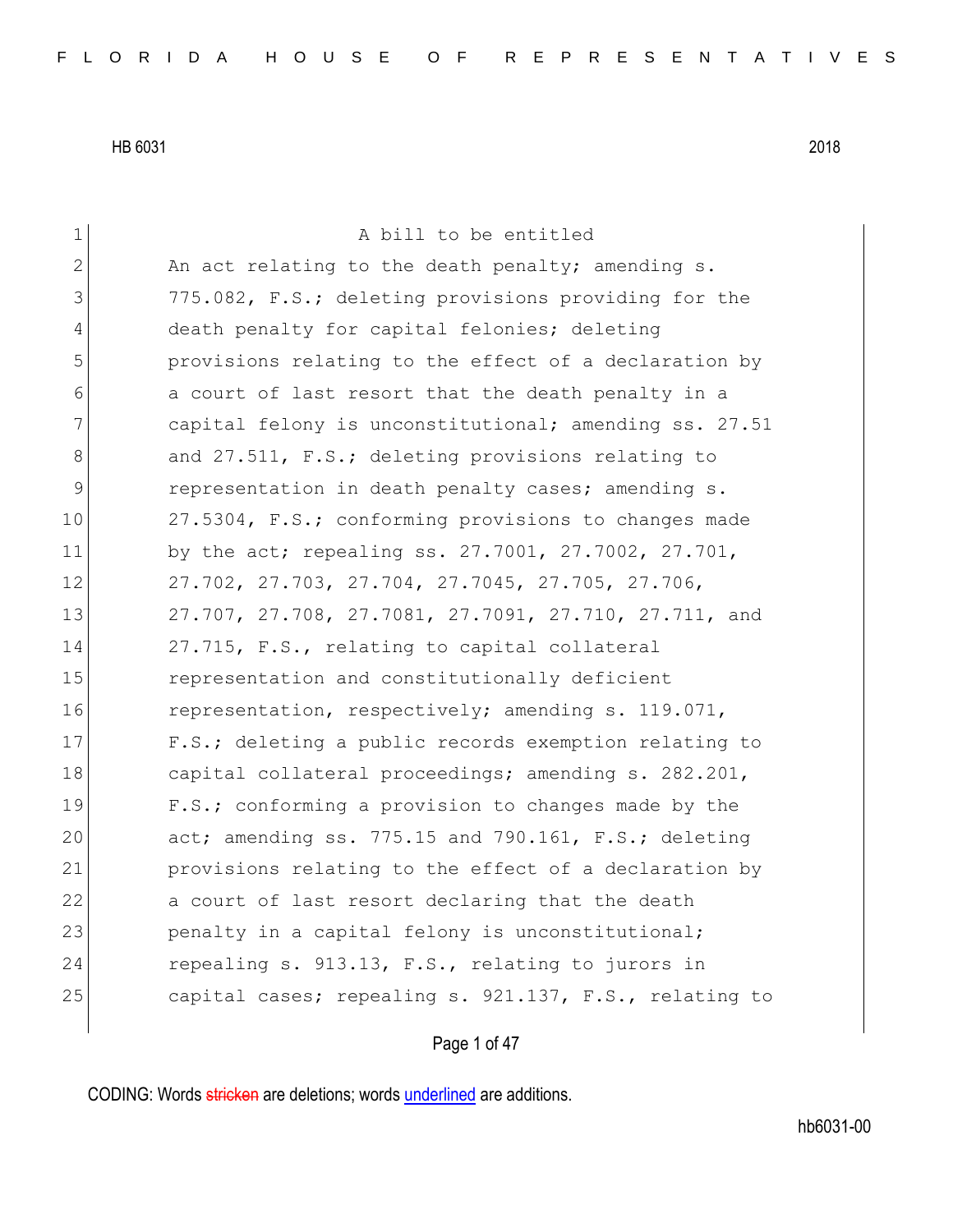26 prohibiting the imposition of the death sentence upon 27 a defendant with mental retardation; repealing s. 28 921.141, F.S., relating to determination of whether to 29 impose a sentence of death or life imprisonment for a 30 capital felony; repealing s. 921.142, F.S., relating 31 1 to determination of whether to impose a sentence of 32 death or life imprisonment for a capital drug 33 trafficking felony; amending ss. 775.021, 782.04, 34 775.30, 394.912, 782.065, 794.011, 893.135, 944.275, 35 and 948.012, F.S.; conforming provisions to changes 36 made by the act; repealing ss. 922.052, 922.06, 37 922.07, 922.08, 922.095, 922.10, 922.105, 922.108, 38 922.11, 922.111, 922.12, 922.14, 922.15, 924.055, 39 924.056, 924.057, F.S., relating to issuance of 40 warrant of execution, stay of execution of death 41 sentence, proceedings when person under sentence of 42 death appears to be insane, proceedings when person 43 under sentence of death appears to be pregnant, 44 qrounds for death warrant, execution of death 45 sentence, prohibition against reduction of death 46 sentence as a result of determination that a method of 47 execution is unconstitutional, sentencing orders in 48 capital cases, regulation of execution, transfer to 49 state prison for safekeeping before death warrant 50 issued, return of warrant of execution issued by

#### Page 2 of 47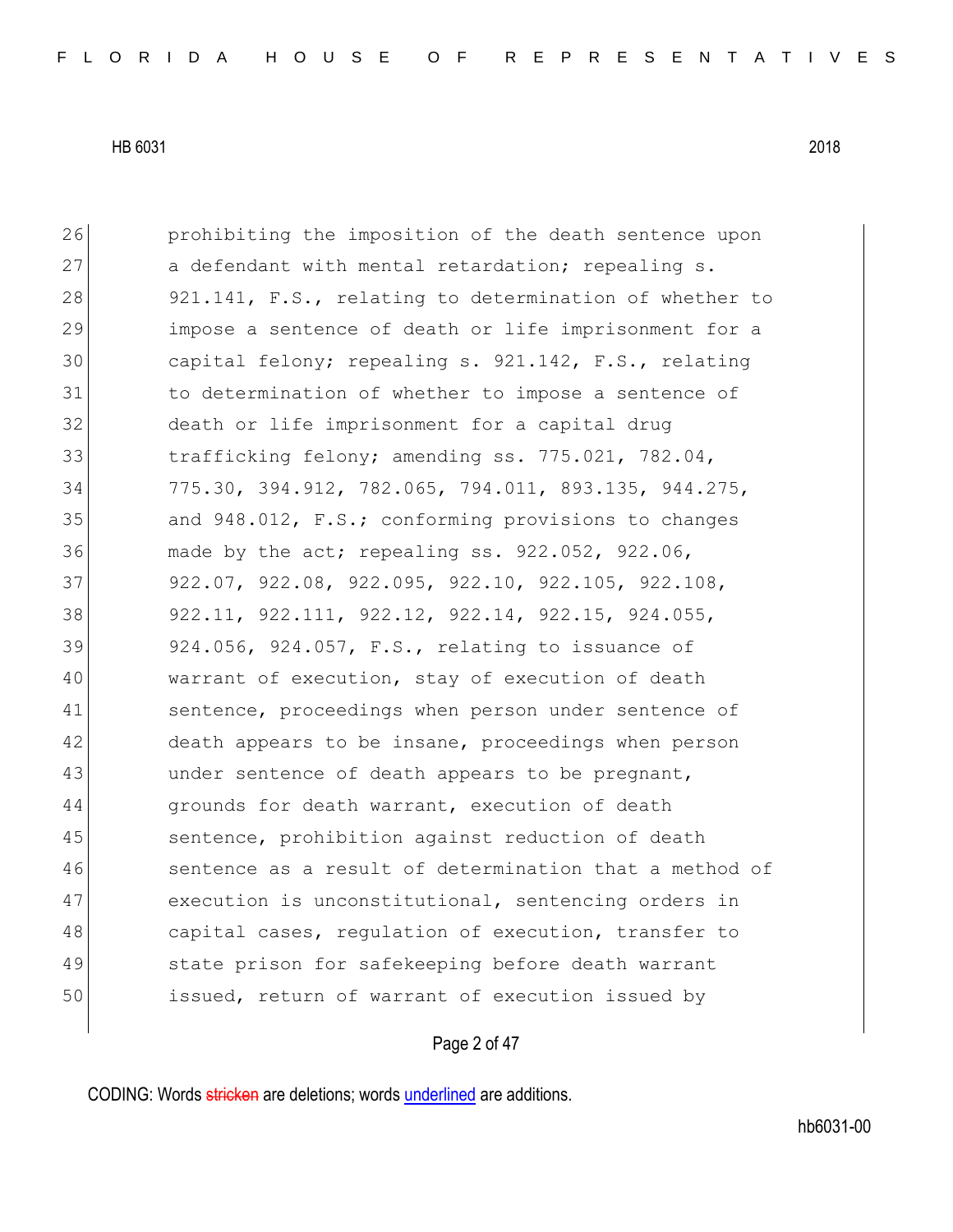Page 3 of 47 51 Governor, sentence of death unexecuted for 52 unjustifiable reasons, return of warrant of execution 53 issued by Supreme Court, legislative intent concerning 54 appeals and postconviction proceedings in death 55 penalty cases, commencement of capital postconviction 56 actions for which sentence of death is imposed on or 57 after January 14, 2000, and limitation on 58 postconviction cases in which the death sentence was 59 imposed before January 14, 2000, respectively; 60 amending s. 925.11, F.S.; deleting provisions relating 61 to preservation of DNA evidence in death penalty 62 cases; amending s. 945.10, F.S.; deleting a public 63 records exemption for the identity of executioners; 64 **providing an effective date.** 65 66 Be It Enacted by the Legislature of the State of Florida: 67 68 Section 1. Paragraph (a) of subsection (1) and subsection 69 (2) of section 775.082, Florida Statutes, are amended to read: 70 775.082 Penalties; applicability of sentencing structures; 71 mandatory minimum sentences for certain reoffenders previously 72 released from prison.-73 (1)(a) Except as provided in paragraph  $(b)$ , A person who 74 has been convicted of a capital felony shall be punished by 75 death if the proceeding held to determine sentence according to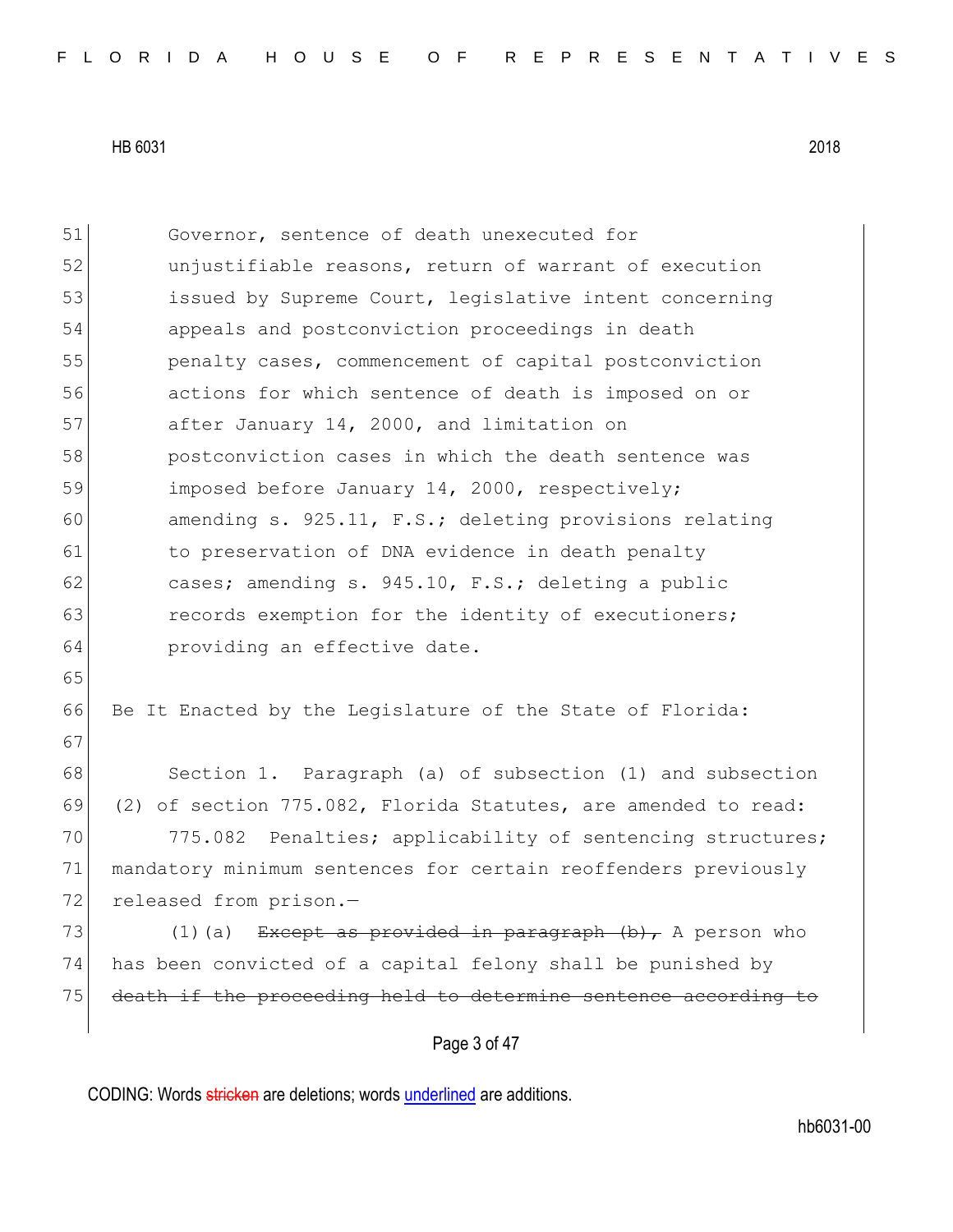| 76  | the procedure set forth in s. 921.141 results in a determination    |
|-----|---------------------------------------------------------------------|
| 77  | that such person shall be punished by death, otherwise such         |
| 78  | person shall be punished by life imprisonment and shall be          |
| 79  | ineligible for parole.                                              |
| 80  | $(2)$ In the event the death penalty in a capital felony is         |
| 81  | held to be unconstitutional by the Florida Supreme Court or the     |
| 82  | United States Supreme Court, the court having jurisdiction over     |
| 83  | a person previously sentenced to death for a capital felony         |
| 84  | shall cause such person to be brought before the court, and the     |
| 85  | court shall sentence such person to life imprisonment as            |
| 86  | provided in subsection (1). No sentence of death shall be           |
| 87  | reduced as a result of a determination that a method of             |
| 88  | execution is held to be unconstitutional under the State            |
| 89  | Constitution or the Constitution of the United States.              |
| 90  | Section 2. Paragraphs $(d)$ , $(e)$ , and $(f)$ of subsection $(1)$ |
| 91  | of section 27.51, Florida Statutes, are amended to read:            |
| 92  | 27.51 Duties of public defender.-                                   |
| 93  | The public defender shall represent, without<br>(1)                 |
| 94  | additional compensation, any person determined to be indigent       |
| 95  | under s. 27.52 and:                                                 |
| 96  | Sought by petition filed in such court to be<br>(d)                 |
| 97  | involuntarily placed as a mentally ill person under part I of       |
| 98  | chapter 394, involuntarily committed as a sexually violent          |
| 99  | predator under part V of chapter 394, or involuntarily admitted     |
| 100 | to residential services as a person with developmental              |
|     |                                                                     |
|     | Page 4 of 47                                                        |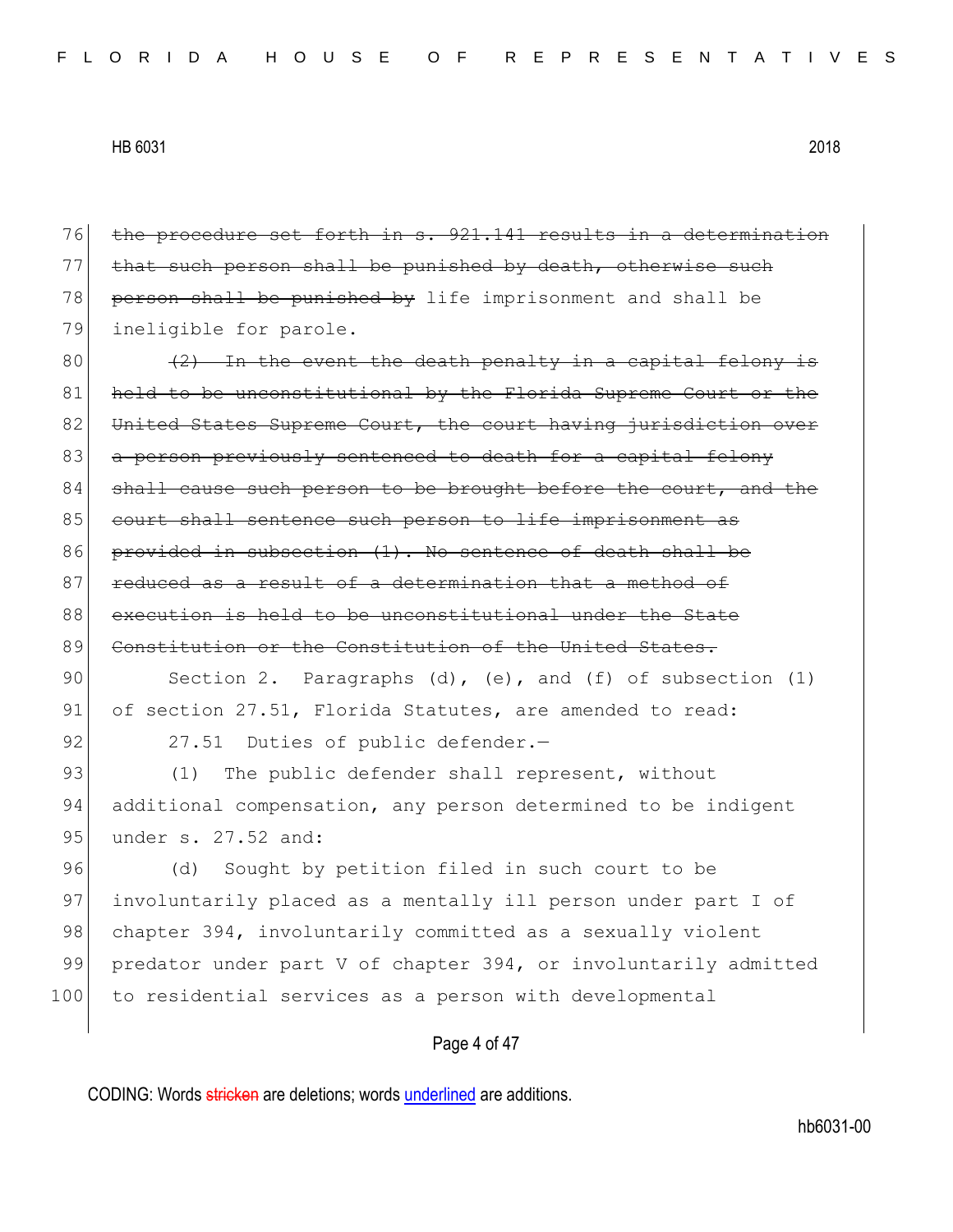101 disabilities under chapter 393. A public defender shall not 102 represent any plaintiff in a civil action brought under the 103 Florida Rules of Civil Procedure, the Federal Rules of Civil 104 Procedure, or the federal statutes, or represent a petitioner in 105 a rule challenge under chapter 120, unless specifically 106 authorized by statute; or

107 (e) Convicted and sentenced to death, for purposes of 108 handling an appeal to the Supreme Court; or

109 (e) $(f+$  Is appealing a matter in a case arising under 110 paragraphs  $(a) - (d)$ .

111 Section 3. Paragraphs (e), (f), and (g) of subsection (5) 112 and subsection (8) of section 27.511, Florida Statutes, are 113 amended to read:

114 27.511 Offices of criminal conflict and civil regional 115 counsel; legislative intent; qualifications; appointment; 116 duties.—

117 (5) When the Office of the Public Defender, at any time 118 during the representation of two or more defendants, determines 119 that the interests of those accused are so adverse or hostile 120 that they cannot all be counseled by the public defender or his 121 or her staff without a conflict of interest, or that none can be 122 counseled by the public defender or his or her staff because of 123 a conflict of interest, and the court grants the public 124 defender's motion to withdraw, the office of criminal conflict 125 and civil regional counsel shall be appointed and shall provide

## Page 5 of 47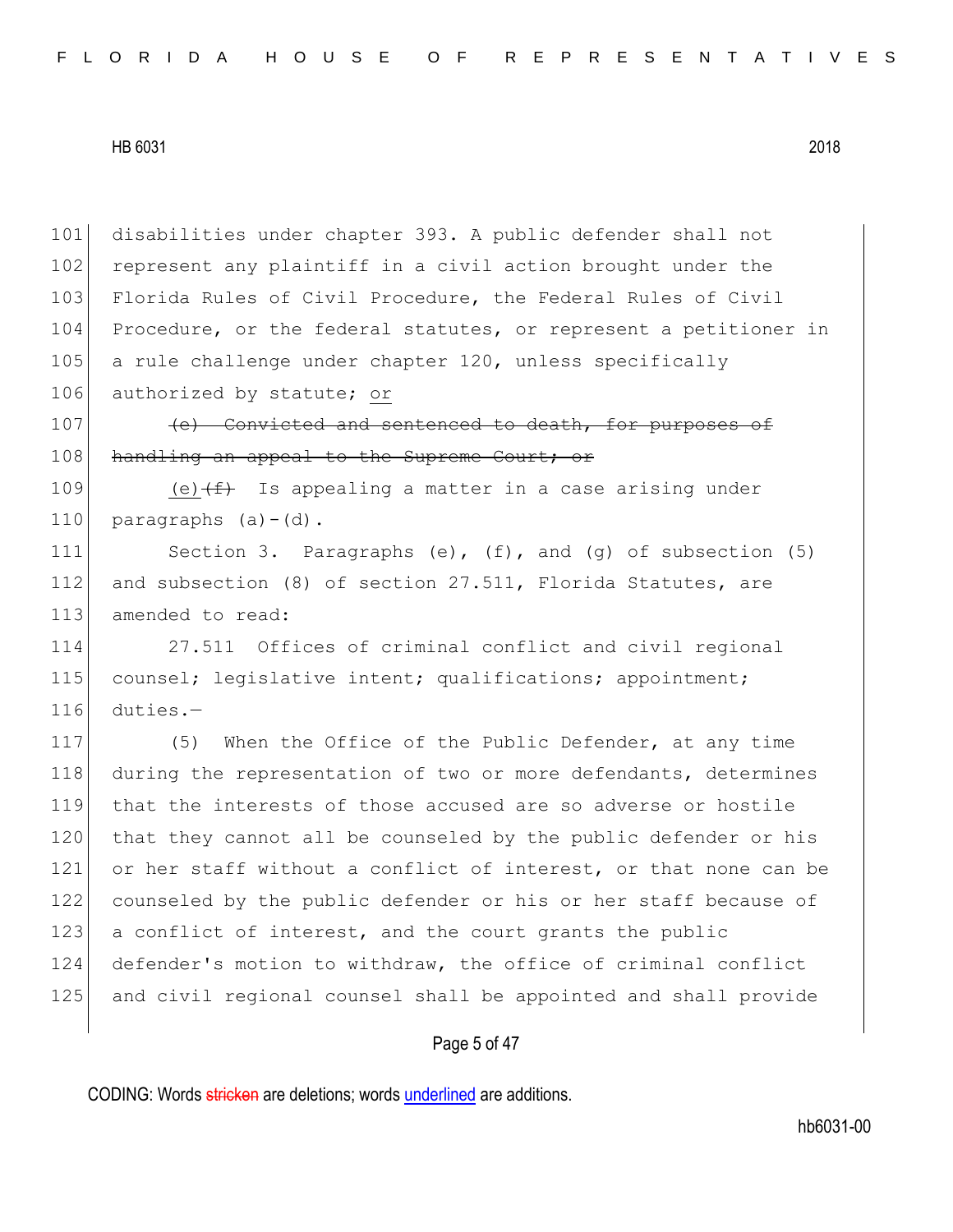126 legal services, without additional compensation, to any person 127 determined to be indigent under s. 27.52, who is:

128 (e) Convicted and sentenced to death, for purposes of 129 handling an appeal to the Supreme Court;

130 (e) $(f)$  Appealing a matter in a case arising under 131 paragraphs  $(a) - (d)$ ; or

132 (f) (g) Seeking correction, reduction, or modification of a 133 sentence under Rule 3.800, Florida Rules of Criminal Procedure, 134 or seeking postconviction relief under Rule 3.850, Florida Rules 135 of Criminal Procedure, if, in either case, the court determines 136 that appointment of counsel is necessary to protect a person's 137 due process rights.

138 (8) The public defender for the judicial circuit specified 139 in s. 27.51(4) shall, after the record on appeal is transmitted 140 to the appellate court by the office of criminal conflict and 141 civil regional counsel which handled the trial and if requested 142 by the regional counsel for the indicated appellate district, 143 handle all circuit court appeals authorized pursuant to 144 paragraph (5)(e) $(f)$  within the state courts system and any 145 authorized appeals to the federal courts required of the 146 official making the request. If the public defender certifies to 147 the court that the public defender has a conflict consistent 148 with the criteria prescribed in s. 27.5303 and moves to 149 withdraw, the regional counsel shall handle the appeal, unless 150 the regional counsel has a conflict, in which case the court

## Page 6 of 47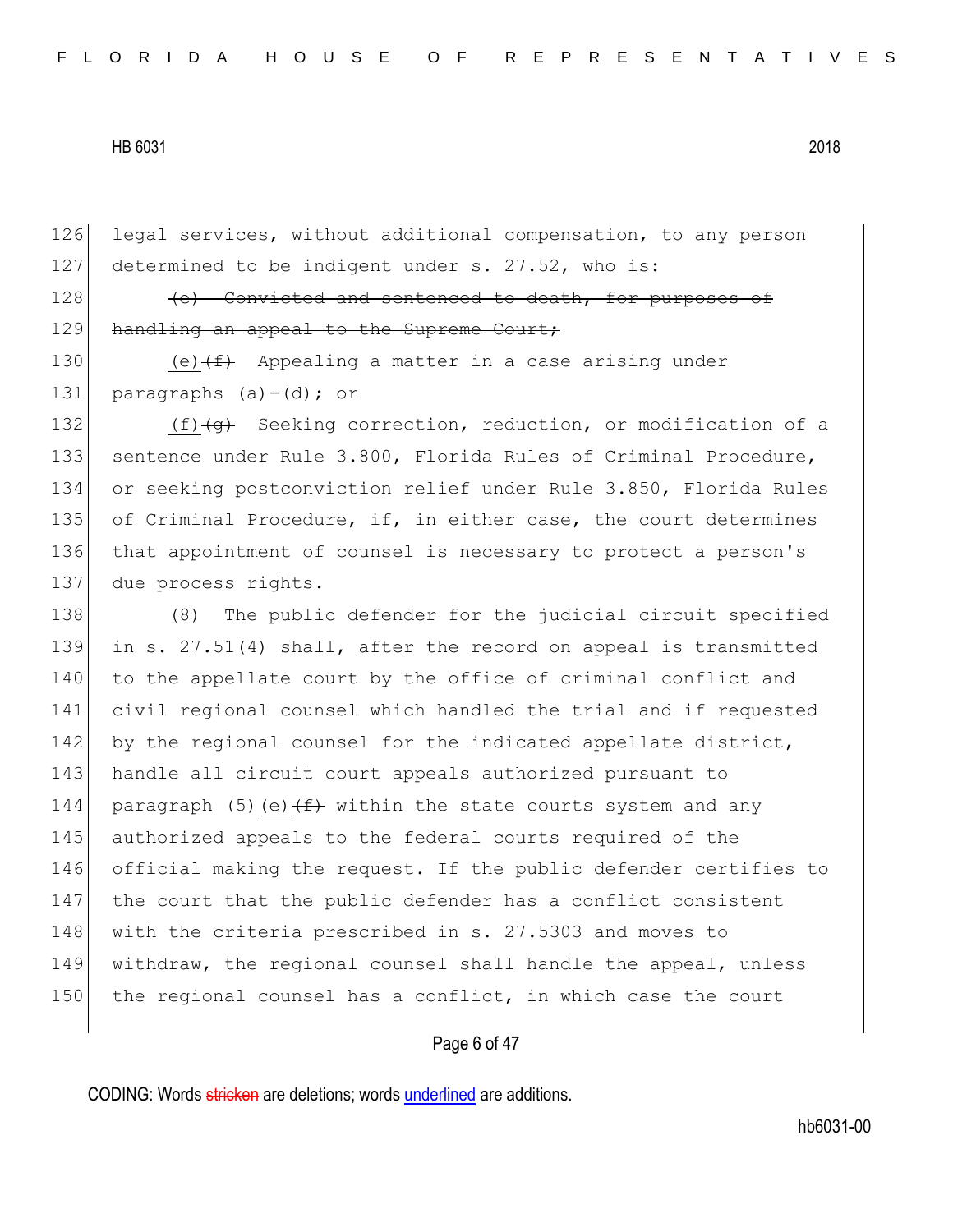151 shall appoint private counsel pursuant to s. 27.40. 152 Section 4. Subsection (13) of section 27.5304, Florida 153 Statutes, is amended to read: 154 27.5304 Private court-appointed counsel; compensation;  $155$  notice.-156 (13) Notwithstanding the limitation set forth in 157 subsection (5) and for the 2017-2018 fiscal year only, the 158 compensation for representation in a criminal proceeding may not 159 exceed the following: 160 (a) For misdemeanors and juveniles represented at the 161 trial level: \$1,000. 162 (b) For noncapital, nonlife felonies represented at the 163 trial level: \$15,000. 164 (c) For life felonies represented at the trial level: 165 \$15,000. 166 (d) For capital cases represented at the trial level: 167 \$25,000. For purposes of this paragraph, a "capital case" is any 168 offense for which the potential sentence is death and the state 169 has not waived seeking the death penalty. 170 (d)  $\left\{ \begin{matrix} e \\ e \end{matrix} \right\}$  For representation on appeal: \$9,000. 171 (e) $(f)$  This subsection expires July 1, 2018. 172 Section 5. Sections 27.7001, 27.7002, 27.701, 27.702, 173 27.703, 27.704, 27.7045, 27.705, 27.706, 27.707, 27.708, 174 27.7081, 27.7091, 27.710, 27.711, and 27.715, Florida Statutes, 175 are repealed.

## Page 7 of 47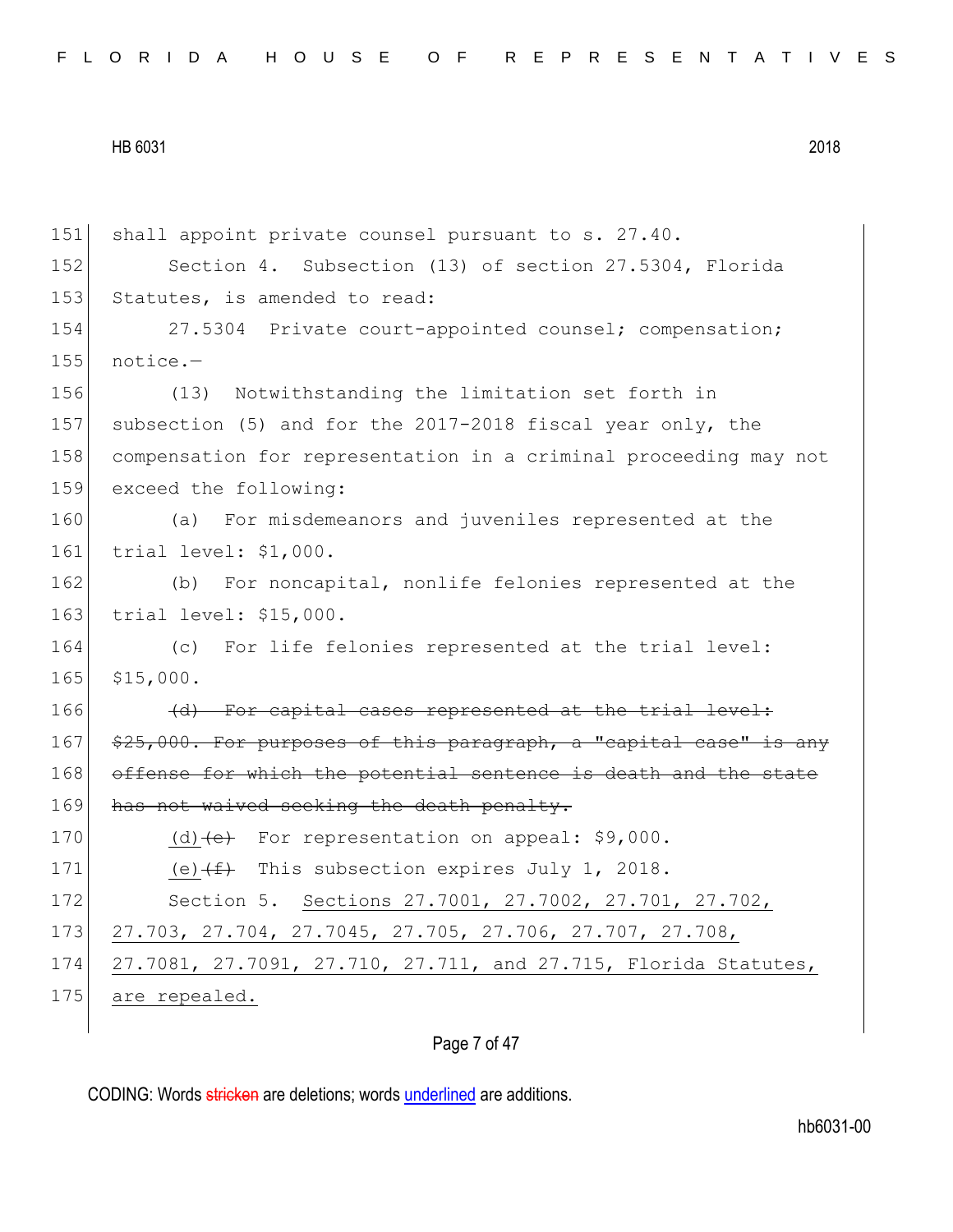176 Section 6. Paragraph (d) of subsection (1) of section 177 119.071, Florida Statutes, is amended to read:

178 119.071 General exemptions from inspection or copying of 179 public records.—

180 (1) AGENCY ADMINISTRATION.-

181 (d)1. A public record that was prepared by an agency 182 attorney (including an attorney employed or retained by the 183 agency or employed or retained by another public officer or 184 agency to protect or represent the interests of the agency 185 having custody of the record) or prepared at the attorney's 186 express direction, that reflects a mental impression, 187 conclusion, litigation strategy, or legal theory of the attorney 188 or the agency, and that was prepared exclusively for civil or 189 criminal litigation or for adversarial administrative 190 proceedings, or that was prepared in anticipation of imminent 191 civil or criminal litigation or imminent adversarial 192 administrative proceedings, is exempt from s. 119.07(1) and s. 193 24(a), Art. I of the State Constitution until the conclusion of 194 the litigation or adversarial administrative proceedings. For 195 purposes of capital collateral litigation as set forth in s. 196 27.7001, the Attorney General's office is entitled to claim this 197 exemption for those public records prepared for direct appeal as 198 well as for all capital collateral litigation after direct 199 appeal until execution of sentence or imposition of a life 200 sentence.

## Page 8 of 47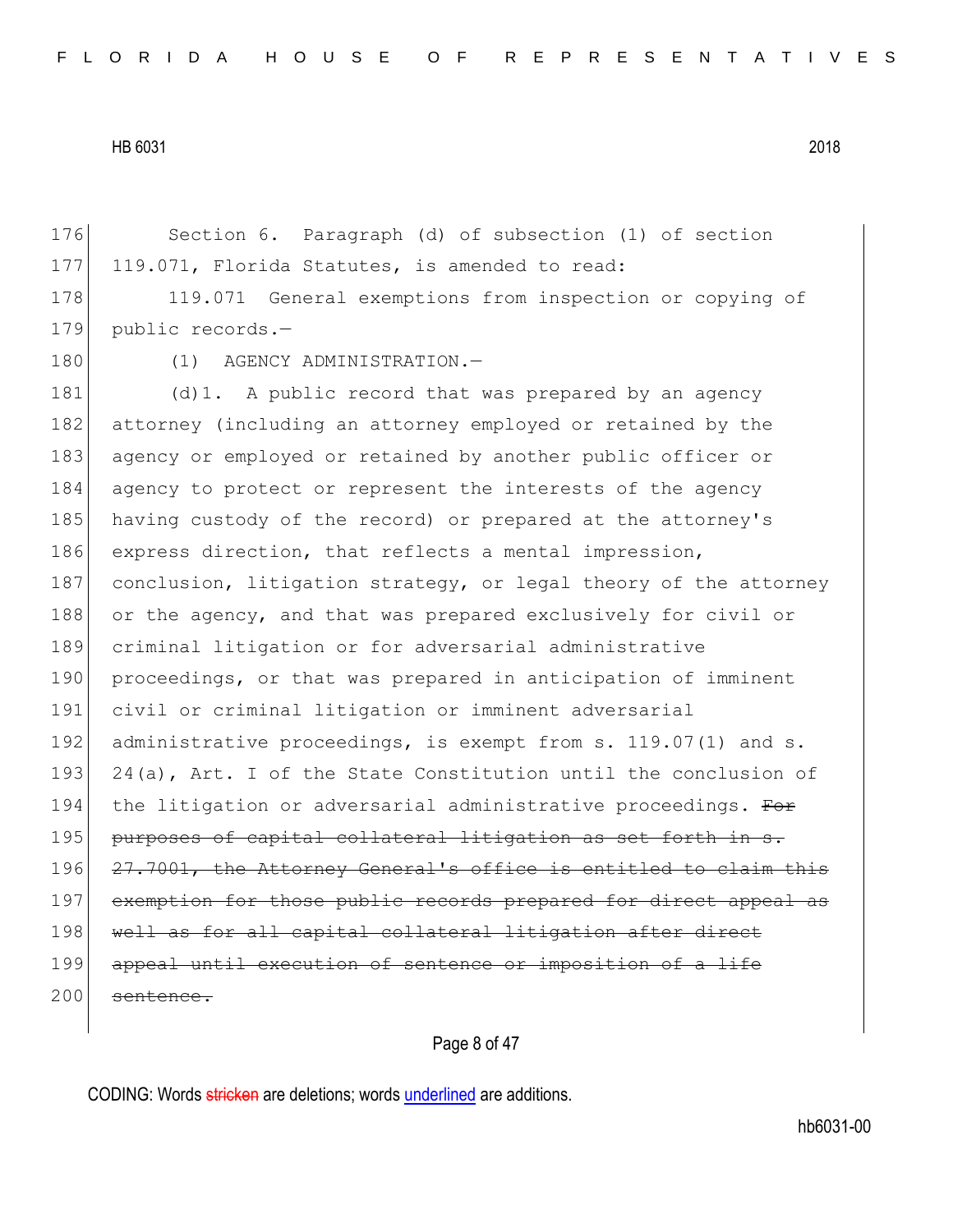201 2. This exemption is not waived by the release of such 202 public record to another public employee or officer of the same 203 agency or any person consulted by the agency attorney. When 204 asserting the right to withhold a public record pursuant to this 205 paragraph, the agency shall identify the potential parties to 206 any such criminal or civil litigation or adversarial 207 administrative proceedings. If a court finds that the document 208 or other record has been improperly withheld under this 209 paragraph, the party seeking access to such document or record 210 shall be awarded reasonable attorney's fees and costs in 211 addition to any other remedy ordered by the court.

212 Section 7. Paragraph (c) of subsection (4) of section 213 282.201, Florida Statutes, is amended to read:

214 282.201 State data center.—The state data center is 215 established within the Agency for State Technology and shall 216 provide data center services that are hosted on premises or 217 externally through a third-party provider as an enterprise 218 information technology service. The provision of services must 219 comply with applicable state and federal laws, regulations, and 220 policies, including all applicable security, privacy, and 221 auditing requirements.

222 (4) SCHEDULE FOR CONSOLIDATIONS OF AGENCY DATA CENTERS.—

223 (c) The following are exempt from state data center 224 consolidation under this section: the Department of Law 225 Enforcement, the Department of the Lottery's Gaming System,

Page 9 of 47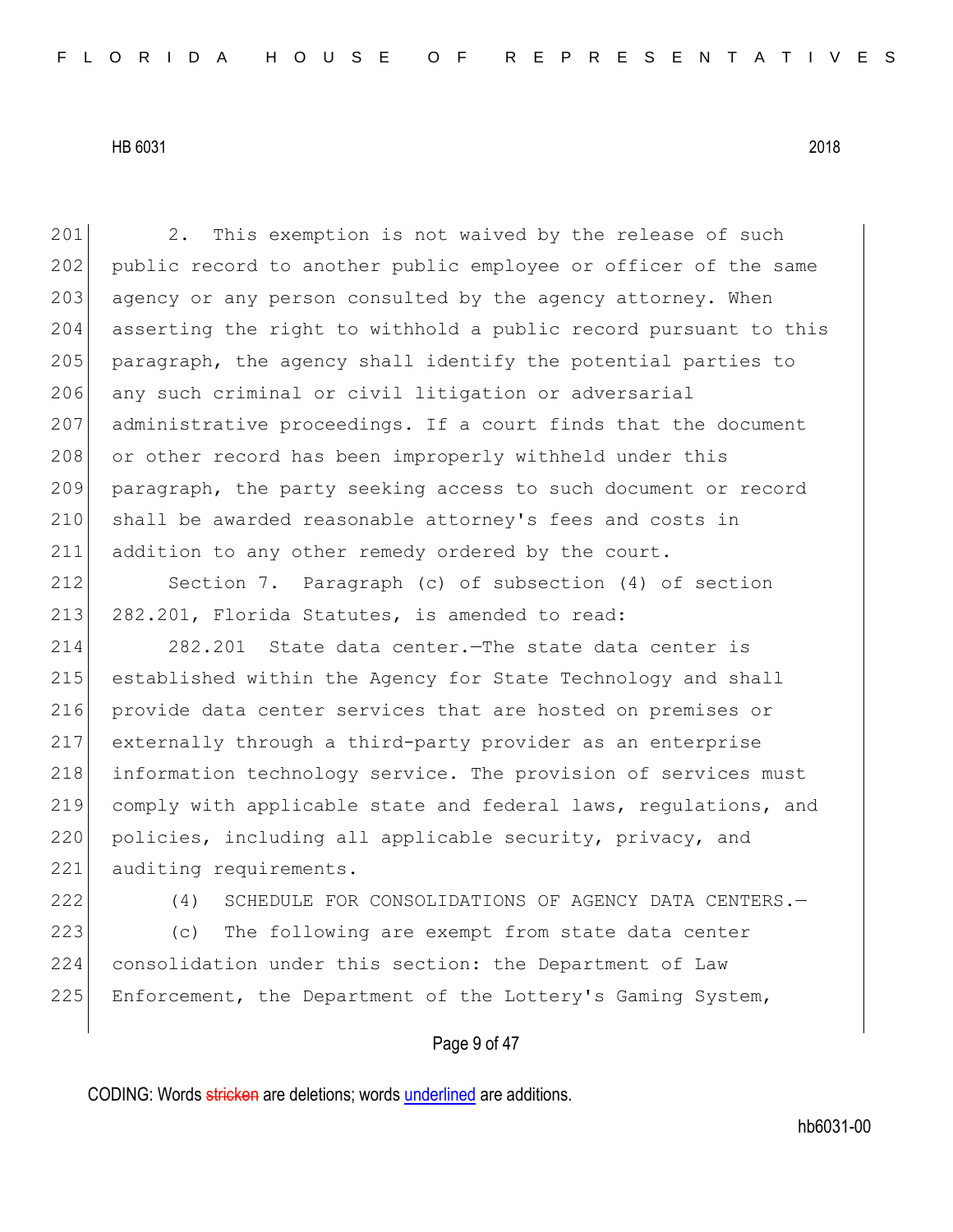226 Systems Design and Development in the Office of Policy and 227 Budget, the regional traffic management centers as described in 228  $\mid$  s. 335.14(2) and the Office of Toll Operations of the Department 229 of Transportation, the State Board of Administration, state 230 attorneys, public defenders, criminal conflict and civil 231 regional counsel, capital collateral regional counsel, and the 232 Florida Housing Finance Corporation.

233 Section 8. Subsection (1) of section 775.15, Florida 234 Statutes, is amended to read:

235 775.15 Time limitations; general time limitations; 236 exceptions.—

237 (1) A prosecution for a capital felony, a life felony, or 238 a felony that resulted in a death may be commenced at any time.  $239$  If the death penalty is held to be unconstitutional by the 240 Florida Supreme Court or the United States Supreme Court, all 241 crimes designated as capital felonies shall be considered life 242 felonies for the purposes of this section, and prosecution for 243 such crimes may be commenced at any time.

244 Section 9. Subsection (4) of section 790.161, Florida 245 Statutes, is amended to read:

246 790.161 Making, possessing, throwing, projecting, placing, 247 or discharging any destructive device or attempt so to do, 248 felony; penalties.—A person who willfully and unlawfully makes, 249 possesses, throws, projects, places, discharges, or attempts to 250 make, possess, throw, project, place, or discharge any

Page 10 of 47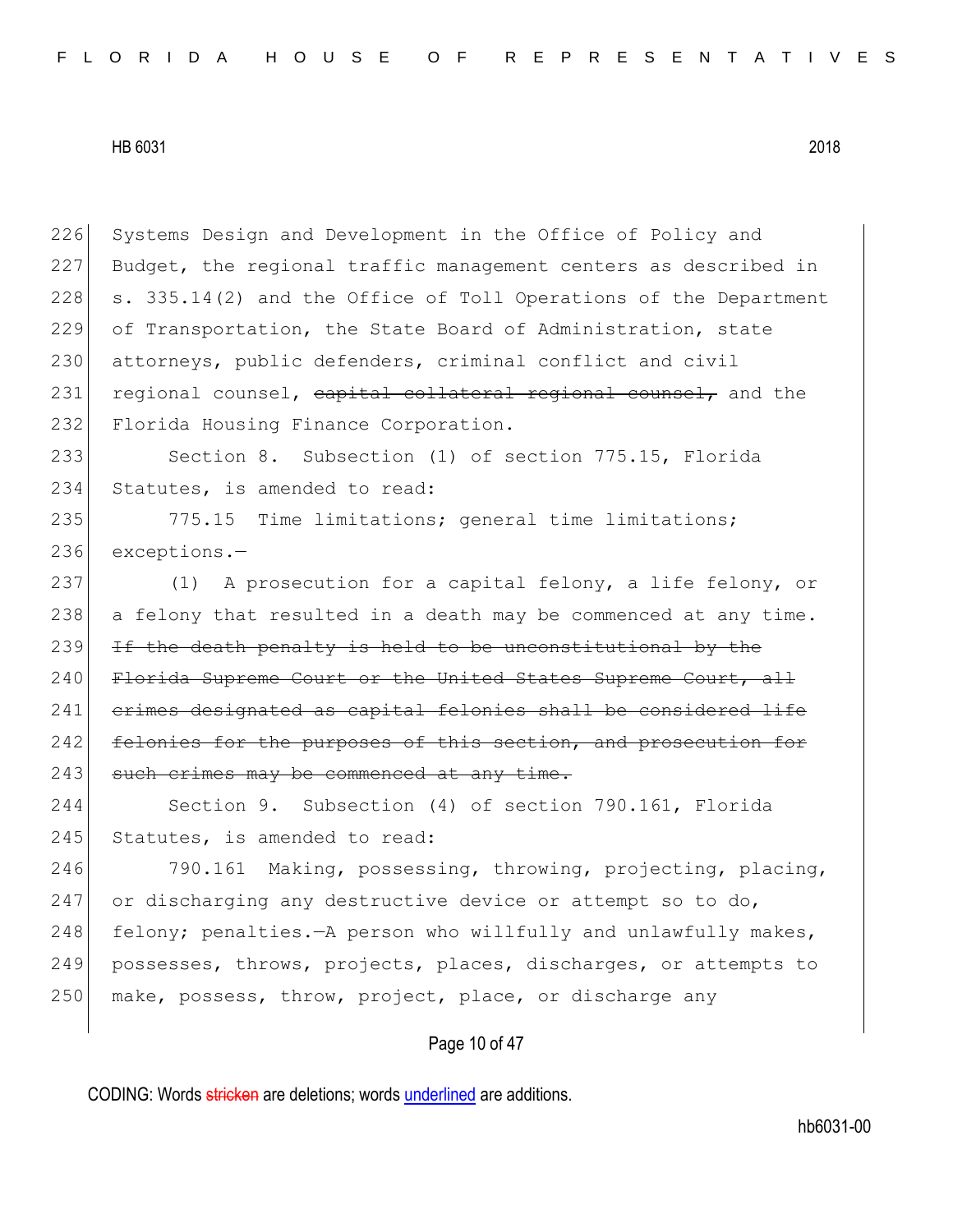| 251 | destructive device:                                              |
|-----|------------------------------------------------------------------|
| 252 | If the act results in the death of another person,<br>(4)        |
| 253 | commits a capital felony, punishable as provided in s. 775.082.  |
| 254 | In the event the death penalty in a capital felony is held to be |
| 255 | unconstitutional by the Florida Supreme Court or the United      |
| 256 | States Supreme Court, the court having jurisdiction over a       |
| 257 | person previously sentenced to death for a capital felony shall  |
| 258 | cause such person to be brought before the court, and the court  |
| 259 | shall sentence such person to life imprisonment if convicted of  |
| 260 | murder in the first degree or of a capital felony under this     |
| 261 | subsection, and such person shall be ineligible for parole. No   |
| 262 | sentence of death shall be reduced as a result of a              |
| 263 | determination that a method of execution is held to be           |
| 264 | unconstitutional under the State Constitution or the             |
| 265 | Constitution of the United States.                               |
| 266 | Section 10. Sections 913.13, 921.137, 921.141, and               |
| 267 | 921.142, Florida Statutes, are repealed.                         |
| 268 | Section 11. Paragraph (c) of subsection (5) of section           |
| 269 | 775.021, Florida Statutes, is amended to read:                   |
| 270 | 775.021 Rules of construction.-                                  |
| 271 | (5) Whoever commits an act that violates a provision of          |
| 272 | this code or commits a criminal offense defined by another       |
| 273 | statute and thereby causes the death of, or bodily injury to, an |
| 274 | unborn child commits a separate offense if the provision or      |
| 275 | statute does not otherwise specifically provide a separate       |
|     | Page 11 of 47                                                    |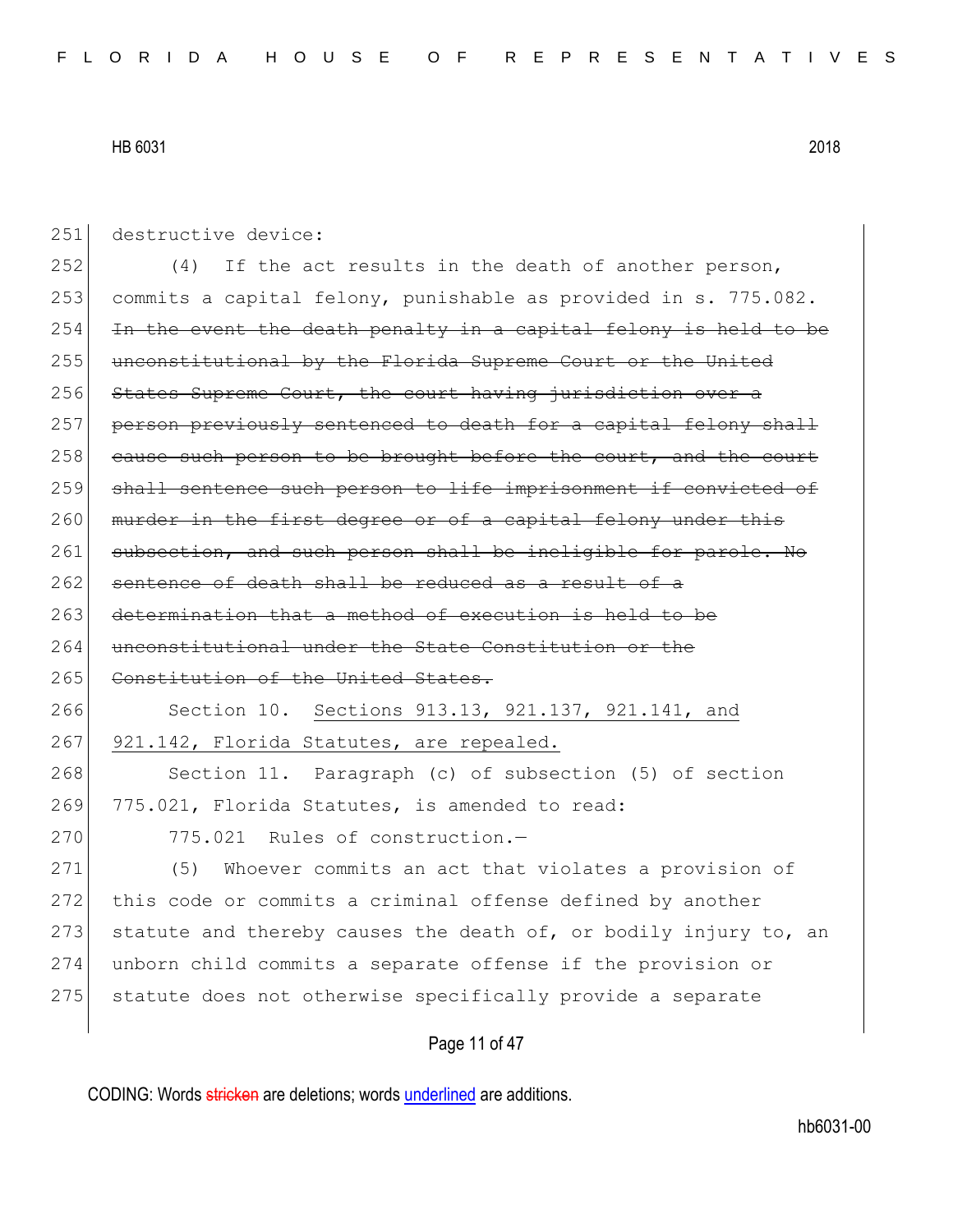276 offense for such death or injury to an unborn child.  $277$  (c) Notwithstanding any other provision of law, the death 278 penalty may not be imposed for an offense under this subsection. 279 Section 12. Subsection (1) of section 782.04, Florida 280 Statutes, is amended to read: 281 782.04 Murder.-282 (1) $\left(\frac{a}{a}\right)$  The unlawful killing of a human being: 283 (a) $\pm$ . When perpetrated from a premeditated design to 284 effect the death of the person killed or any human being; 285 (b)  $2.5$  When committed by a person engaged in the 286 perpetration of, or in the attempt to perpetrate, any: 287 1.<del>a.</del> Trafficking offense prohibited by s. 893.135(1), 288  $2.\overline{b}$ . Arson, 289 3.<del>c.</del> Sexual battery, 290  $4. d.$  Robbery, 291 5.e. Burglary, 292 6. $\epsilon$ . Kidnapping, 293  $7.\overline{g}$ . Escape, 294 8.h. Aggravated child abuse, 295 9.i. Aggravated abuse of an elderly person or disabled  $296$  adult, 297  $10.\frac{1}{1}$ . Aircraft piracy, 298 11.k. Unlawful throwing, placing, or discharging of a 299 destructive device or bomb,  $300$  12.1. Carjacking,

Page 12 of 47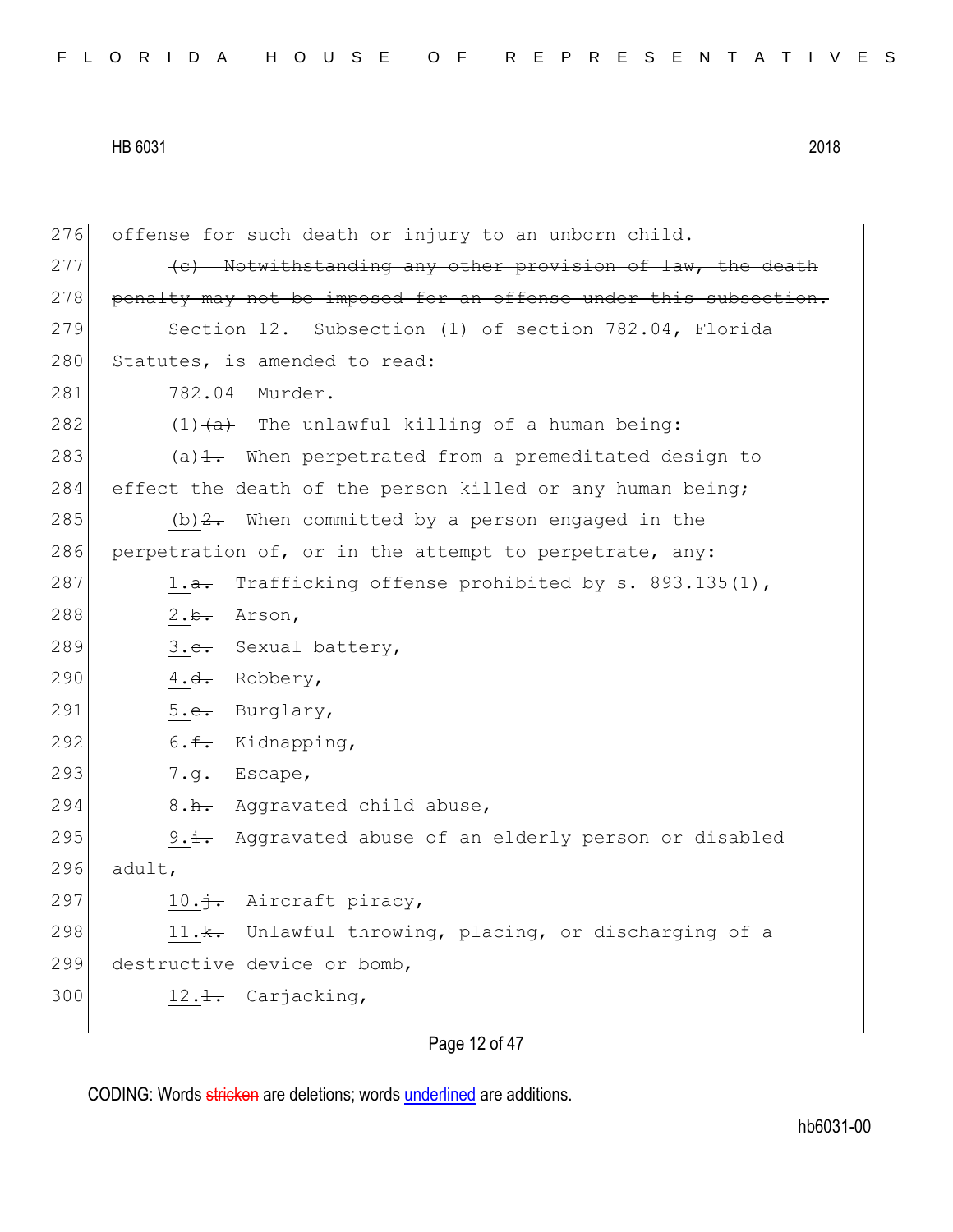301 13.<del>m.</del> Home-invasion robbery, 14.<del>n.</del> Aggravated stalking, 303 15. $\leftrightarrow$  Murder of another human being, 304 16.<del>p.</del> Resisting an officer with violence to his or her 305 person, 306 17.<del>q.</del> Aggravated fleeing or eluding with serious bodily injury or death, 18. $\text{r}$ . Felony that is an act of terrorism or is in furtherance of an act of terrorism, including a felony under s. 775.30, s. 775.32, s. 775.33, s. 775.34, or s. 775.35, or 311 19.<del>s.</del> Human trafficking; or (c)  $3.5$  Which resulted from the unlawful distribution by a person 18 years of age or older of any of the following substances, or mixture containing any of the following substances, when such substance or mixture is proven to be the proximate cause of the death of the user: a. A substance controlled under s.  $893.03(1)$ ; 318 b. Cocaine, as described in s.  $893.03(2)(a)4$ .; c. Opium or any synthetic or natural salt, compound, 320 derivative, or preparation of opium; d. Methadone; e. Alfentanil, as described in s. 893.03(2)(b)1.; f. Carfentanil, as described in s.  $893.03(2)(b)6.$ ; g. Fentanyl, as described in s. 893.03(2)(b)9.; h. Sufentanil, as described in s. 893.03(2)(b)29.; or

# Page 13 of 47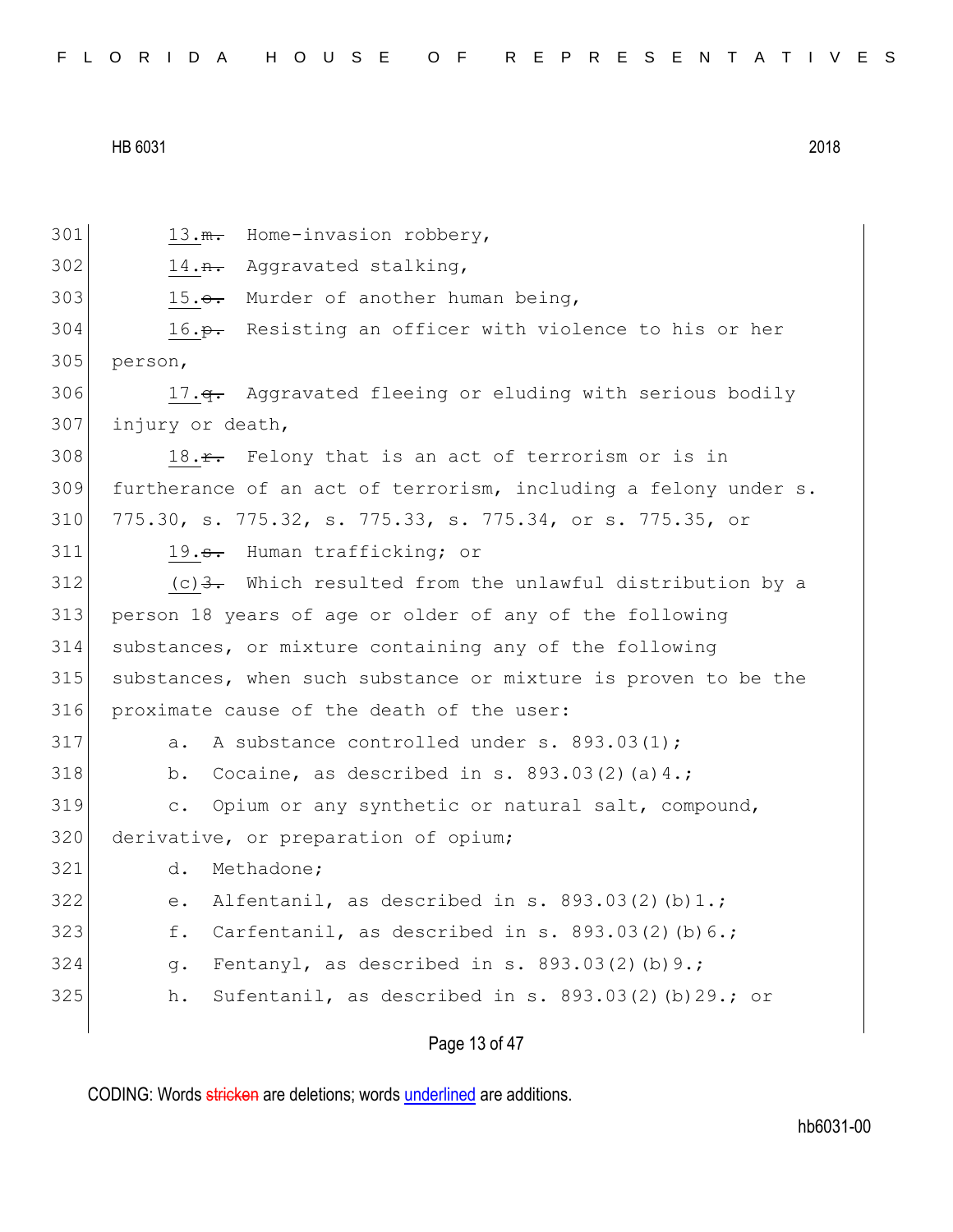| 326 | A controlled substance analog, as described in s.<br>i.                   |
|-----|---------------------------------------------------------------------------|
| 327 | 893.0356, of any substance specified in sub-subparagraphs a.-h.,          |
| 328 |                                                                           |
| 329 | is murder in the first degree and constitutes a capital felony,           |
| 330 | punishable as provided in s. 775.082.                                     |
| 331 | (b) In all cases under this section, the procedure set                    |
| 332 | forth in s. 921.141 shall be followed in order to determine               |
| 333 | sentence of death or life imprisonment. If the prosecutor                 |
| 334 | intends to seek the death penalty, the prosecutor must give               |
| 335 | notice to the defendant and file the notice with the court                |
| 336 | within 45 days after arraignment. The notice must contain a list          |
| 337 | of the aggravating factors the state intends to prove and has             |
| 338 | reason to believe it can prove beyond a reasonable doubt. The             |
| 339 | court may allow the prosecutor to amend the notice upon a                 |
| 340 | showing of good cause.                                                    |
| 341 | Section 13. Subsection (2) of section 775.30, Florida                     |
| 342 | Statutes, is amended to read:                                             |
| 343 | 775.30 Terrorism; defined; penalties.-                                    |
| 344 | A person who violates s. 782.04(1)(a) 782.04(1)(a)1.<br>(2)               |
| 345 | or $(2)$ , s. 782.065, s. 782.07 $(1)$ , s. 782.09, s. 784.045, s.        |
| 346 | 784.07, s. 787.01, s. 787.02, s. 787.07, s. 790.115, s. 790.15,           |
| 347 | s. 790.16, s. 790.161, s. 790.1615, s. 790.162, s. 790.166, s.            |
| 348 | 790.19, s. 806.01, s. 806.031, s. 806.111, s. 815.06, s.                  |
| 349 | $815.061$ , s. $859.01$ , or s. $876.34$ , in furtherance of intimidating |
| 350 | or coercing the policy of a government, or in furtherance of              |
|     | Page 14 of 47                                                             |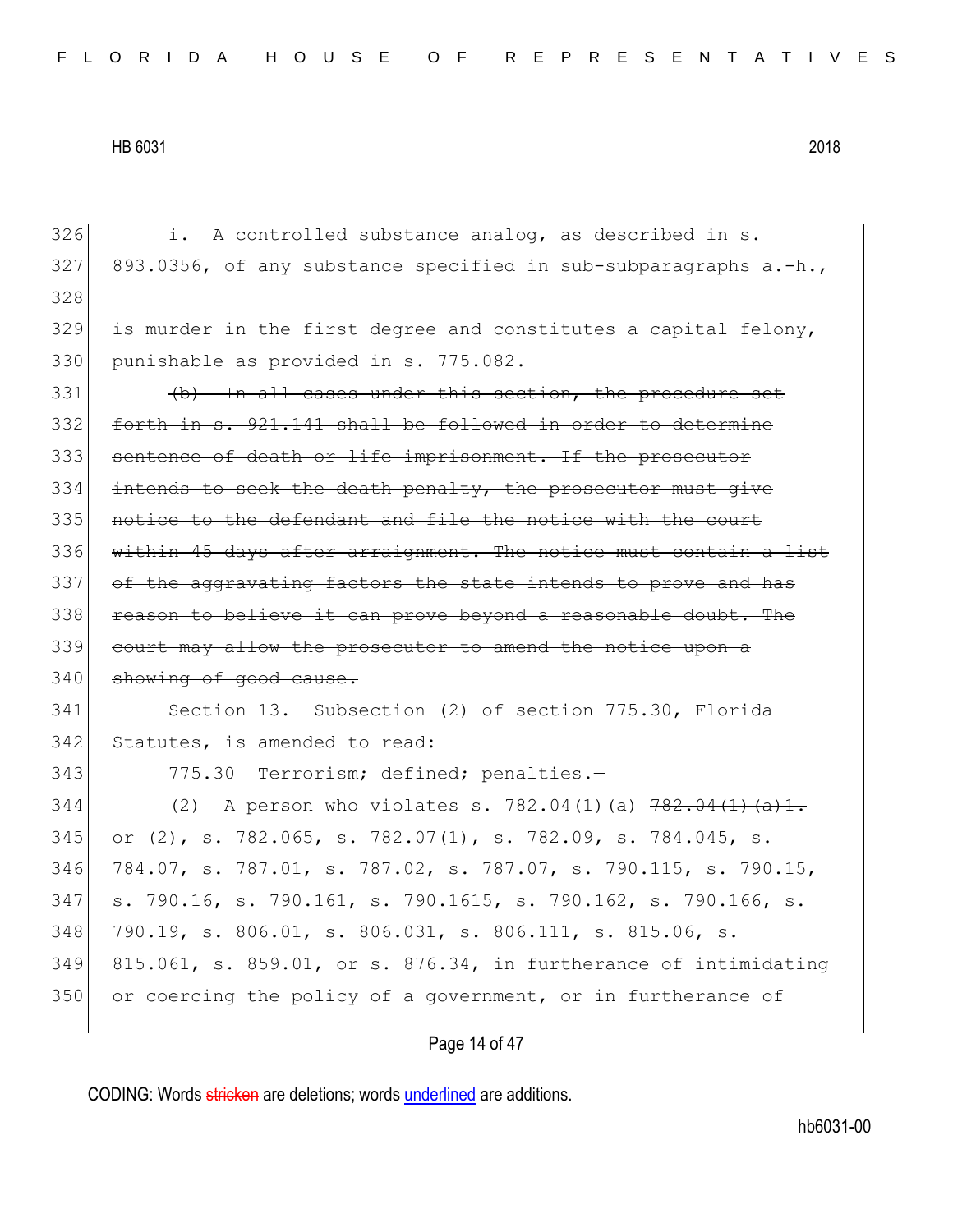| 351 | affecting the conduct of a government by mass destruction,           |
|-----|----------------------------------------------------------------------|
| 352 | assassination, or kidnapping, commits the crime of terrorism, a      |
| 353 | felony of the first degree, punishable as provided in s.             |
| 354 | 775.082, s. 775.083, or s. 775.084.                                  |
| 355 | Section 14. Paragraph (a) of subsection (9) of section               |
| 356 | 394.912, Florida Statutes, is amended to read:                       |
| 357 | 394.912 Definitions. - As used in this part, the term:               |
| 358 | (9)<br>"Sexually violent offense" means:                             |
| 359 | (a)<br>Murder of a human being while engaged in sexual               |
| 360 | battery in violation of s. 782.04(1)(b) $782.04(1)$ (a) $2$ ;        |
| 361 | Section 15. Subsection (1) of section 782.065, Florida               |
| 362 | Statutes, is amended to read:                                        |
| 363 | 782.065 Murder; law enforcement officer, correctional                |
| 364 | officer, correctional probation officer. - Notwithstanding ss.       |
| 365 | 775.082, 775.0823, 782.04, 782.051, and chapter 921, a defendant     |
| 366 | shall be sentenced to life imprisonment without eligibility for      |
| 367 | release upon findings by the trier of fact that, beyond a            |
| 368 | reasonable doubt:                                                    |
| 369 | The defendant committed murder in the first degree in<br>(1)         |
| 370 | violation of s. 782.04(1) and a death sentence was not imposed;      |
| 371 | murder in the second or third degree in violation of s.              |
| 372 | $782.04(2)$ , (3), or (4); attempted murder in the first or second   |
| 373 | degree in violation of s. 782.04(1)(a) $782.04(1)$ (a) 1. or (2); or |
| 374 | attempted felony murder in violation of s. 782.051; and              |
| 375 | Section 16. Paragraph (a) of subsection (2) of section               |
|     |                                                                      |
|     | Page 15 of 47                                                        |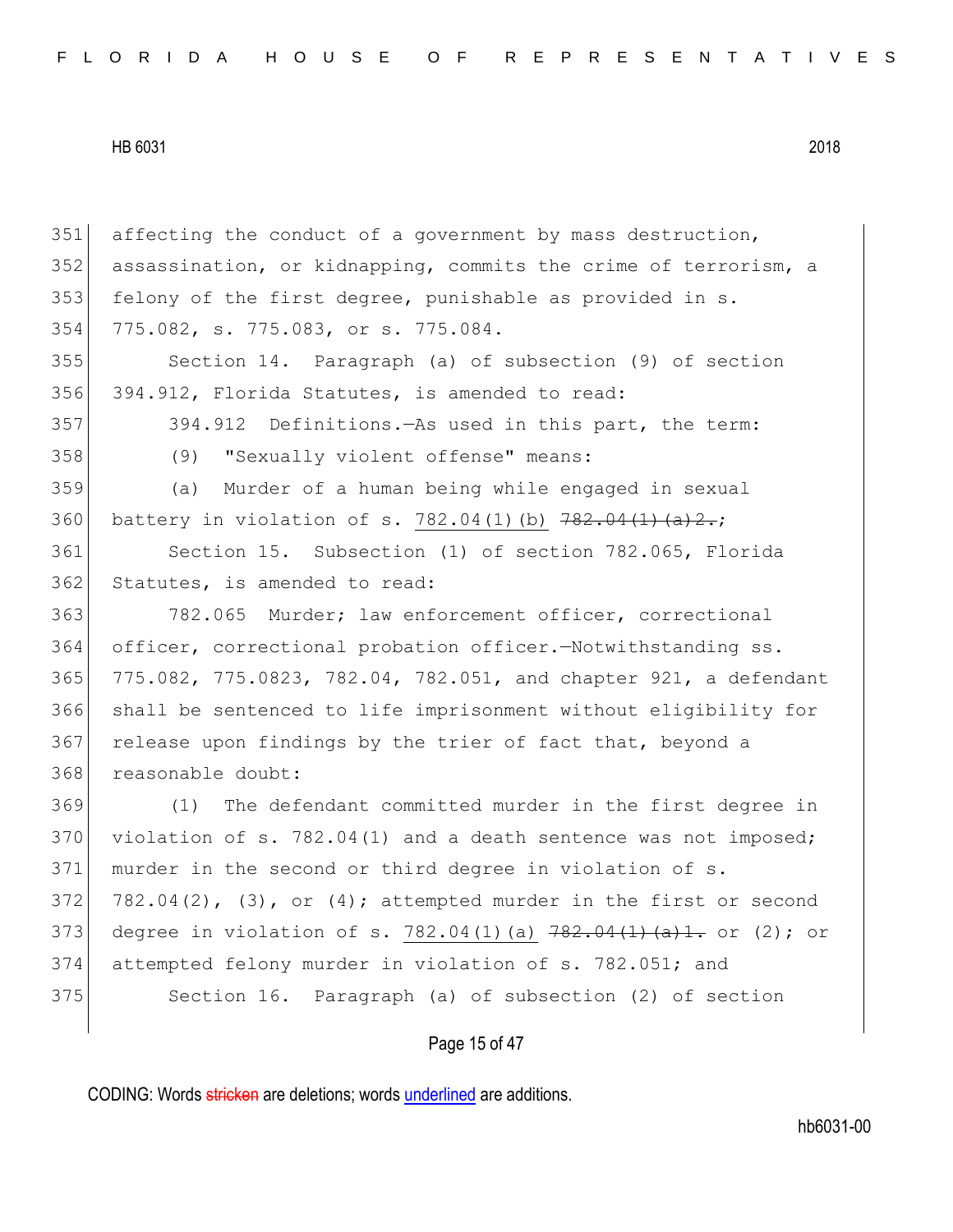376 794.011, Florida Statutes, is amended to read:

377 794.011 Sexual battery.-

378 (2)(a) A person 18 years of age or older who commits 379 sexual battery upon, or in an attempt to commit sexual battery 380 injures the sexual organs of, a person less than 12 years of age 381 commits a capital felony, punishable as provided in s. ss. 382 775.082 and 921.141.

383 Section 17. Paragraphs (b) through (l) of subsection (1) 384 of section 893.135, Florida Statutes, are amended to read:

385 893.135 Trafficking; mandatory sentences; suspension or 386 reduction of sentences; conspiracy to engage in trafficking.-

387 (1) Except as authorized in this chapter or in chapter 499 388 and notwithstanding the provisions of s. 893.13:

 (b)1. Any person who knowingly sells, purchases, 390 manufactures, delivers, or brings into this state, or who is 391 knowingly in actual or constructive possession of, 28 grams or 392 more of cocaine, as described in s. 893.03(2)(a)4., or of any mixture containing cocaine, but less than 150 kilograms of cocaine or any such mixture, commits a felony of the first degree, which felony shall be known as "trafficking in cocaine," punishable as provided in s. 775.082, s. 775.083, or s. 775.084. If the quantity involved:

398 a. Is 28 grams or more, but less than 200 grams, such 399 person shall be sentenced to a mandatory minimum term of 400 imprisonment of 3 years, and the defendant shall be ordered to

## Page 16 of 47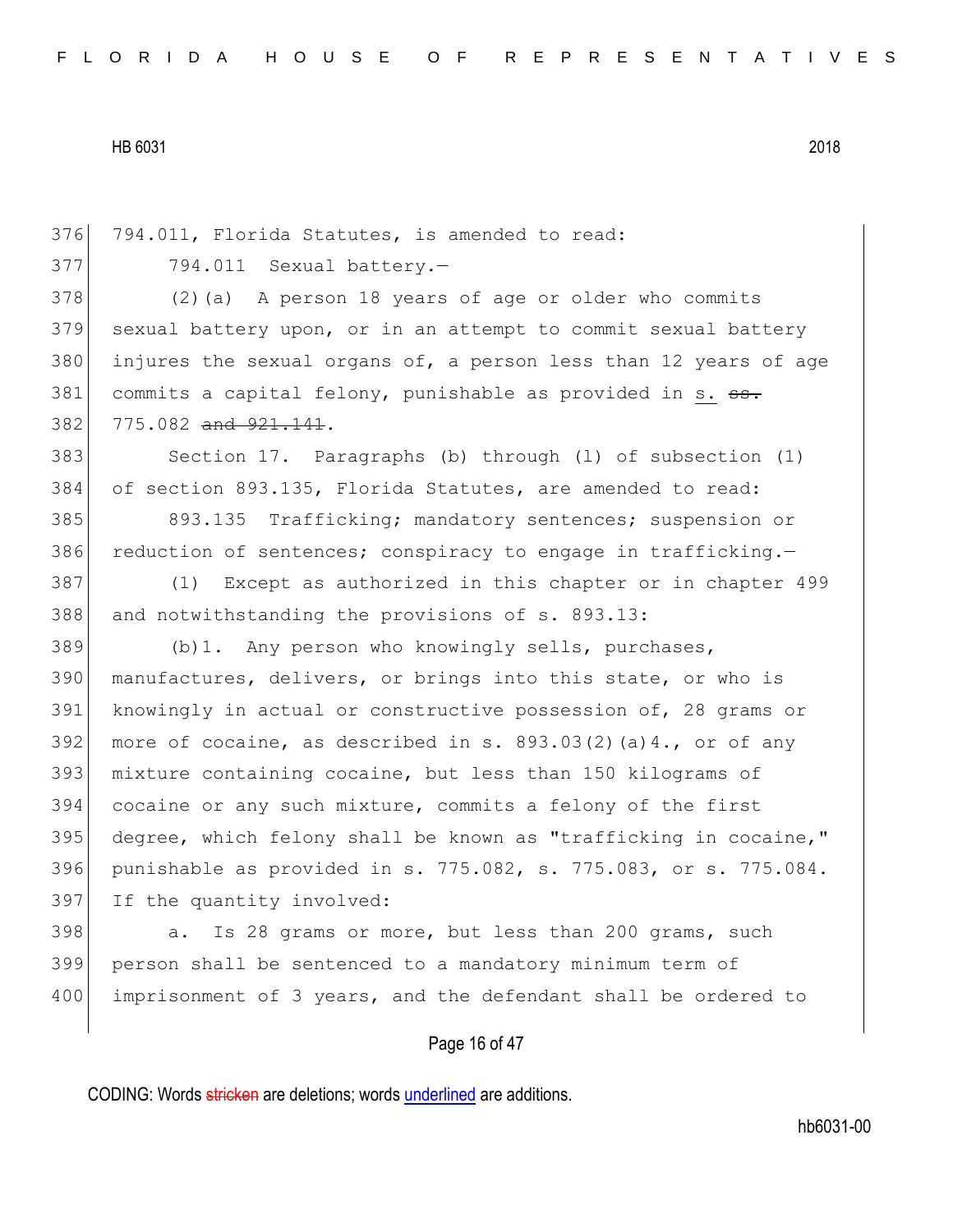401 pay a fine of \$50,000.

402 b. Is 200 grams or more, but less than 400 grams, such 403 person shall be sentenced to a mandatory minimum term of 404 imprisonment of 7 years, and the defendant shall be ordered to 405 pay a fine of \$100,000.

406 c. Is 400 grams or more, but less than 150 kilograms, such 407 person shall be sentenced to a mandatory minimum term of 408 imprisonment of 15 calendar years and pay a fine of \$250,000.

409 2. Any person who knowingly sells, purchases, 410 manufactures, delivers, or brings into this state, or who is 411 knowingly in actual or constructive possession of, 150 kilograms 412 or more of cocaine, as described in s.  $893.03(2)(a)4.$ , commits 413 the first degree felony of trafficking in cocaine. A person who 414 has been convicted of the first degree felony of trafficking in 415 cocaine under this subparagraph shall be punished by life 416 imprisonment and is ineligible for any form of discretionary 417 early release except pardon or executive clemency or conditional 418 medical release under s. 947.149. However, if the court 419 determines that, in addition to committing any act specified in 420 this paragraph:

 a. The person intentionally killed an individual or counseled, commanded, induced, procured, or caused the intentional killing of an individual and such killing was the result; or

425 b. The person's conduct in committing that act led to a

## Page 17 of 47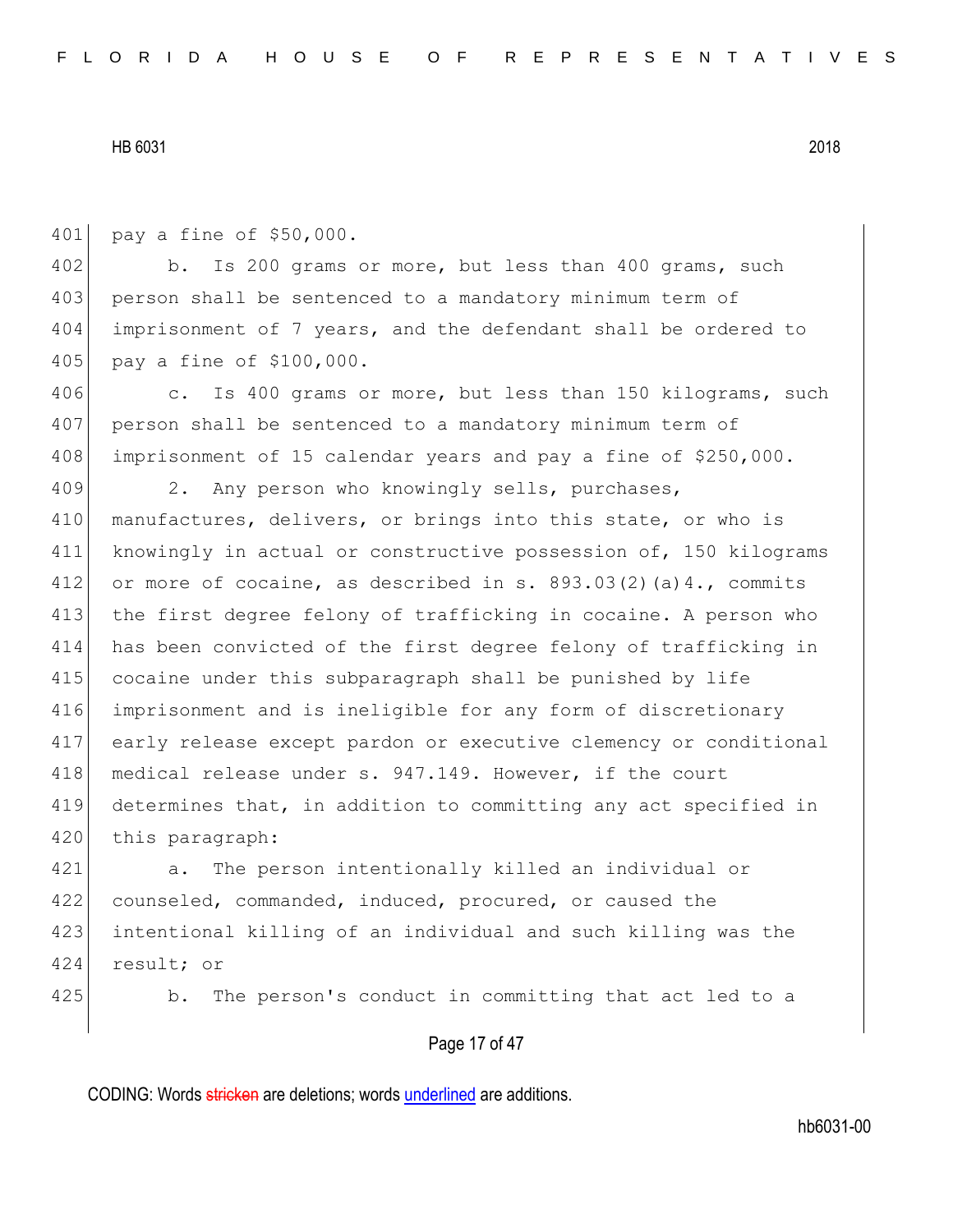426 natural, though not inevitable, lethal result, 427 428 such person commits the capital felony of trafficking in 429 cocaine, punishable as provided in s.  $\frac{1}{100}$  and  $\frac{1}{100}$  and  $\frac{1}{100}$ . 430 Any person sentenced for a capital felony under this paragraph 431 shall also be sentenced to pay the maximum fine provided under 432 subparagraph 1. 433 3. Any person who knowingly brings into this state 300 434 kilograms or more of cocaine, as described in s. 893.03(2)(a)4., 435 and who knows that the probable result of such importation would 436 be the death of any person, commits capital importation of 437 cocaine, a capital felony punishable as provided in s. ss. 438 775.082 and 921.142. Any person sentenced for a capital felony 439 under this paragraph shall also be sentenced to pay the maximum 440 fine provided under subparagraph 1. 441 (c)1. A person who knowingly sells, purchases, 442 manufactures, delivers, or brings into this state, or who is 443 knowingly in actual or constructive possession of, 4 grams or 444 more of any morphine, opium, hydromorphone, or any salt, 445 derivative, isomer, or salt of an isomer thereof, including 446 heroin, as described in s. 893.03(1)(b), (2)(a), (3)(c)3., or 447 (3)(c)4., or 4 grams or more of any mixture containing any such 448 substance, but less than 30 kilograms of such substance or 449 mixture, commits a felony of the first degree, which felony 450 shall be known as "trafficking in illegal drugs," punishable as

## Page 18 of 47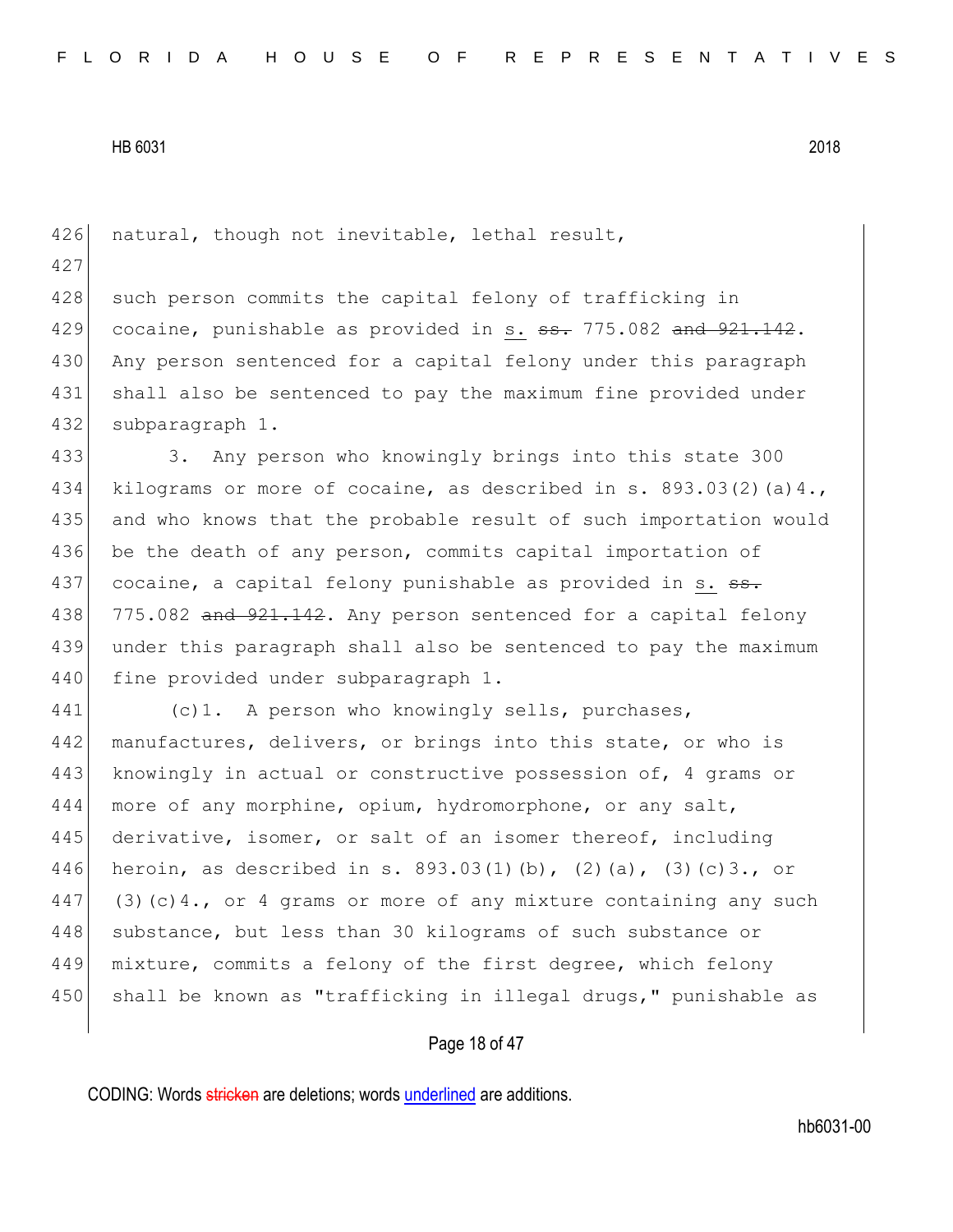451 provided in s. 775.082, s. 775.083, or s. 775.084. If the 452 quantity involved: 453 a. Is 4 grams or more, but less than 14 grams, such person 454 shall be sentenced to a mandatory minimum term of imprisonment 455 of 3 years and shall be ordered to pay a fine of \$50,000. 456 b. Is 14 grams or more, but less than 28 grams, such 457 person shall be sentenced to a mandatory minimum term of 458 imprisonment of 15 years and shall be ordered to pay a fine of 459 \$100,000. 460 c. Is 28 grams or more, but less than 30 kilograms, such 461 person shall be sentenced to a mandatory minimum term of 462 imprisonment of 25 years and shall be ordered to pay a fine of 463 \$500,000. 464 2. A person who knowingly sells, purchases, manufactures, 465 delivers, or brings into this state, or who is knowingly in 466 actual or constructive possession of, 14 grams or more of 467 hydrocodone, as described in s.  $893.03(2)(a)1.j.$ , codeine, as 468 described in s. 893.03(2)(a)1.g., or any salt thereof, or 14 469 grams or more of any mixture containing any such substance, 470 commits a felony of the first degree, which felony shall be 471 known as "trafficking in hydrocodone," punishable as provided in 472 s. 775.082, s. 775.083, or s. 775.084. If the quantity involved: 473 a. Is 14 grams or more, but less than 28 grams, such 474 person shall be sentenced to a mandatory minimum term of

Page 19 of 47

475 imprisonment of 3 years and shall be ordered to pay a fine of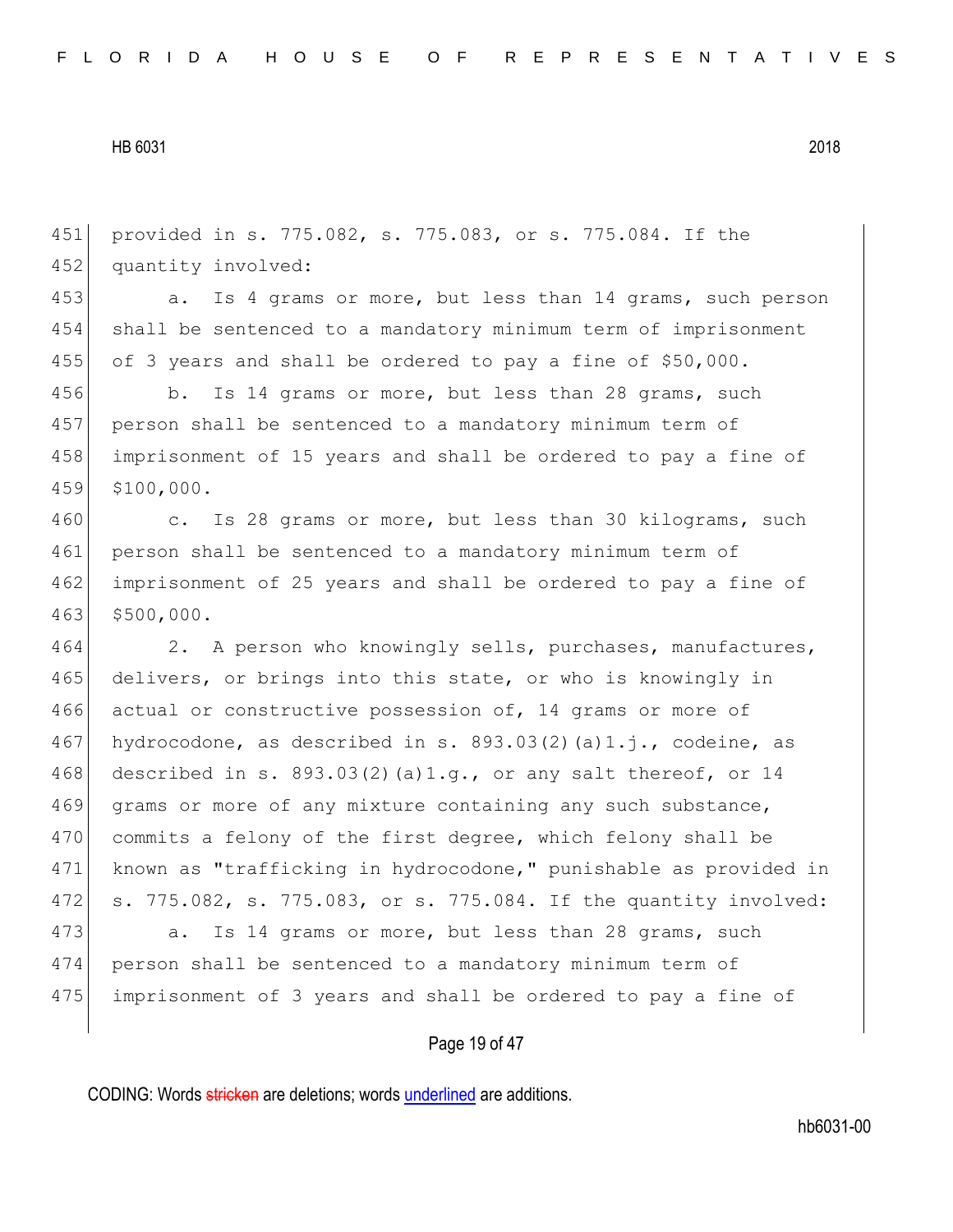476 \$50,000.

477 b. Is 28 grams or more, but less than 50 grams, such 478 person shall be sentenced to a mandatory minimum term of 479 imprisonment of 7 years and shall be ordered to pay a fine of 480 \$100,000.

481 c. Is 50 grams or more, but less than 200 grams, such 482 person shall be sentenced to a mandatory minimum term of 483 imprisonment of 15 years and shall be ordered to pay a fine of 484 \$500,000.

485 d. Is 200 grams or more, but less than 30 kilograms, such 486 person shall be sentenced to a mandatory minimum term of 487 imprisonment of 25 years and shall be ordered to pay a fine of 488 \$750,000.

489 3. A person who knowingly sells, purchases, manufactures, 490 delivers, or brings into this state, or who is knowingly in 491 actual or constructive possession of, 7 grams or more of 492 oxycodone, as described in s.  $893.03(2)(a)1.o.,$  or any salt 493 thereof, or 7 grams or more of any mixture containing any such 494 substance, commits a felony of the first degree, which felony 495 shall be known as "trafficking in oxycodone," punishable as 496 provided in s. 775.082, s. 775.083, or s. 775.084. If the 497 quantity involved:

498 a. Is 7 grams or more, but less than 14 grams, such person 499 shall be sentenced to a mandatory minimum term of imprisonment 500 of 3 years and shall be ordered to pay a fine of \$50,000.

## Page 20 of 47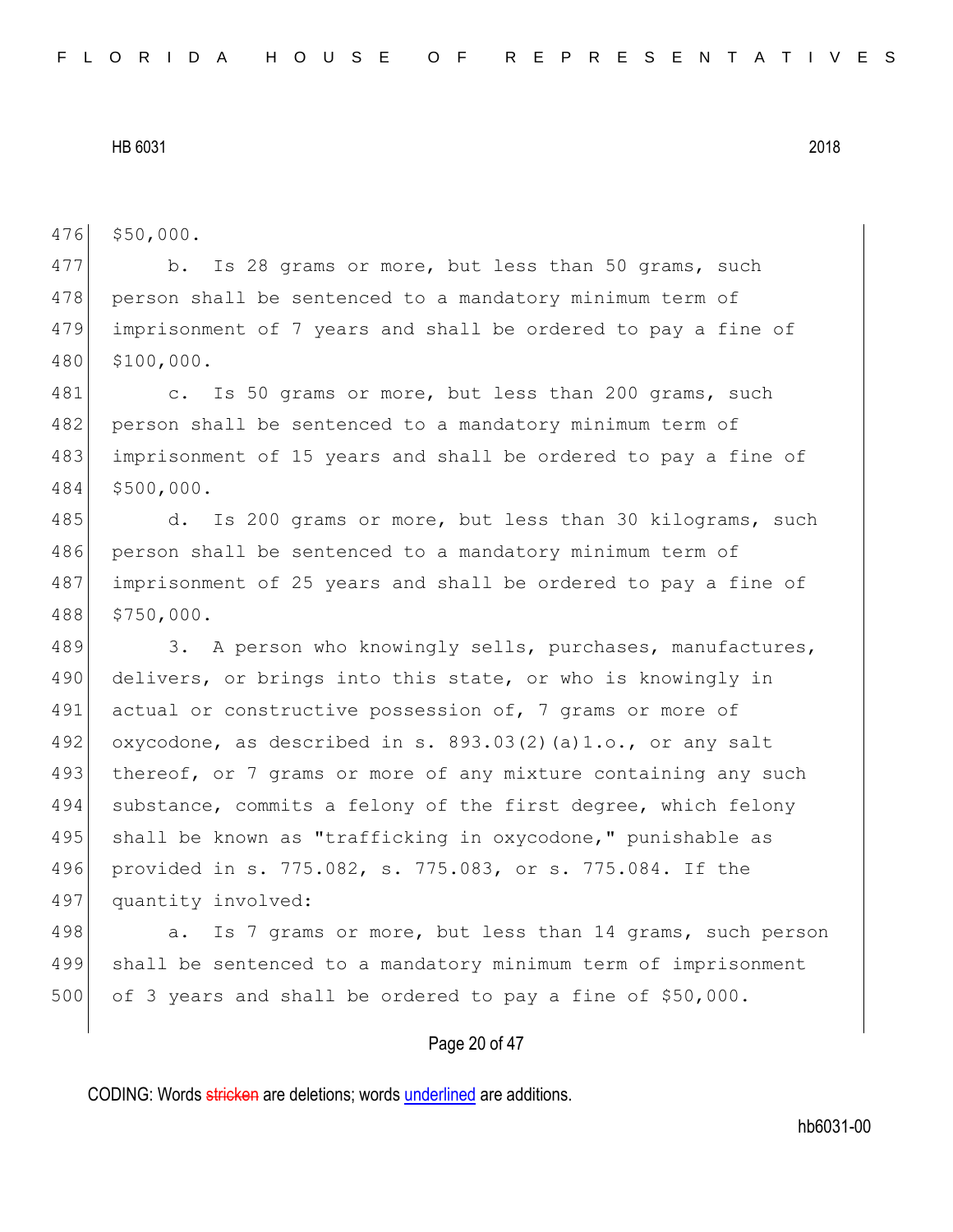501 b. Is 14 grams or more, but less than 25 grams, such 502 person shall be sentenced to a mandatory minimum term of imprisonment of 7 years and shall be ordered to pay a fine of \$100,000. c. Is 25 grams or more, but less than 100 grams, such person shall be sentenced to a mandatory minimum term of imprisonment of 15 years and shall be ordered to pay a fine of \$500,000. 509 d. Is 100 grams or more, but less than 30 kilograms, such 510 person shall be sentenced to a mandatory minimum term of imprisonment of 25 years and shall be ordered to pay a fine of \$750,000. 513 4.a. A person who knowingly sells, purchases, manufactures, delivers, or brings into this state, or who is knowingly in actual or constructive possession of, 4 grams or 516 more of:  $(I)$  Alfentanil, as described in s. 893.03(2)(b)1.;  $(II)$  Carfentanil, as described in s. 893.03(2)(b)6.;  $(III)$  Fentanyl, as described in s. 893.03(2)(b)9.;  $(IV)$  Sufentanil, as described in s. 893.03(2)(b)29.; (V) A fentanyl derivative, as described in s. 893.03(1)(a)62.; 523 (VI) A controlled substance analog, as described in s. 893.0356, of any substance described in sub-sub-subparagraphs  $(I) - (V)$ ; or

# Page 21 of 47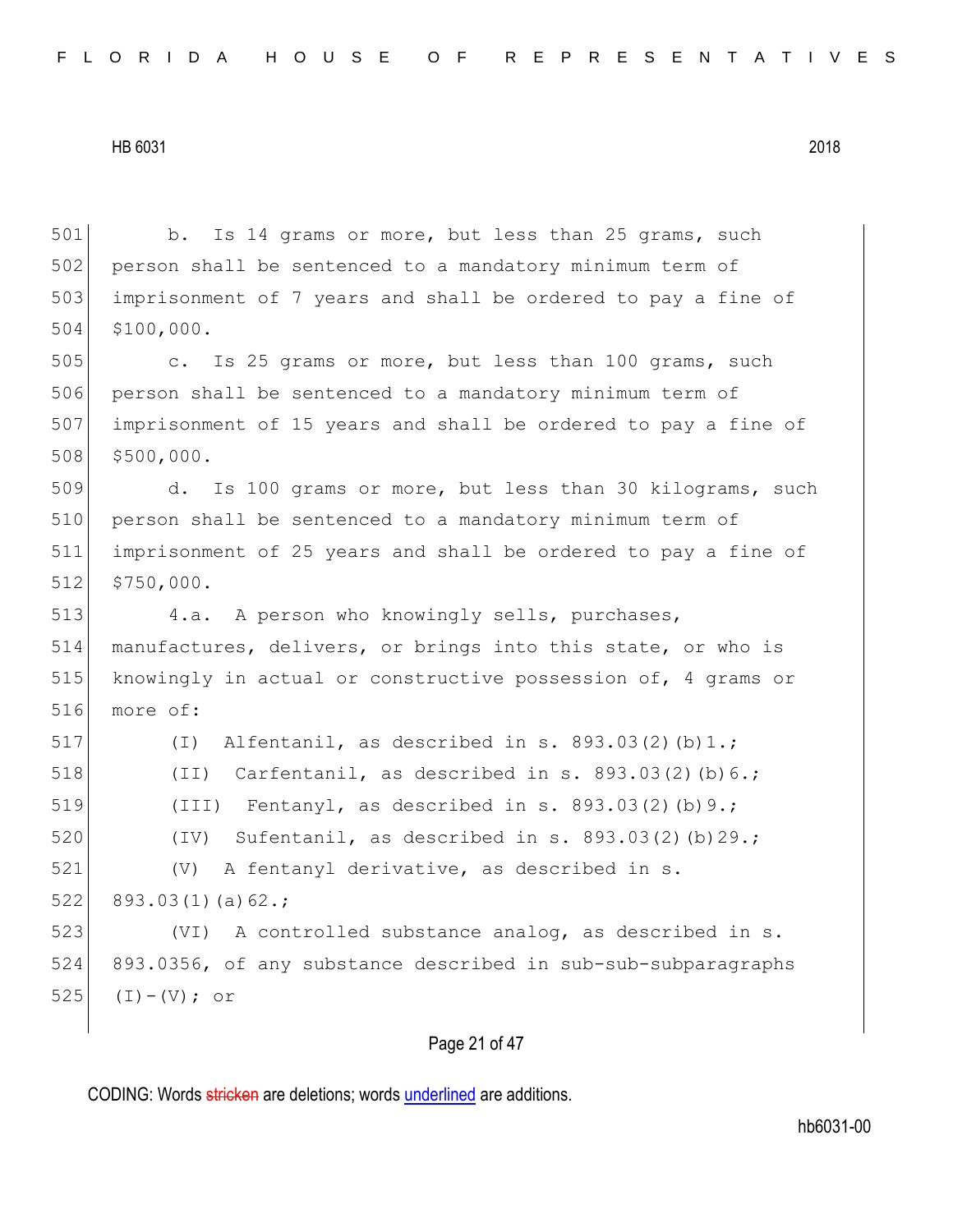(VII) A mixture containing any substance described in sub-527 sub-subparagraphs  $(I) - (VI)$ , 528 commits a felony of the first degree, which felony shall be 530 known as "trafficking in fentanyl," punishable as provided in s. 775.082, s. 775.083, or s. 775.084. b. If the quantity involved under sub-subparagraph a.: (I) Is 4 grams or more, but less than 14 grams, such person shall be sentenced to a mandatory minimum term of imprisonment of 3 years, and shall be ordered to pay a fine of 536 \$50,000. (II) Is 14 grams or more, but less than 28 grams, such 538 person shall be sentenced to a mandatory minimum term of imprisonment of 15 years, and shall be ordered to pay a fine of \$100,000. (III) Is 28 grams or more, such person shall be sentenced 542 to a mandatory minimum term of imprisonment of 25 years, and 543 shall be ordered to pay a fine of \$500,000. 544 5. A person who knowingly sells, purchases, manufactures, delivers, or brings into this state, or who is knowingly in actual or constructive possession of, 30 kilograms or more of any morphine, opium, oxycodone, hydrocodone, codeine, 548 hydromorphone, or any salt, derivative, isomer, or salt of an isomer thereof, including heroin, as described in s. 893.03(1)(b), (2)(a), (3)(c)3., or (3)(c)4., or 30 kilograms or

## Page 22 of 47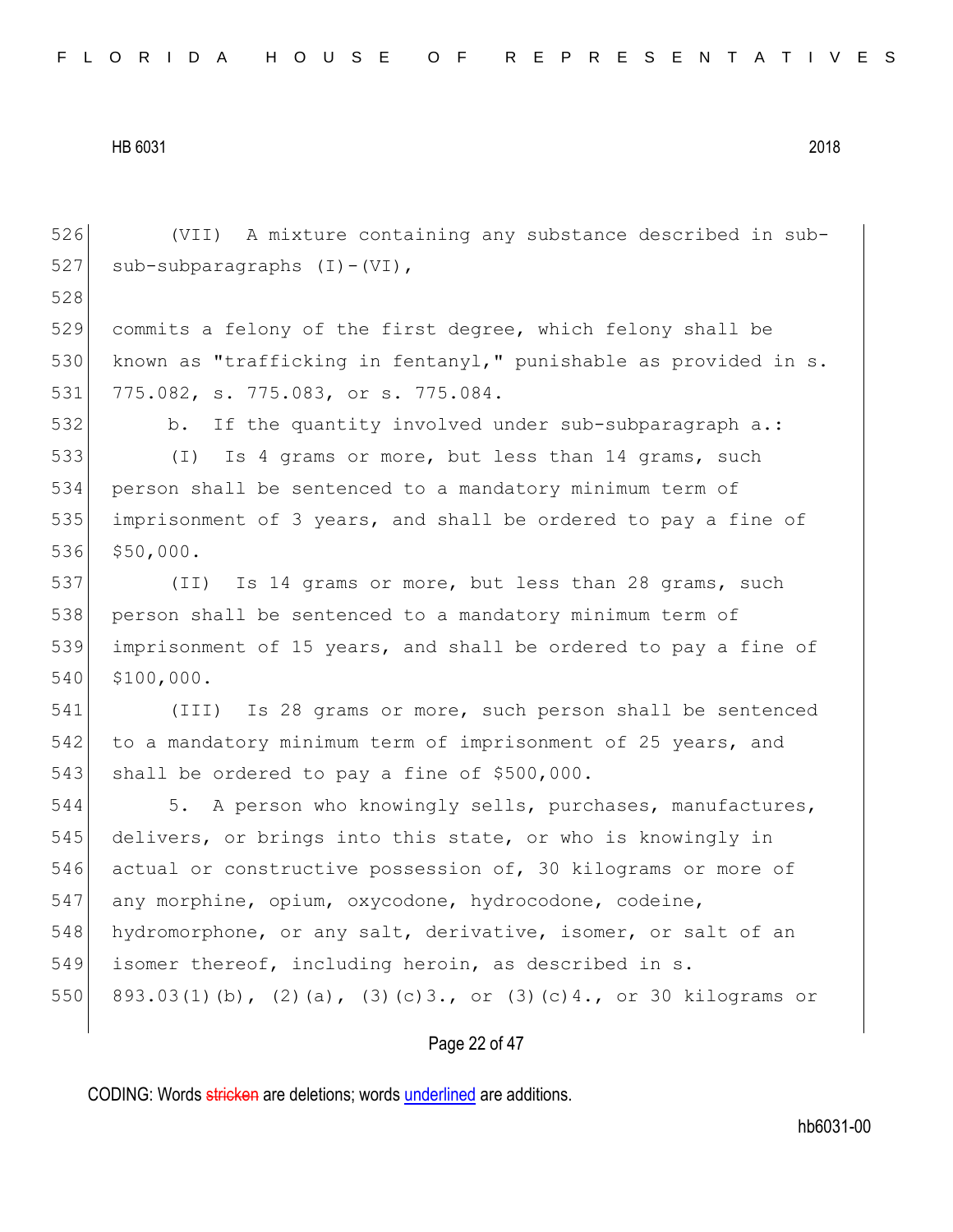566

551 more of any mixture containing any such substance, commits the first degree felony of trafficking in illegal drugs. A person who has been convicted of the first degree felony of trafficking in illegal drugs under this subparagraph shall be punished by life imprisonment and is ineligible for any form of discretionary early release except pardon or executive clemency or conditional medical release under s. 947.149. However, if the 558 court determines that, in addition to committing any act 559 specified in this paragraph:

 a. The person intentionally killed an individual or counseled, commanded, induced, procured, or caused the intentional killing of an individual and such killing was the result; or

564 b. The person's conduct in committing that act led to a 565 natural, though not inevitable, lethal result,

567 such person commits the capital felony of trafficking in illegal 568 drugs, punishable as provided in s. <del>ss.</del> 775.082 and 921.142. A 569 person sentenced for a capital felony under this paragraph shall 570 also be sentenced to pay the maximum fine provided under 571 subparagraph 1.

572 6. A person who knowingly brings into this state 60 573 kilograms or more of any morphine, opium, oxycodone, 574 hydrocodone, codeine, hydromorphone, or any salt, derivative, 575 isomer, or salt of an isomer thereof, including heroin, as

## Page 23 of 47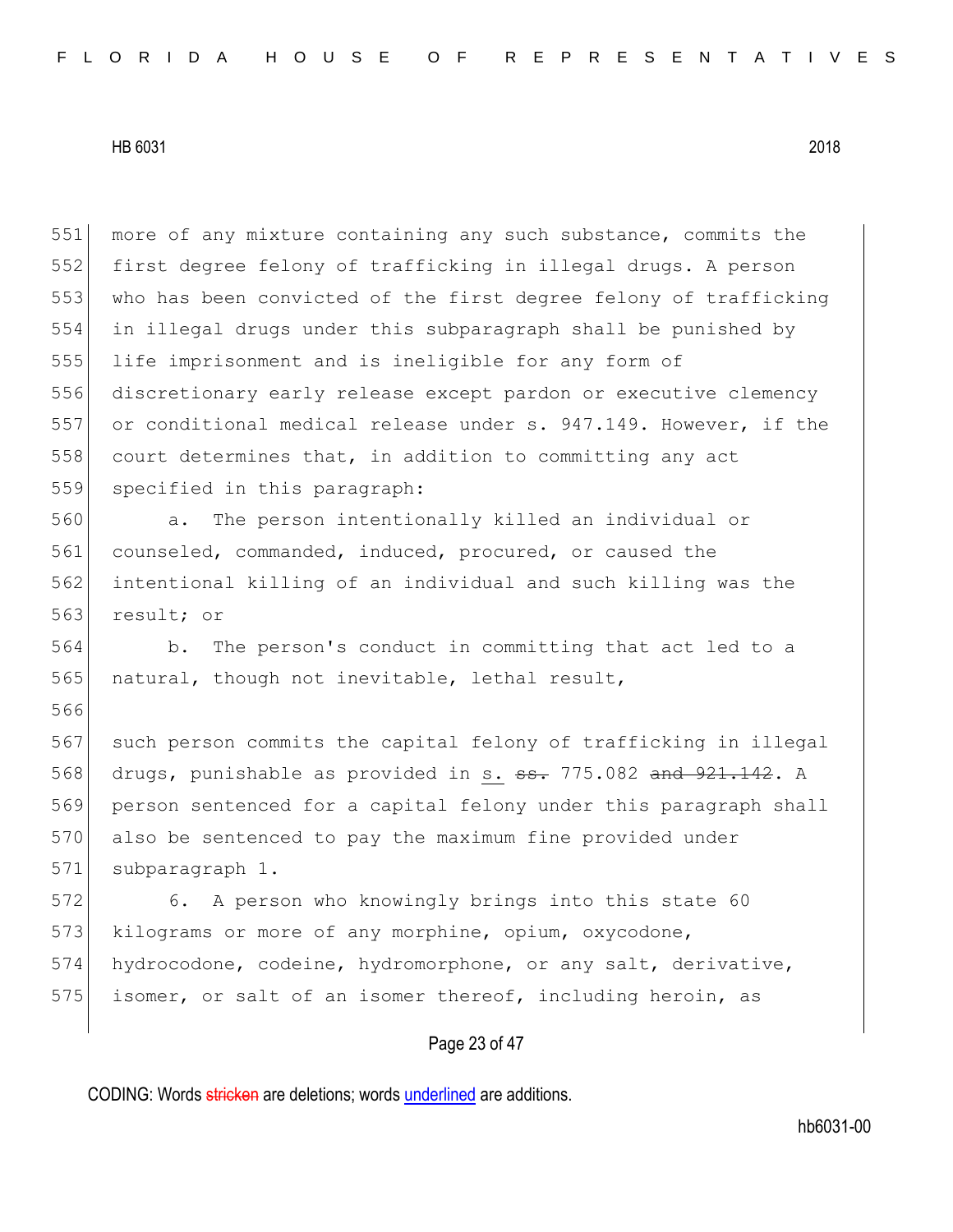576 described in s. 893.03(1)(b), (2)(a), (3)(c)3., or (3)(c)4., or 577 60 kilograms or more of any mixture containing any such 578 substance, and who knows that the probable result of such 579 importation would be the death of a person, commits capital 580 importation of illegal drugs, a capital felony punishable as 581 provided in s.  $\frac{1}{55}$ . 775.082 and  $\frac{921.142}{1}$ . A person sentenced for a 582 capital felony under this paragraph shall also be sentenced to 583 pay the maximum fine provided under subparagraph 1. 584 (d)1. Any person who knowingly sells, purchases, 585 manufactures, delivers, or brings into this state, or who is 586 knowingly in actual or constructive possession of, 28 grams or 587 more of phencyclidine, as described in s. 893.03(2)(b)23., a 588 substituted phenylcyclohexylamine, as described in s. 589 893.03(1)(c)195., or a substance described in s. 590 893.03(1)(c)13., 32., 38., 103., or 146., or of any mixture 591 containing phencyclidine, as described in s. 893.03(2)(b)23., a 592 substituted phenylcyclohexylamine, as described in s. 593 893.03(1)(c)195., or a substance described in s. 594 893.03(1)(c)13., 32., 38., 103., or 146., commits a felony of 595 the first degree, which felony shall be known as "trafficking in 596 phencyclidine," punishable as provided in s. 775.082, s. 597 775.083, or s. 775.084. If the quantity involved: 598 a. Is 28 grams or more, but less than 200 grams, such 599 person shall be sentenced to a mandatory minimum term of 600 imprisonment of 3 years, and the defendant shall be ordered to

# Page 24 of 47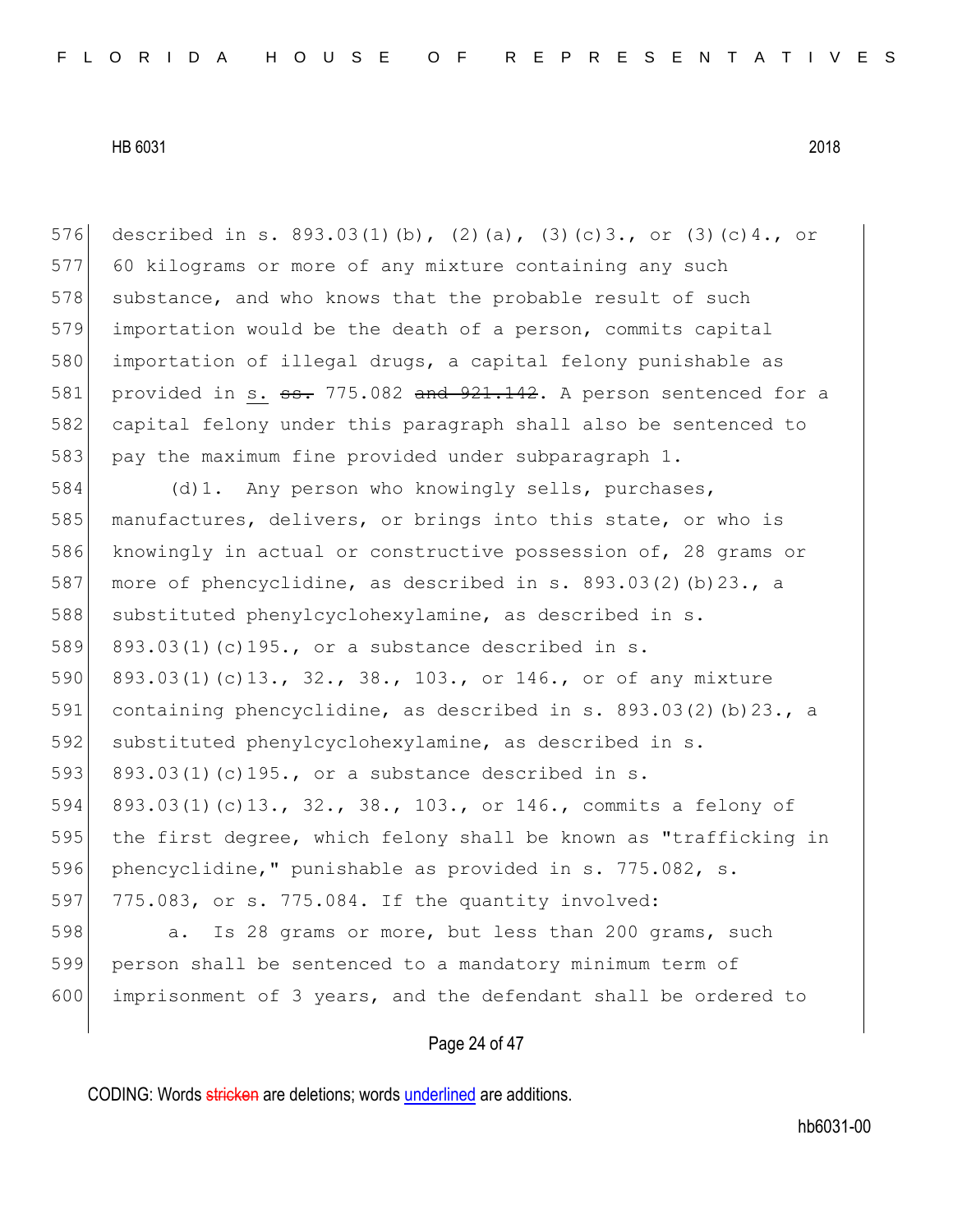601 pay a fine of \$50,000.

602 b. Is 200 grams or more, but less than 400 grams, such 603 person shall be sentenced to a mandatory minimum term of 604 imprisonment of 7 years, and the defendant shall be ordered to 605 pay a fine of \$100,000.

606 c. Is 400 grams or more, such person shall be sentenced to 607 a mandatory minimum term of imprisonment of 15 calendar years 608 and pay a fine of \$250,000.

609 2. Any person who knowingly brings into this state 800 610 grams or more of phencyclidine, as described in s. 611 893.03(2)(b)23., a substituted phenylcyclohexylamine, as 612 described in s. 893.03(1)(c)195., or a substance described in s. 613 893.03(1)(c)13., 32., 38., 103., or 146., or of any mixture 614 containing phencyclidine, as described in s.  $893.03(2)(b)23.$ , a 615 substituted phenylcyclohexylamine, as described in s. 616 893.03(1)(c)195., or a substance described in s. 617 893.03(1)(c)13., 32., 38., 103., or 146., and who knows that the 618 probable result of such importation would be the death of any 619 person commits capital importation of phencyclidine, a capital 620 felony punishable as provided in s.  $\frac{1}{100}$  and  $\frac{1}{100}$   $\frac{1}{100}$   $\frac{1}{100}$   $\frac{1}{100}$   $\frac{1}{100}$   $\frac{1}{100}$ 621 person sentenced for a capital felony under this paragraph shall 622 also be sentenced to pay the maximum fine provided under 623 subparagraph 1.

624 (e)1. Any person who knowingly sells, purchases, 625 manufactures, delivers, or brings into this state, or who is

# Page 25 of 47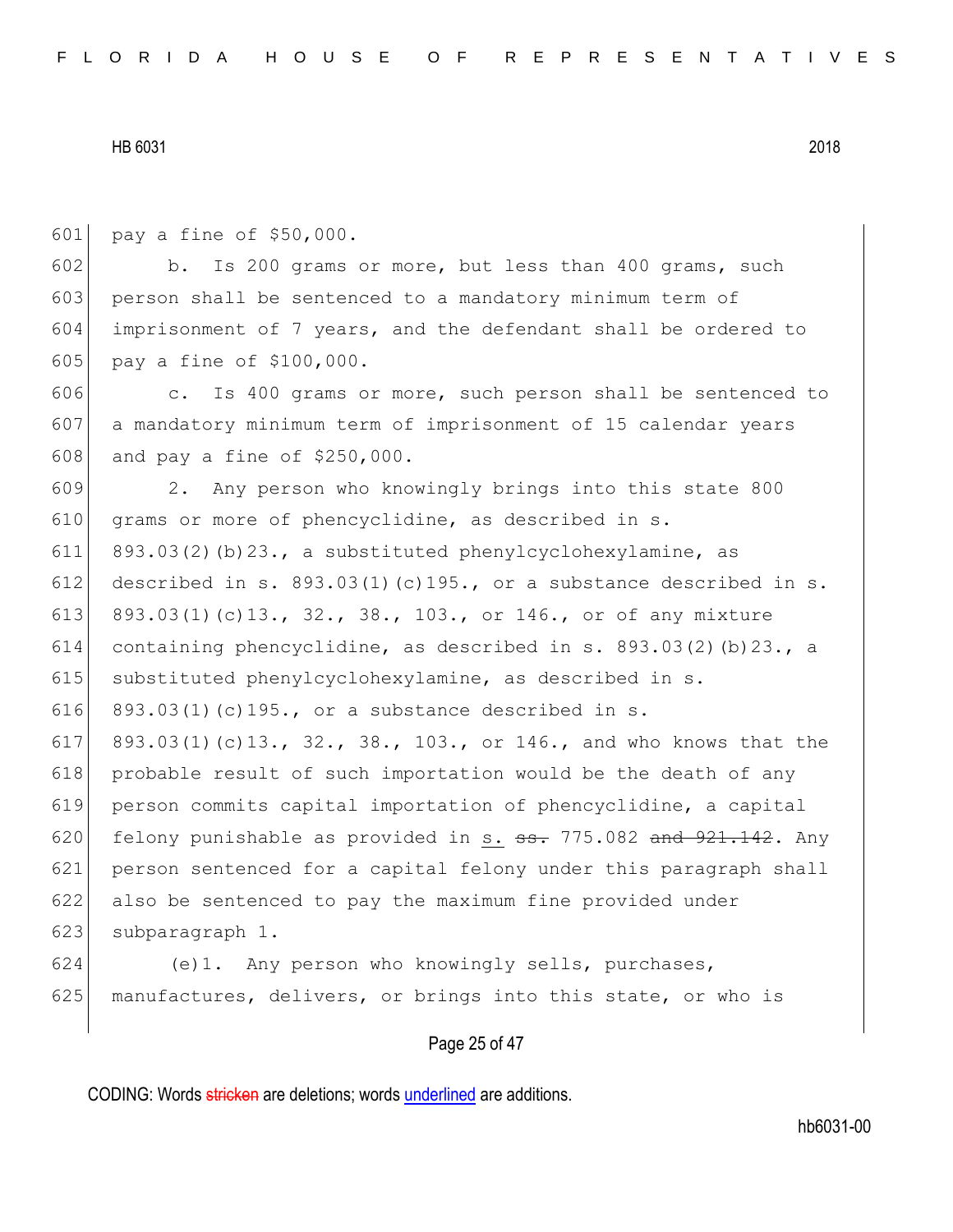626 knowingly in actual or constructive possession of, 200 grams or 627 more of methaqualone or of any mixture containing methaqualone, 628 as described in s.  $893.03(1)(d)$ , commits a felony of the first 629 degree, which felony shall be known as "trafficking in 630 methaqualone," punishable as provided in s. 775.082, s. 775.083, 631 or s. 775.084. If the quantity involved:

632 a. Is 200 grams or more, but less than 5 kilograms, such 633 person shall be sentenced to a mandatory minimum term of 634 imprisonment of 3 years, and the defendant shall be ordered to 635 pay a fine of \$50,000.

636 b. Is 5 kilograms or more, but less than 25 kilograms, such person shall be sentenced to a mandatory minimum term of imprisonment of 7 years, and the defendant shall be ordered to pay a fine of \$100,000.

640 c. Is 25 kilograms or more, such person shall be sentenced 641 to a mandatory minimum term of imprisonment of 15 calendar years 642 and pay a fine of \$250,000.

643 2. Any person who knowingly brings into this state 50 644 kilograms or more of methaqualone or of any mixture containing 645 methaqualone, as described in s.  $893.03(1)(d)$ , and who knows 646 that the probable result of such importation would be the death 647 of any person commits capital importation of methaqualone, a 648 capital felony punishable as provided in s.  $\frac{1}{10}$  775.082 and 649 921.142. Any person sentenced for a capital felony under this 650 paragraph shall also be sentenced to pay the maximum fine

## Page 26 of 47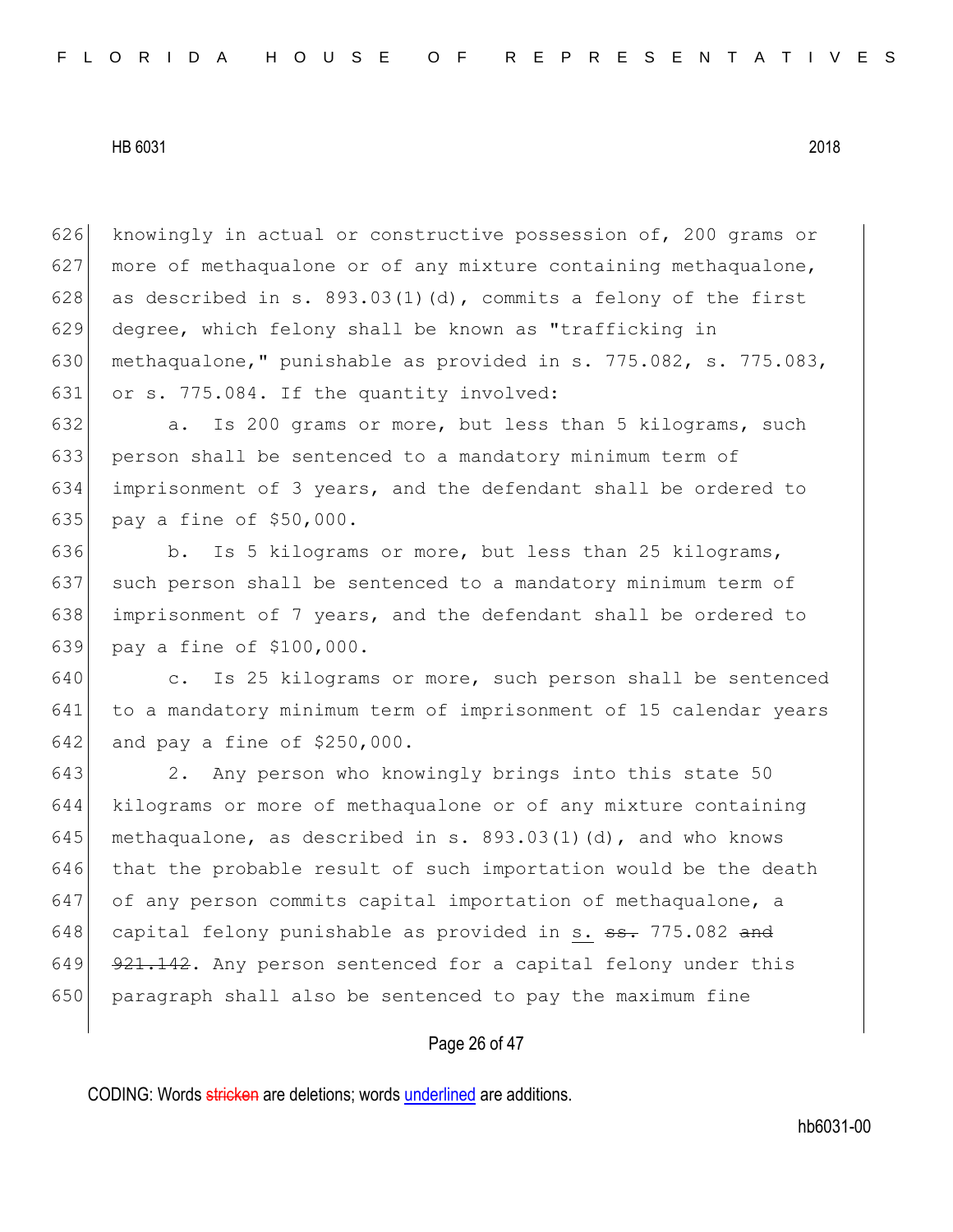651 provided under subparagraph 1.

652  $(f)$ 1. Any person who knowingly sells, purchases, 653 manufactures, delivers, or brings into this state, or who is 654 knowingly in actual or constructive possession of, 14 grams or 655 more of amphetamine, as described in s. 893.03(2)(c)2., or 656 methamphetamine, as described in s. 893.03(2)(c)4., or of any 657 mixture containing amphetamine or methamphetamine, or 658 phenylacetone, phenylacetic acid, pseudoephedrine, or ephedrine 659 in conjunction with other chemicals and equipment utilized in 660 the manufacture of amphetamine or methamphetamine, commits a 661 felony of the first degree, which felony shall be known as 662 "trafficking in amphetamine," punishable as provided in s. 663 775.082, s. 775.083, or s. 775.084. If the quantity involved:

664 a. Is 14 grams or more, but less than 28 grams, such 665 person shall be sentenced to a mandatory minimum term of 666 imprisonment of 3 years, and the defendant shall be ordered to 667 pay a fine of \$50,000.

668 b. Is 28 grams or more, but less than 200 grams, such 669 person shall be sentenced to a mandatory minimum term of 670 imprisonment of 7 years, and the defendant shall be ordered to 671 pay a fine of \$100,000.

672 c. Is 200 grams or more, such person shall be sentenced to 673 a mandatory minimum term of imprisonment of 15 calendar years  $674$  and pay a fine of \$250,000.

675 2. Any person who knowingly manufactures or brings into

## Page 27 of 47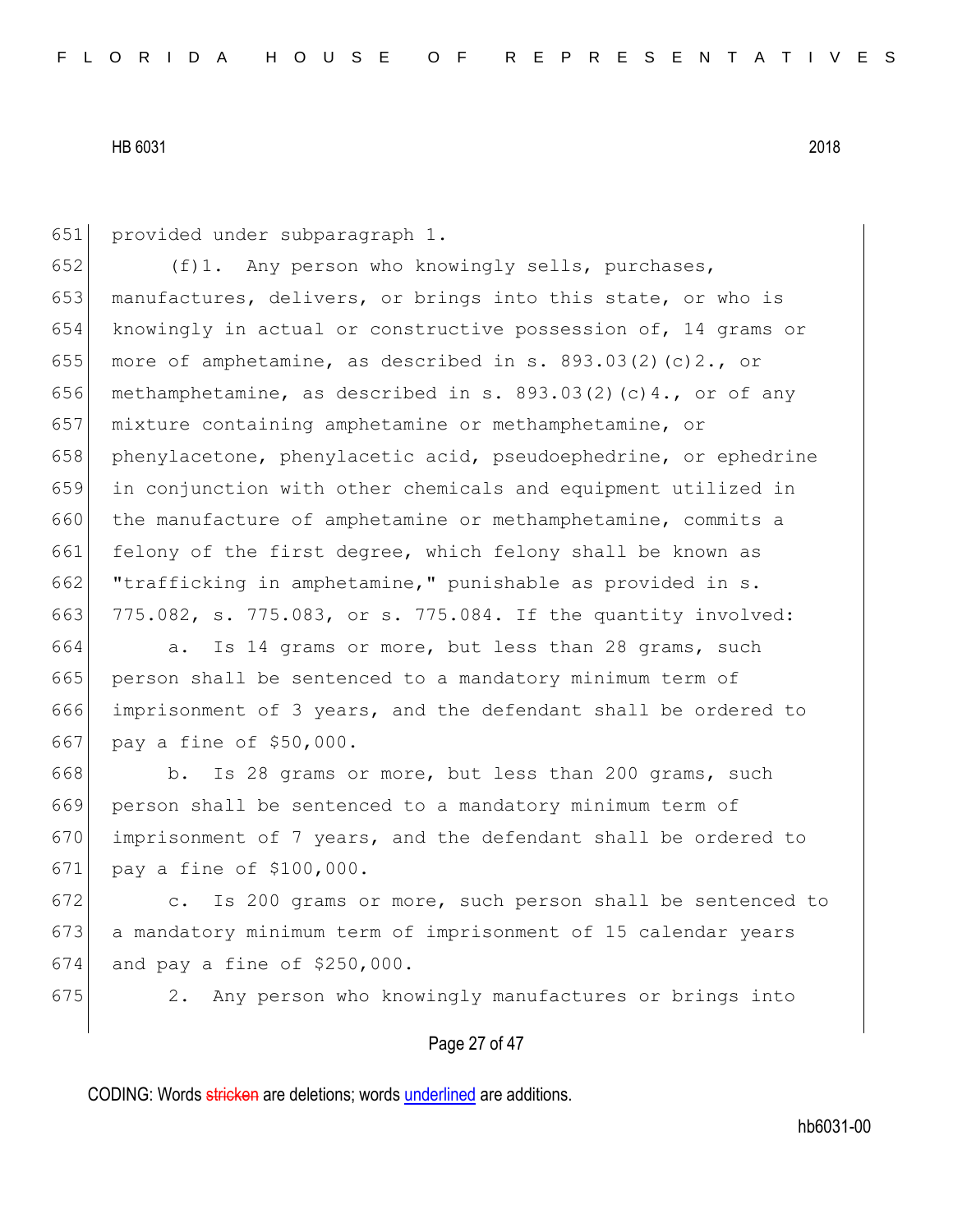676 this state 400 grams or more of amphetamine, as described in s. 677 893.03(2)(c)2., or methamphetamine, as described in s. 678 893.03(2)(c)4., or of any mixture containing amphetamine or 679 methamphetamine, or phenylacetone, phenylacetic acid, 680 pseudoephedrine, or ephedrine in conjunction with other 681 chemicals and equipment used in the manufacture of amphetamine 682 or methamphetamine, and who knows that the probable result of 683 such manufacture or importation would be the death of any person 684 commits capital manufacture or importation of amphetamine, a 685 capital felony punishable as provided in s.  $\frac{1}{100}$  and 686  $921.142$ . Any person sentenced for a capital felony under this 687 paragraph shall also be sentenced to pay the maximum fine 688 provided under subparagraph 1.

689 (g)1. Any person who knowingly sells, purchases, 690 manufactures, delivers, or brings into this state, or who is 691 knowingly in actual or constructive possession of, 4 grams or 692 more of flunitrazepam or any mixture containing flunitrazepam as 693 described in s. 893.03(1)(a) commits a felony of the first 694 degree, which felony shall be known as "trafficking in 695 flunitrazepam," punishable as provided in s. 775.082, s. 696 775.083, or s. 775.084. If the quantity involved:

697 a. Is 4 grams or more but less than 14 grams, such person 698 shall be sentenced to a mandatory minimum term of imprisonment 699 of 3 years, and the defendant shall be ordered to pay a fine of 700 \$50,000.

## Page 28 of 47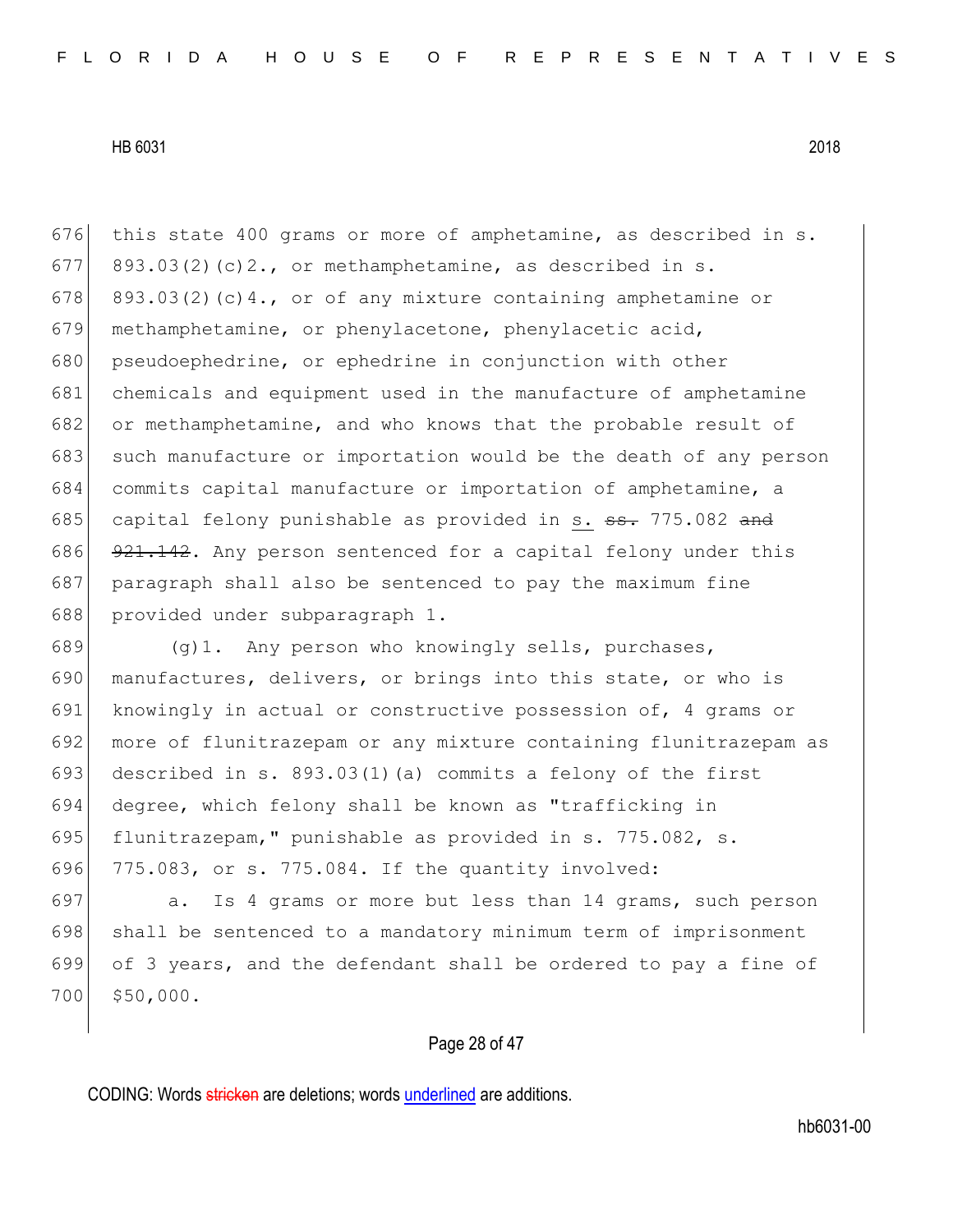701 b. Is 14 grams or more but less than 28 grams, such person 702 shall be sentenced to a mandatory minimum term of imprisonment 703 of 7 years, and the defendant shall be ordered to pay a fine of 704 \$100,000.

705 c. Is 28 grams or more but less than 30 kilograms, such 706 person shall be sentenced to a mandatory minimum term of 707 imprisonment of 25 calendar years and pay a fine of \$500,000.

708 2. Any person who knowingly sells, purchases, manufactures, delivers, or brings into this state or who is knowingly in actual or constructive possession of 30 kilograms or more of flunitrazepam or any mixture containing flunitrazepam 712 as described in s.  $893.03(1)$  (a) commits the first degree felony 713 of trafficking in flunitrazepam. A person who has been convicted of the first degree felony of trafficking in flunitrazepam under this subparagraph shall be punished by life imprisonment and is ineligible for any form of discretionary early release except pardon or executive clemency or conditional medical release 718 under s. 947.149. However, if the court determines that, in addition to committing any act specified in this paragraph:

 a. The person intentionally killed an individual or counseled, commanded, induced, procured, or caused the intentional killing of an individual and such killing was the 723 result; or

724 b. The person's conduct in committing that act led to a 725 natural, though not inevitable, lethal result,

## Page 29 of 47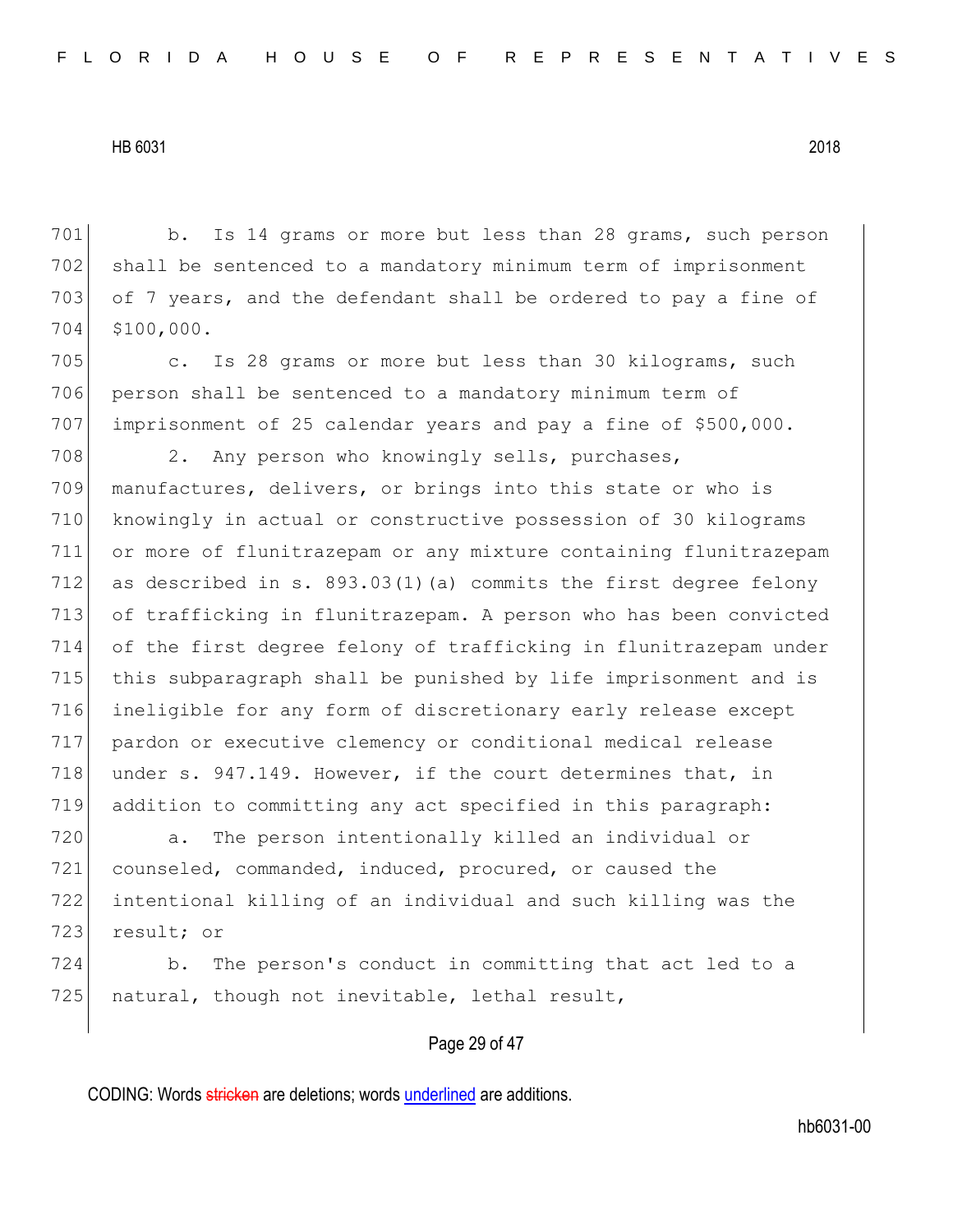726 727 such person commits the capital felony of trafficking in 728 flunitrazepam, punishable as provided in s. <del>ss.</del> 775.082 and 729 921.142. Any person sentenced for a capital felony under this 730 paragraph shall also be sentenced to pay the maximum fine 731 provided under subparagraph 1. 732 (h)1. Any person who knowingly sells, purchases, 733 manufactures, delivers, or brings into this state, or who is 734 knowingly in actual or constructive possession of, 1 kilogram or 735 more of gamma-hydroxybutyric acid (GHB), as described in s. 736 893.03(1)(d), or any mixture containing gamma-hydroxybutyric 737 acid (GHB), commits a felony of the first degree, which felony 738 shall be known as "trafficking in gamma-hydroxybutyric acid 739 (GHB)," punishable as provided in s. 775.082, s. 775.083, or s. 740 775.084. If the quantity involved: 741 a. Is 1 kilogram or more but less than 5 kilograms, such 742 person shall be sentenced to a mandatory minimum term of 743 imprisonment of 3 years, and the defendant shall be ordered to 744 pay a fine of \$50,000. 745 b. Is 5 kilograms or more but less than 10 kilograms, such 746 person shall be sentenced to a mandatory minimum term of 747 imprisonment of 7 years, and the defendant shall be ordered to 748 pay a fine of \$100,000. 749 c. Is 10 kilograms or more, such person shall be sentenced 750 to a mandatory minimum term of imprisonment of 15 calendar years

# Page 30 of 47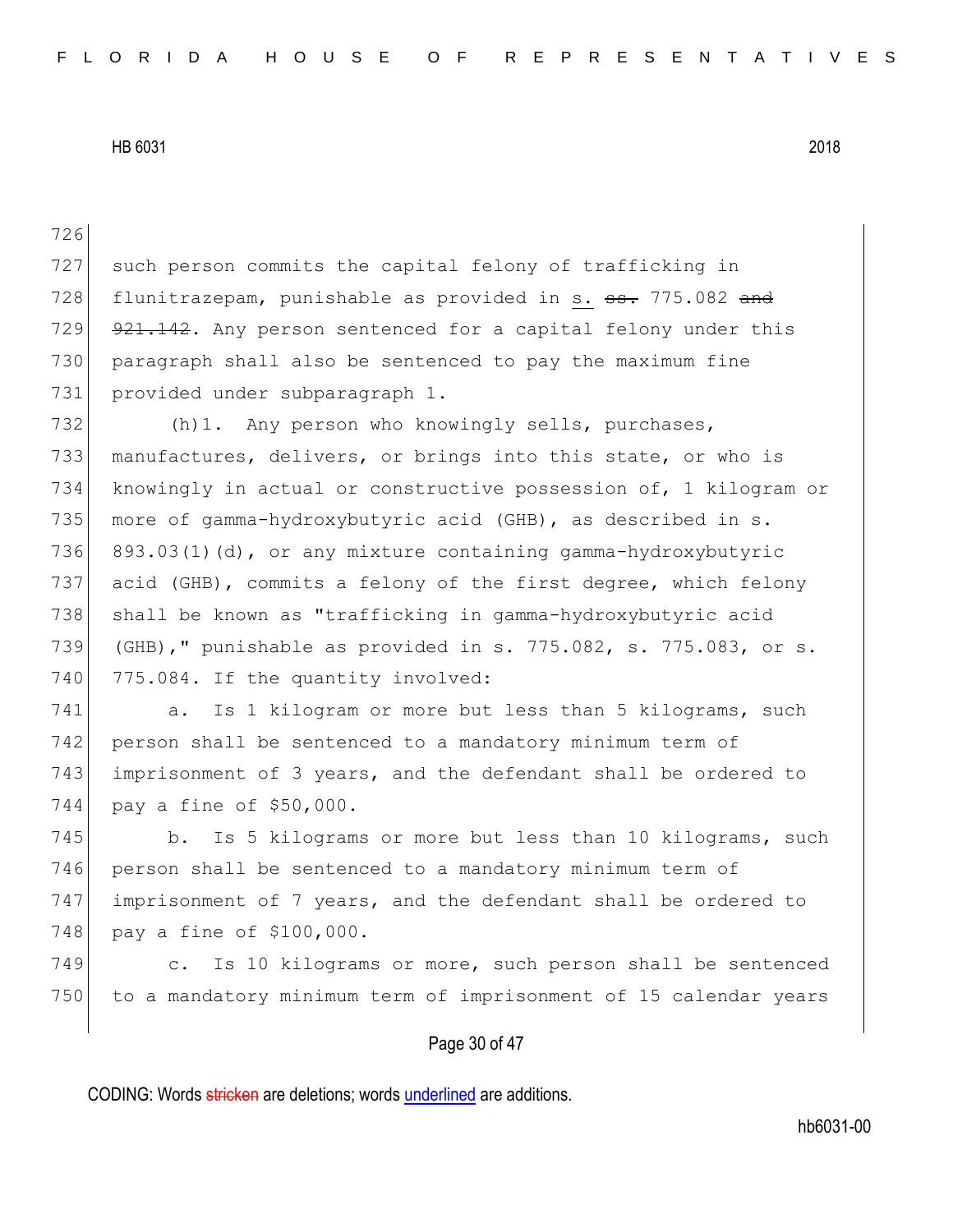751 and pay a fine of \$250,000.

 2. Any person who knowingly manufactures or brings into this state 150 kilograms or more of gamma-hydroxybutyric acid 754 (GHB), as described in s.  $893.03(1)(d)$ , or any mixture containing gamma-hydroxybutyric acid (GHB), and who knows that 756 the probable result of such manufacture or importation would be the death of any person commits capital manufacture or importation of gamma-hydroxybutyric acid (GHB), a capital felony 759 punishable as provided in s.  $\texttt{s}$ . 775.082 and 921.142. Any person sentenced for a capital felony under this paragraph shall also be sentenced to pay the maximum fine provided under subparagraph 762 1.

763 (i)1. Any person who knowingly sells, purchases, 764 manufactures, delivers, or brings into this state, or who is 765 knowingly in actual or constructive possession of, 1 kilogram or 766 more of gamma-butyrolactone (GBL), as described in s. 767 893.03(1)(d), or any mixture containing gamma-butyrolactone 768 (GBL), commits a felony of the first degree, which felony shall 769 be known as "trafficking in gamma-butyrolactone (GBL), " 770 punishable as provided in s. 775.082, s. 775.083, or s. 775.084. 771 If the quantity involved:

772 a. Is 1 kilogram or more but less than 5 kilograms, such 773 person shall be sentenced to a mandatory minimum term of 774 imprisonment of 3 years, and the defendant shall be ordered to 775 pay a fine of \$50,000.

## Page 31 of 47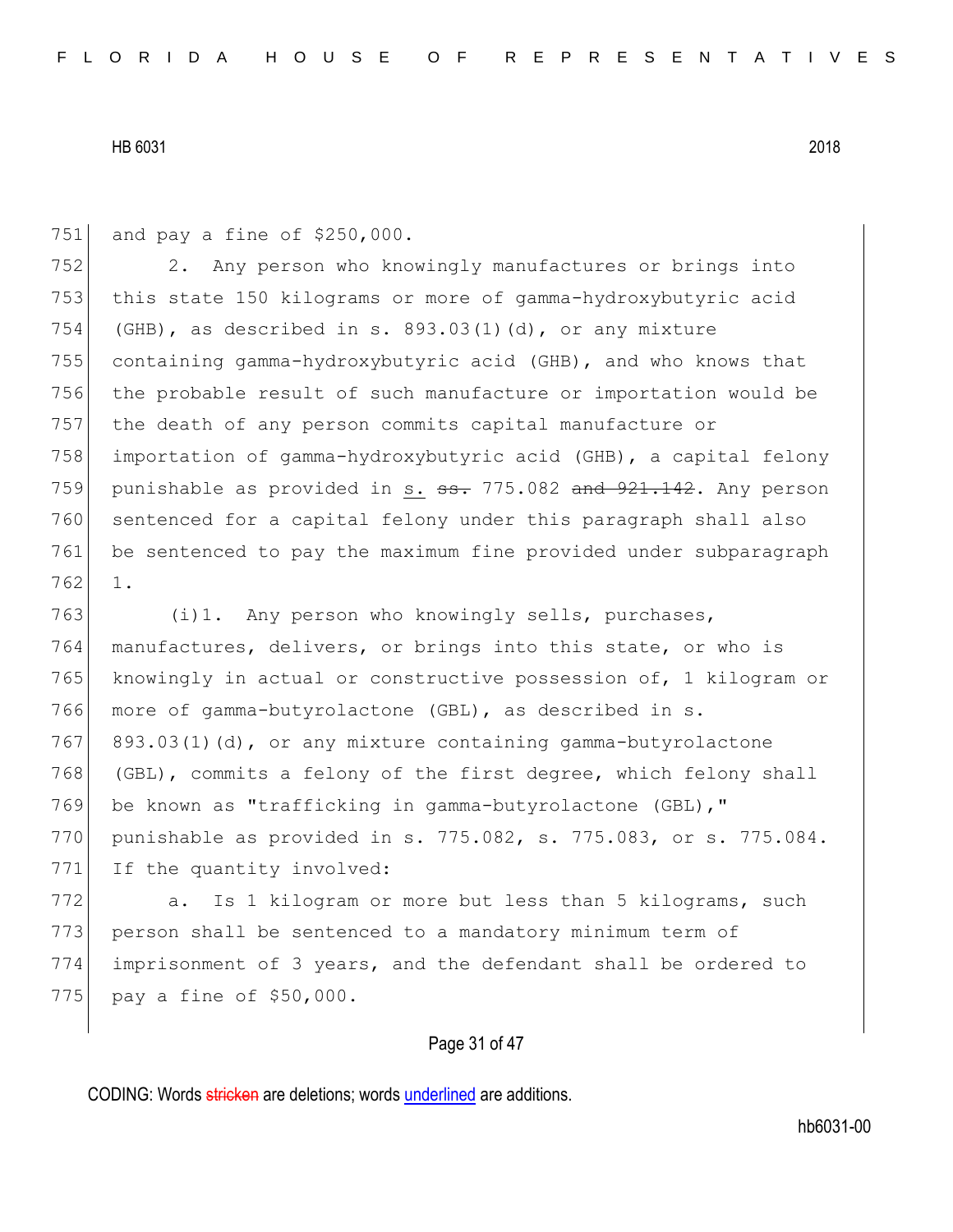776 b. Is 5 kilograms or more but less than 10 kilograms, such 777 person shall be sentenced to a mandatory minimum term of 778 imprisonment of 7 years, and the defendant shall be ordered to 779 pay a fine of \$100,000.

780 c. Is 10 kilograms or more, such person shall be sentenced 781 to a mandatory minimum term of imprisonment of 15 calendar years 782 and pay a fine of \$250,000.

783 2. Any person who knowingly manufactures or brings into 784 the state 150 kilograms or more of gamma-butyrolactone (GBL), as 785 described in s.  $893.03(1)(d)$ , or any mixture containing gamma-786 butyrolactone (GBL), and who knows that the probable result of 787 such manufacture or importation would be the death of any person 788 commits capital manufacture or importation of gamma-789 butyrolactone (GBL), a capital felony punishable as provided in 790  $\vert$  s.  $\frac{1}{35}$ , 775.082 and  $\frac{921.142}{1.42}$ . Any person sentenced for a capital 791 felony under this paragraph shall also be sentenced to pay the 792 maximum fine provided under subparagraph 1.

 $(j)$ 1. Any person who knowingly sells, purchases, manufactures, delivers, or brings into this state, or who is knowingly in actual or constructive possession of, 1 kilogram or 796 more of  $1,4$ -Butanediol as described in s. 893.03(1)(d), or of any mixture containing 1,4-Butanediol, commits a felony of the 798 first degree, which felony shall be known as "trafficking in 1,4-Butanediol," punishable as provided in s. 775.082, s. 800 775.083, or s. 775.084. If the quantity involved:

## Page 32 of 47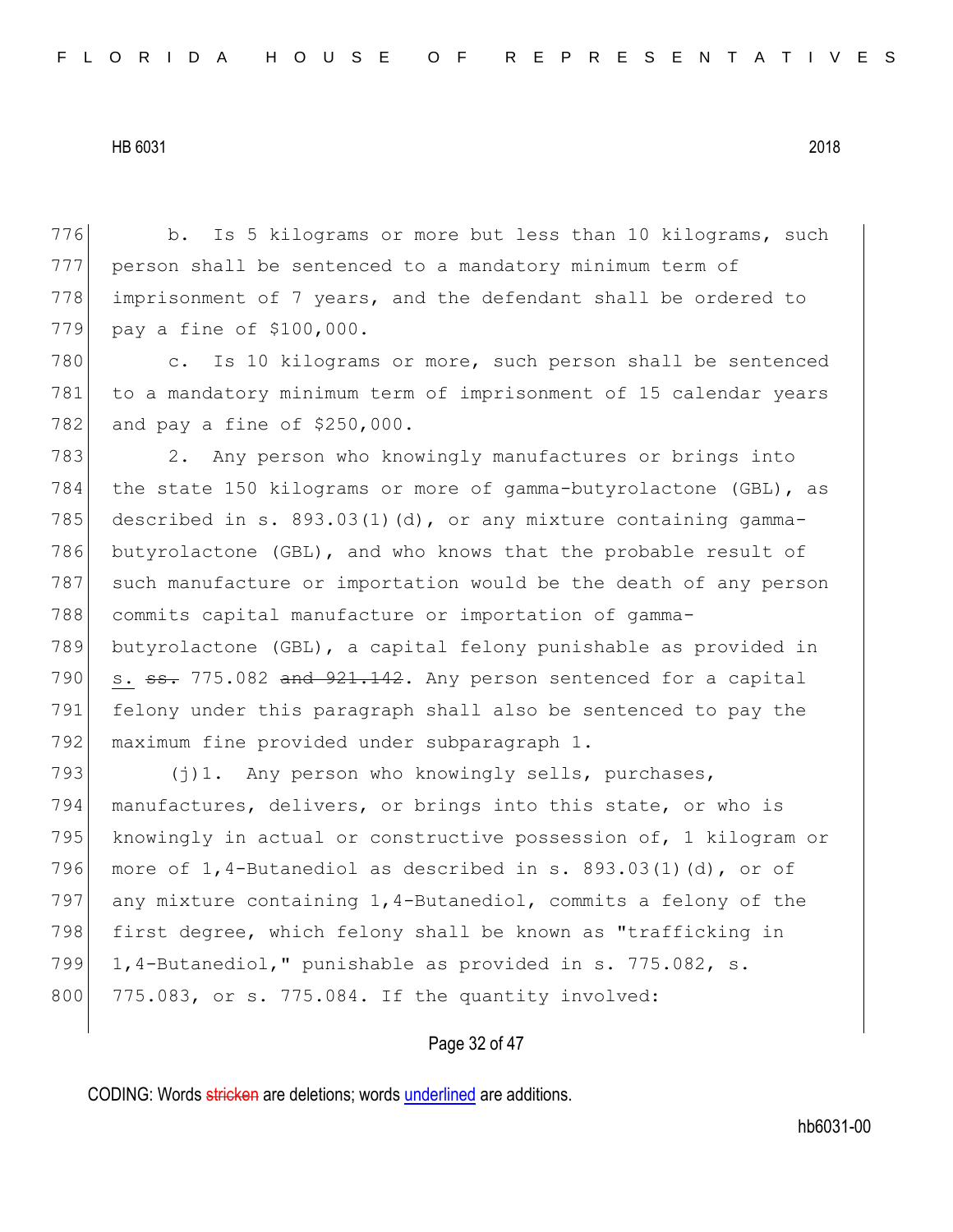801 a. Is 1 kilogram or more, but less than 5 kilograms, such 802 person shall be sentenced to a mandatory minimum term of 803 imprisonment of 3 years, and the defendant shall be ordered to 804 pay a fine of \$50,000. 805 b. Is 5 kilograms or more, but less than 10 kilograms, 806 such person shall be sentenced to a mandatory minimum term of 807 imprisonment of 7 years, and the defendant shall be ordered to 808 pay a fine of \$100,000. 809 c. Is 10 kilograms or more, such person shall be sentenced 810 to a mandatory minimum term of imprisonment of 15 calendar years 811 and pay a fine of \$500,000. 812 2. Any person who knowingly manufactures or brings into 813 this state 150 kilograms or more of 1,4-Butanediol as described 814 in s. 893.03(1)(d), or any mixture containing  $1,4$ -Butanediol, 815 and who knows that the probable result of such manufacture or 816 importation would be the death of any person commits capital 817 manufacture or importation of 1,4-Butanediol, a capital felony 818 punishable as provided in s.  $\frac{1}{100}$  and  $\frac{1}{100}$  and  $\frac{1}{100}$  any person 819 sentenced for a capital felony under this paragraph shall also 820 be sentenced to pay the maximum fine provided under subparagraph 821 1. 822  $(k)$ 1. A person who knowingly sells, purchases, 823 manufactures, delivers, or brings into this state, or who is 824 knowingly in actual or constructive possession of, 10 grams or 825 more of a:

# Page 33 of 47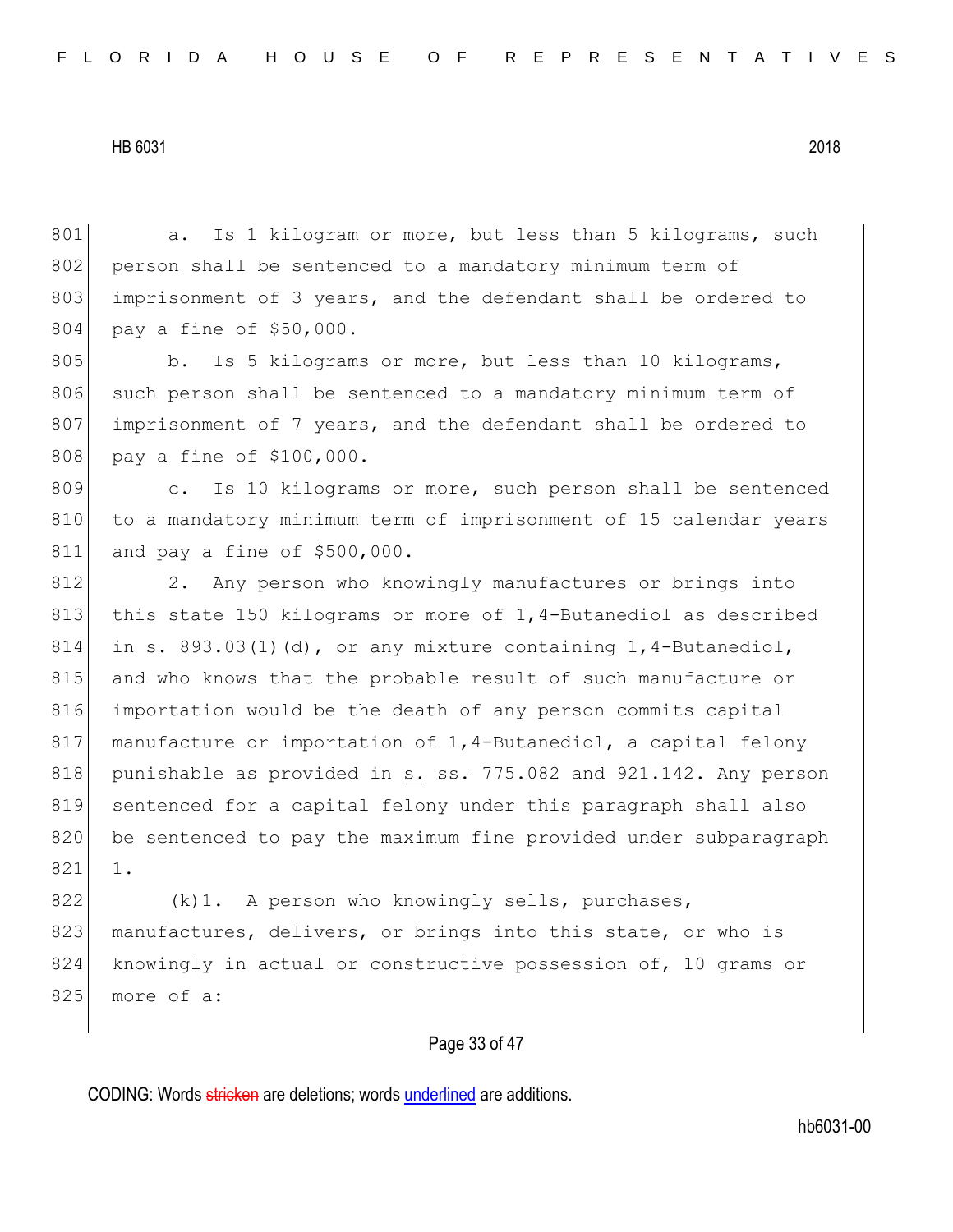| 826 | Substance described in s. $893.03(1)(c)4., 5., 10., 11.,$<br>а.           |
|-----|---------------------------------------------------------------------------|
| 827 | 15., 17., 21.-27., 29., 39., 40.-45., 58., 72.-80., 81.-86.,              |
| 828 | 90.-102., 104.-108., 110.-113., 143.-145., 148.-150., 160.-163.,          |
| 829 | 165., or 187.-189., a substituted cathinone, as described in s.           |
| 830 | 893.03(1)(c)191., or substituted phenethylamine, as described in          |
| 831 | s. $893.03(1)(c)192.$ ;                                                   |
| 832 | b. Mixture containing any substance described in sub-                     |
| 833 | subparagraph a.; or                                                       |
| 834 | c. Salt, isomer, ester, or ether or salt of an isomer,                    |
| 835 | ester, or ether of a substance described in sub-subparagraph a.,          |
| 836 |                                                                           |
| 837 | commits a felony of the first degree, which felony shall be               |
| 838 | known as "trafficking in phenethylamines," punishable as                  |
| 839 | provided in s. 775.082, s. 775.083, or s. 775.084.                        |
| 840 | If the quantity involved under subparagraph 1.:<br>2.                     |
| 841 | Is 10 grams or more, but less than 200 grams, such<br>a.                  |
| 842 | person shall be sentenced to a mandatory minimum term of                  |
| 843 | imprisonment of 3 years and shall be ordered to pay a fine of             |
| 844 | \$50,000.                                                                 |
| 845 | Is 200 grams or more, but less than 400 grams, such<br>b.                 |
| 846 | person shall be sentenced to a mandatory minimum term of                  |
| 847 | imprisonment of 7 years and shall be ordered to pay a fine of             |
| 848 | \$100,000.                                                                |
| 849 | Is 400 grams or more, such person shall be sentenced to<br>$\mathsf{C}$ . |
| 850 | a mandatory minimum term of imprisonment of 15 years and shall            |
|     | Page 34 of 47                                                             |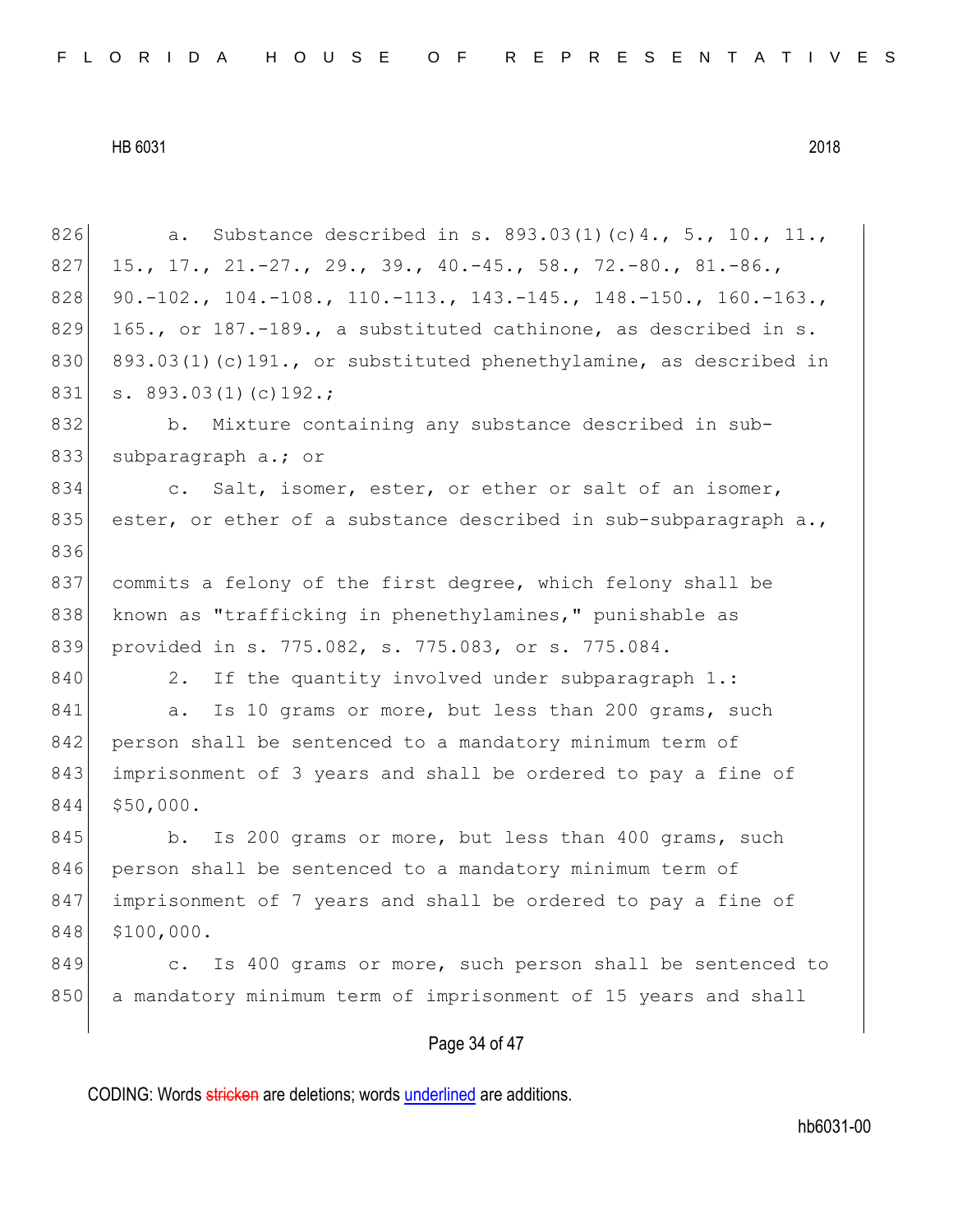851 be ordered to pay a fine of \$250,000.

852 3. A person who knowingly manufactures or brings into this 853 state 30 kilograms or more of a substance described in sub-854 subparagraph 1.a., a mixture described in sub-subparagraph 1.b., 855 or a salt, isomer, ester, or ether or a salt of an isomer, 856 ester, or ether described in sub-subparagraph 1.c., and who 857 knows that the probable result of such manufacture or 858 importation would be the death of any person commits capital 859 manufacture or importation of phenethylamines, a capital felony 860 punishable as provided in s.  $\frac{1}{100}$  and  $\frac{1}{21}$ ,  $\frac{1}{100}$  and  $\frac{1}{21}$ . A person 861 sentenced for a capital felony under this paragraph shall also 862 be sentenced to pay the maximum fine under subparagraph 2.

863 (1)1. Any person who knowingly sells, purchases, 864 manufactures, delivers, or brings into this state, or who is 865 knowingly in actual or constructive possession of, 1 gram or 866 more of lysergic acid diethylamide (LSD) as described in s. 867 893.03(1)(c), or of any mixture containing lysergic acid 868 diethylamide (LSD), commits a felony of the first degree, which 869 felony shall be known as "trafficking in lysergic acid 870 diethylamide (LSD)," punishable as provided in s. 775.082, s. 871 775.083, or s. 775.084. If the quantity involved:

872 a. Is 1 gram or more, but less than 5 grams, such person 873 shall be sentenced to a mandatory minimum term of imprisonment 874 of 3 years, and the defendant shall be ordered to pay a fine of  $875$   $$50,000$ .

## Page 35 of 47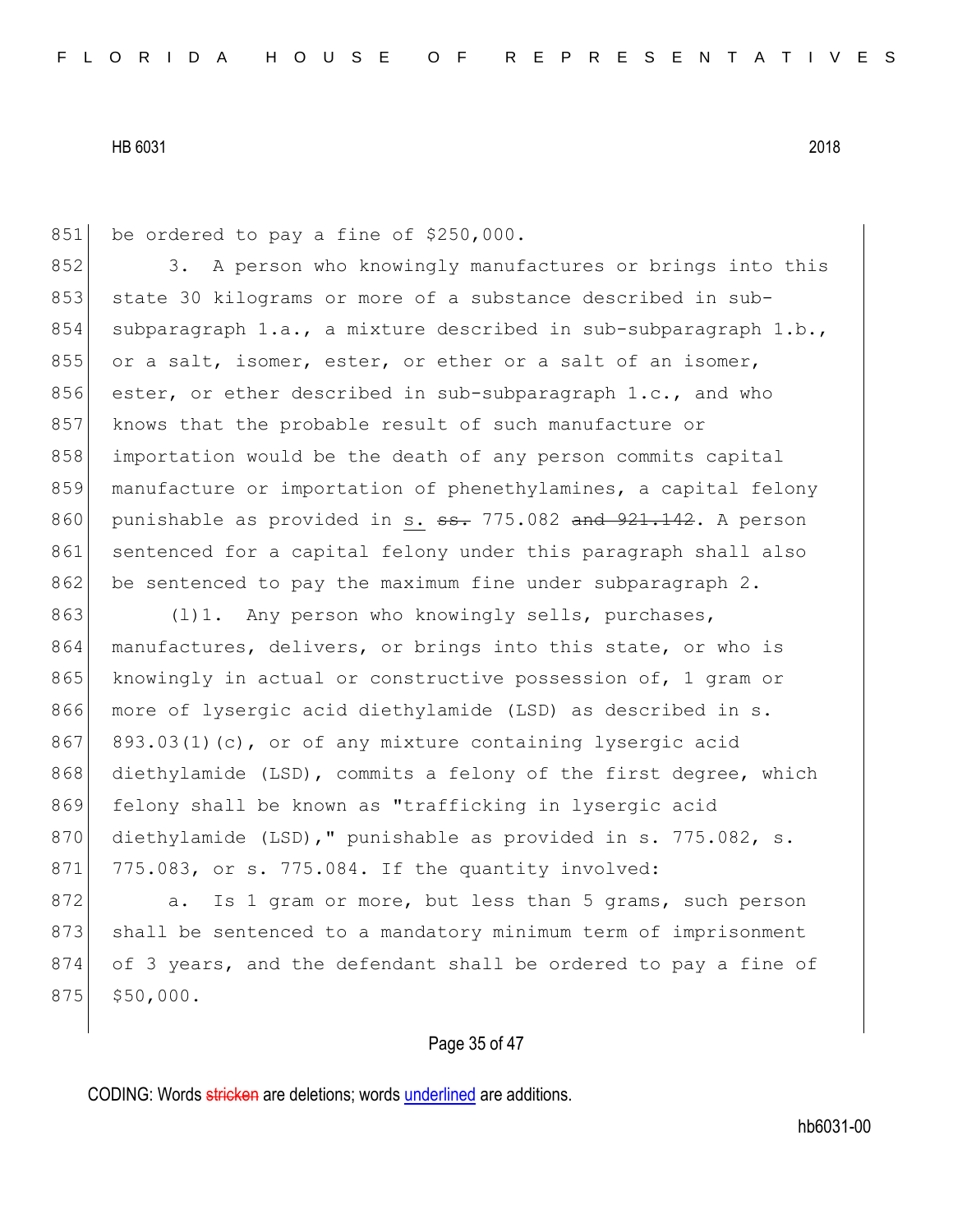Page 36 of 47 876 b. Is 5 grams or more, but less than 7 grams, such person 877 shall be sentenced to a mandatory minimum term of imprisonment 878 of 7 years, and the defendant shall be ordered to pay a fine of 879 \$100,000. 880 c. Is 7 grams or more, such person shall be sentenced to a 881 | mandatory minimum term of imprisonment of 15 calendar years and 882 pay a fine of \$500,000. 883 2. Any person who knowingly manufactures or brings into 884 this state 7 grams or more of lysergic acid diethylamide (LSD) 885 as described in s. 893.03(1)(c), or any mixture containing 886 lysergic acid diethylamide (LSD), and who knows that the 887 probable result of such manufacture or importation would be the 888 death of any person commits capital manufacture or importation 889 of lysergic acid diethylamide (LSD), a capital felony punishable 890 as provided in s.  $\frac{1}{100}$  and  $\frac{1}{100}$  as provided in s.  $\frac{1}{100}$  as provided in s.  $\frac{1}{100}$  as  $\frac{1}{100}$  as provided in s.  $\frac{1}{100}$  as  $\frac{1}{100}$  as provided in s.  $\frac{1}{100}$  as  $\frac{1}{100}$  as  $\frac$ 891 for a capital felony under this paragraph shall also be 892 sentenced to pay the maximum fine provided under subparagraph 1. 893 Section 18. Paragraph (e) of subsection (4) of section 894 944.275, Florida Statutes, is amended to read: 895 944.275 Gain-time. 896 (4) 897 (e) Notwithstanding subparagraph (b)3., for sentences 898 imposed for offenses committed on or after October 1, 2014, the 899 department may not grant incentive gain-time if the offense is a 900 violation of s. 782.04(1)(b)3. 782.04(1)(a)2.c.; s.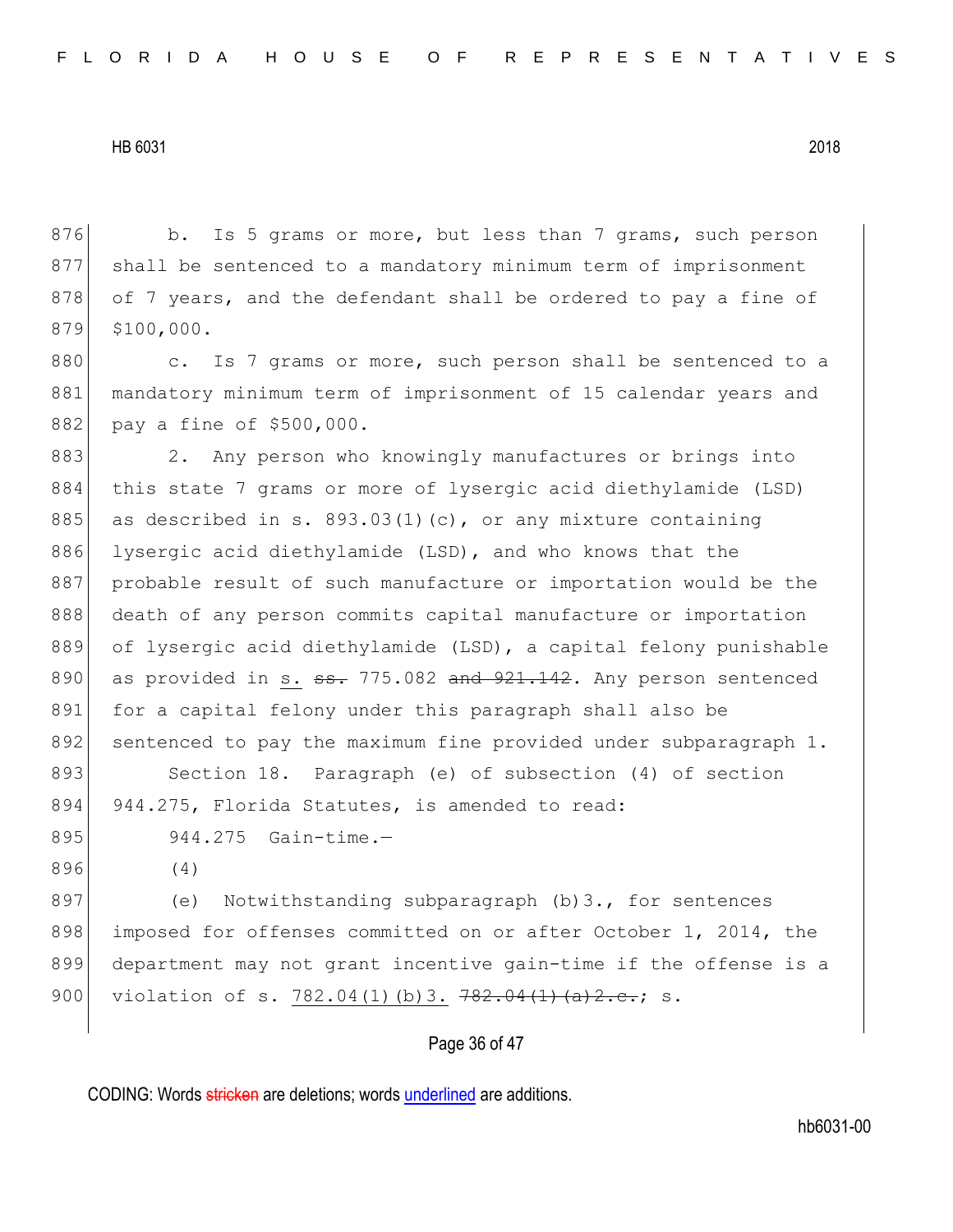| 901 | 787.01(3)(a)2. or 3.; s. 787.02(3)(a)2. or 3.; s. 794.011,       |
|-----|------------------------------------------------------------------|
| 902 | excluding s. 794.011(10); s. 800.04; s. 825.1025; or s.          |
| 903 | $847.0135(5)$ .                                                  |
| 904 | Section 19. Paragraph (a) of subsection (5) of section           |
| 905 | 948.012, Florida Statutes, is amended to read:                   |
| 906 | 948.012 Split sentence of probation or community control         |
| 907 | and imprisonment.-                                               |
| 908 | Effective for offenses committed on or after<br>$(5)$ (a)        |
| 909 | October 1, 2014, if the court imposes a term of years in         |
| 910 | accordance with s. 775.082 which is less than the maximum        |
| 911 | sentence for the offense, the court must impose a split sentence |
| 912 | pursuant to subsection (1) for any person who is convicted of a  |
| 913 | violation of:                                                    |
| 914 | Section 782.04(1)(b)3. $782.04(1)(a)2.c.;$<br>1.                 |
| 915 | 2.<br>Section 787.01(3)(a)2. or 3.;                              |
| 916 | 3.<br>Section 787.02(3)(a)2. or 3.;                              |
| 917 | Section 794.011, excluding s. 794.011(10);<br>4.                 |
| 918 | Section 800.04;<br>5.                                            |
| 919 | 6.<br>Section 825.1025; or                                       |
| 920 | 7. Section 847.0135(5).                                          |
| 921 | Section 20. Sections 922.052, 922.06, 922.07, 922.08,            |
| 922 | 922.095, 922.10, 922.105, 922.108, 922.11, 922.111, 922.12,      |
| 923 | 922.14, 922.15, 924.055, 924.056, and 924.057, Florida Statutes, |
| 924 | are repealed.                                                    |
|     |                                                                  |

# Page 37 of 47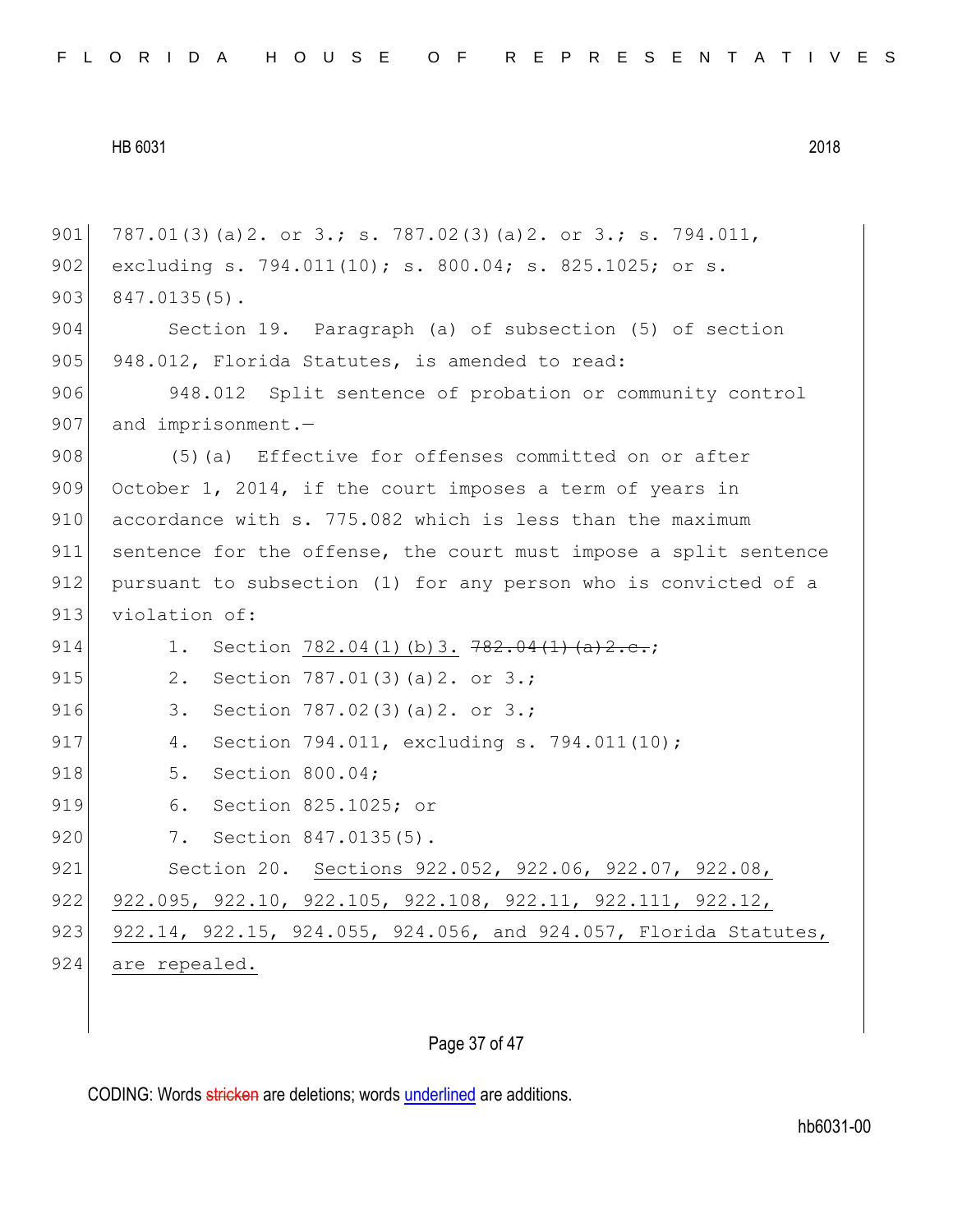925 Section 21. Subsection (4) of section 925.11, Florida 926 Statutes, is amended to read:

927 925.11 Postsentencing DNA testing.-

928 (4) PRESERVATION OF EVIDENCE.

929  $\leftarrow$  Governmental entities that may be in possession of any 930 physical evidence in the case, including, but not limited to, 931 any investigating law enforcement agency, the clerk of the 932 court, the prosecuting authority, or the Department of Law 933 Enforcement shall maintain any physical evidence collected at 934 the time of the crime for which a postsentencing testing of DNA 935 may be requested.

936  $\left(\phi\right)$  In a case in which the death penalty is imposed, the 937 evidence shall be maintained for 60 days after execution of the 938 sentence. In all other cases, a governmental entity may dispose 939 of the physical evidence if the term of the sentence imposed in 940 the case has expired and no other provision of law or rule 941 requires that the physical evidence be preserved or retained.

942 Section 22. Paragraphs  $(q)$ ,  $(h)$ , and  $(i)$  of subsection  $(1)$ 943 and subsection (2) of section 945.10, Florida Statutes, are 944 amended to read:

945 945.10 Confidential information.-

946 (1) Except as otherwise provided by law or in this 947 section, the following records and information held by the 948 Department of Corrections are confidential and exempt from the 949 provisions of s. 119.07(1) and s. 24(a), Art. I of the State

## Page 38 of 47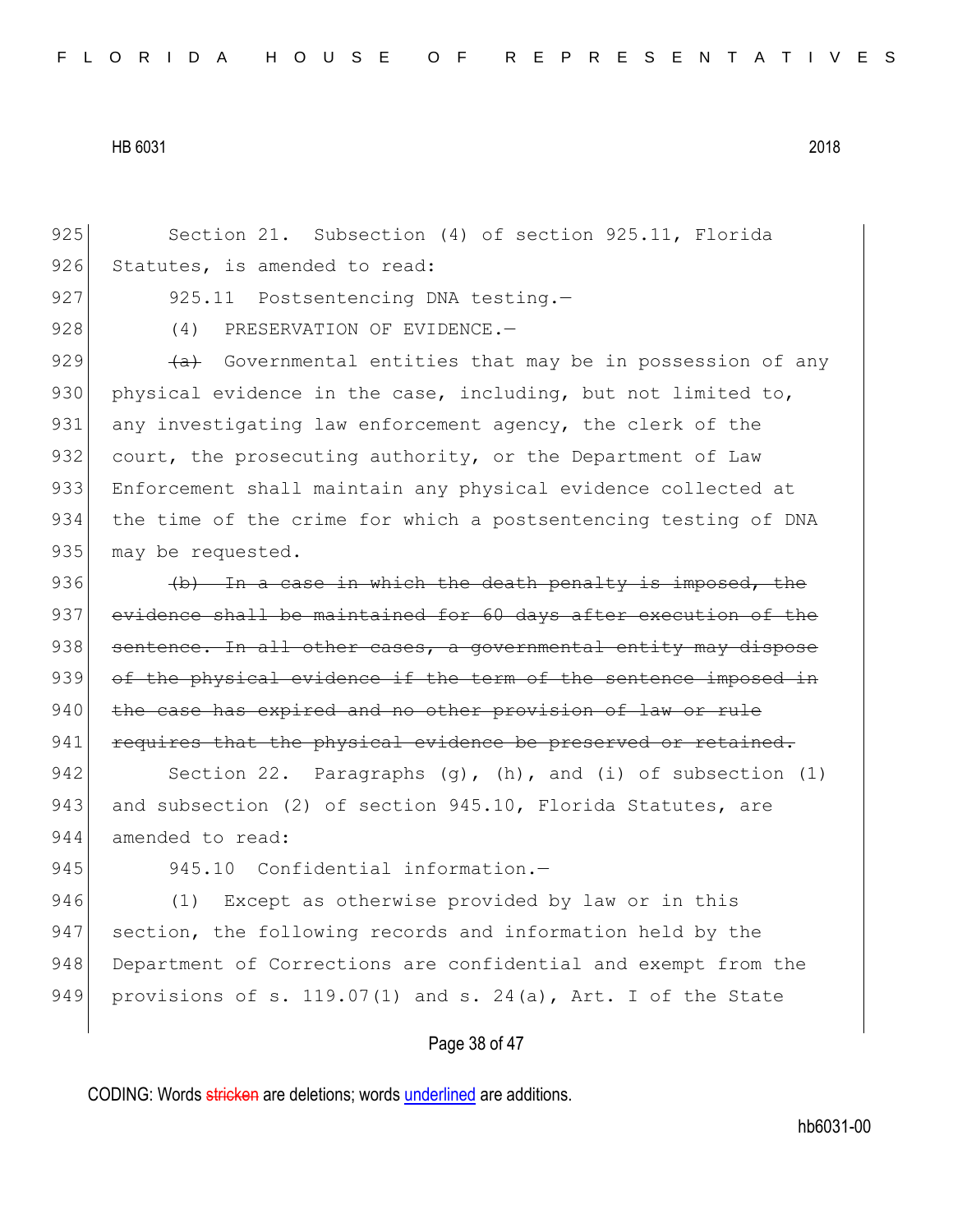950 Constitution:

951  $(q)$  Information which identifies an execution 952 person prescribing, preparing, compounding, dispensing, 953 administering a lethal injection.

954 (g) $\frac{h}{h}$  The identity of any inmate or offender upon whom an 955 HIV test has been performed and the inmate's or offender's test 956 results, in accordance with s. 381.004. The term "HIV test" has 957 the same meaning as provided in s. 381.004. This paragraph is 958 subject to the Open Government Sunset Review Act of 1995 in 959 accordance with s. 119.15 and shall stand repealed on October 2, 960 2022, unless reviewed and saved from repeal through reenactment 961 by the Legislature.

962  $(h)$   $(i)$  Records that are otherwise confidential or exempt 963 from public disclosure by law.

964 (2) The records and information specified in paragraphs 965 (1)(a)-(h)  $(1)(a)$ -(i) may be released as follows unless 966 expressly prohibited by federal law:

967 (a) Information specified in paragraphs  $(1)$  (b),  $(d)$ , and 968 (f) to the Executive Office of the Governor, the Legislature, 969 the Florida Commission on Offender Review, the Department of 970 Children and Families, a private correctional facility or 971 program that operates under a contract, the Department of Legal 972 Affairs, a state attorney, the court, or a law enforcement 973 agency. A request for records or information pursuant to this 974 paragraph need not be in writing.

## Page 39 of 47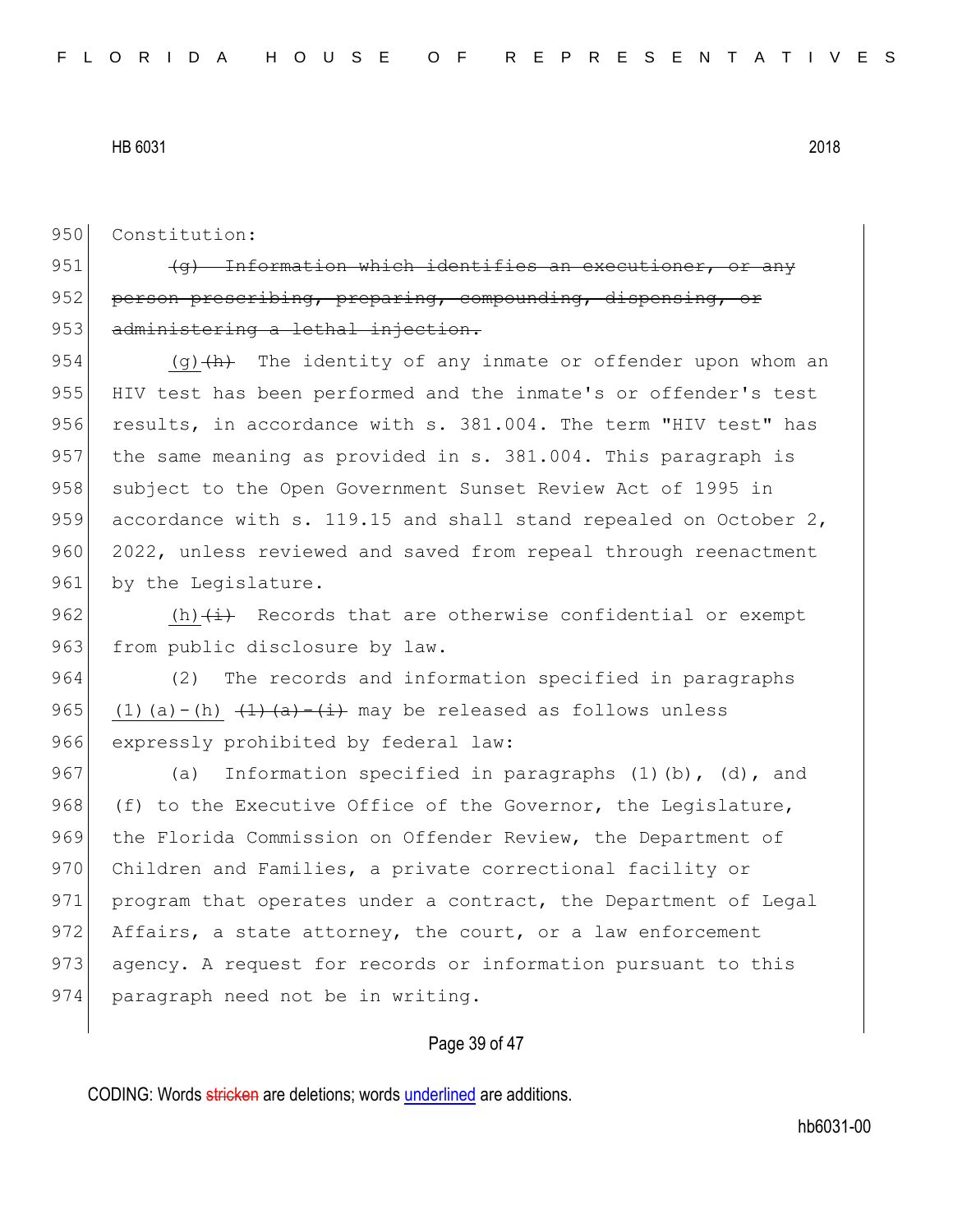975 (b) Information specified in paragraphs  $(1)(c)$ ,  $(e)$ , and 976 (h)  $\leftrightarrow$  to the Executive Office of the Governor, the 977 Legislature, the Florida Commission on Offender Review, the 978 Department of Children and Families, a private correctional 979 facility or program that operates under contract, the Department 980 of Legal Affairs, a state attorney, the court, or a law 981 enforcement agency. A request for records or information 982 pursuant to this paragraph must be in writing and a statement 983 provided demonstrating a need for the records or information.

984 (c) Information specified in paragraph (1)(b) to an 985 attorney representing an inmate under sentence of death, except 986 those portions of the records containing a victim's statement or 987 address, or the statement or address of a relative of the 988 victim. A request for records of information pursuant to this 989 paragraph must be in writing and a statement provided 990 demonstrating a need for the records or information.

991 (d) Information specified in paragraph (1)(b) to a public 992 defender representing a defendant, except those portions of the 993 records containing a victim's statement or address, or the 994 statement or address of a relative of the victim. A request for 995 records or information pursuant to this paragraph need not be in 996 writing.

997 (e) Information specified in paragraph (1)(b) to state or 998 local governmental agencies. A request for records or 999 information pursuant to this paragraph must be in writing and a

## Page 40 of 47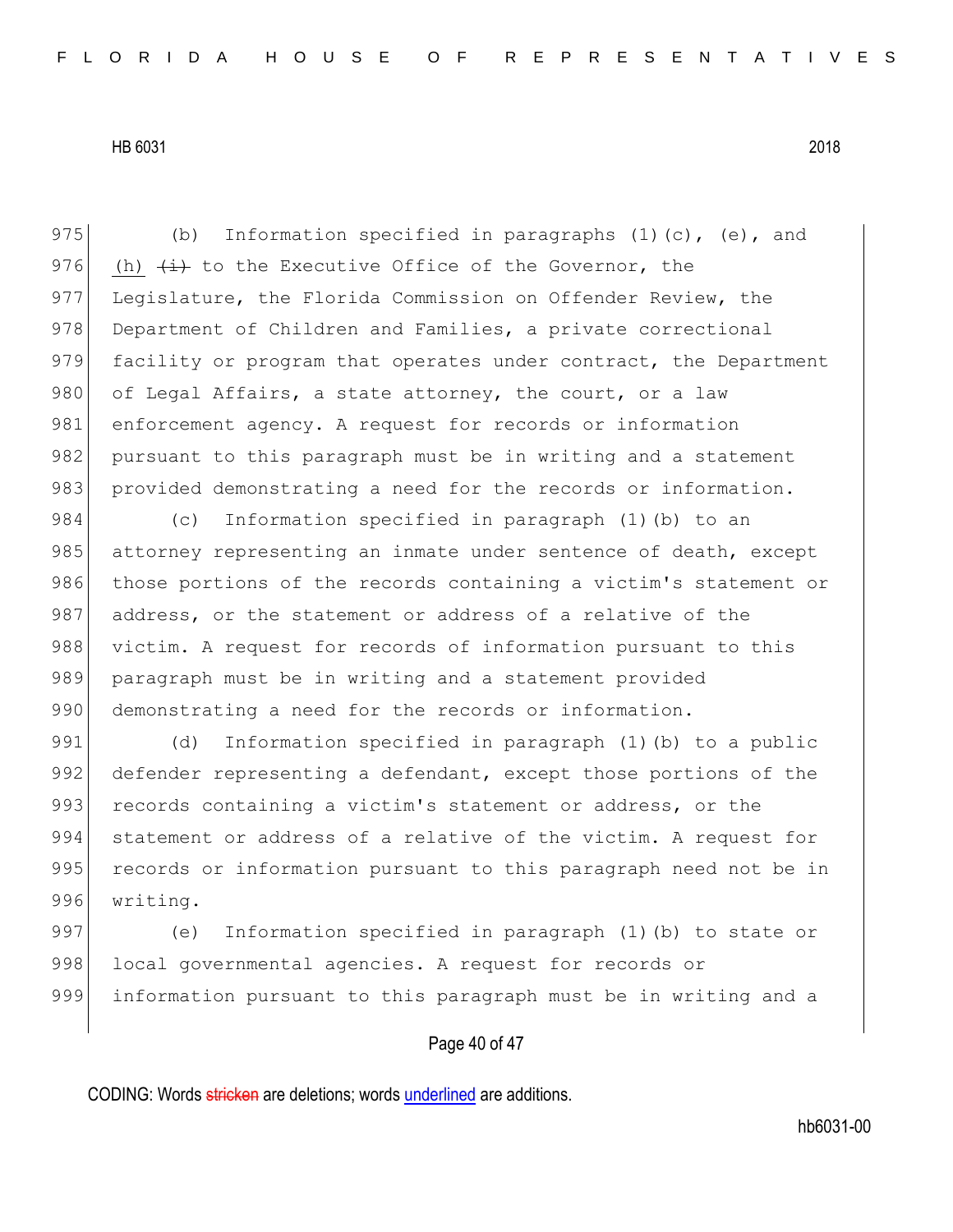1000 statement provided demonstrating a need for the records or 1001 information.

1002 (f) Information specified in paragraph (1)(b) to a person 1003 conducting legitimate research. A request for records and 1004 information pursuant to this paragraph must be in writing, the 1005 person requesting the records or information must sign a 1006 confidentiality agreement, and the department must approve the 1007 request in writing.

1008 (g) Protected health information and records specified in 1009 paragraphs (1)(a) and (i)  $\{h\}$  to the Department of Health and 1010 the county health department where an inmate plans to reside if 1011 he or she has tested positive for the presence of the antibody 1012 or antigen to human immunodeficiency virus infection or as 1013 authorized in s. 381.004.

1014 (h) Protected health information and mental health, 1015 medical, or substance abuse records specified in paragraph 1016 (1)(a) to the Executive Office of the Governor, the Correctional 1017 Medical Authority, and the Department of Health for health care 1018 oversight activities authorized by state or federal law, 1019 including audits; civil, administrative, or criminal 1020 investigations; or inspections relating to the provision of 1021 health services, in accordance with 45 C.F.R. part 164, subpart 1022 E.

1023 (i) Protected health information and mental health, 1024 medical, or substance abuse records specified in paragraph

## Page 41 of 47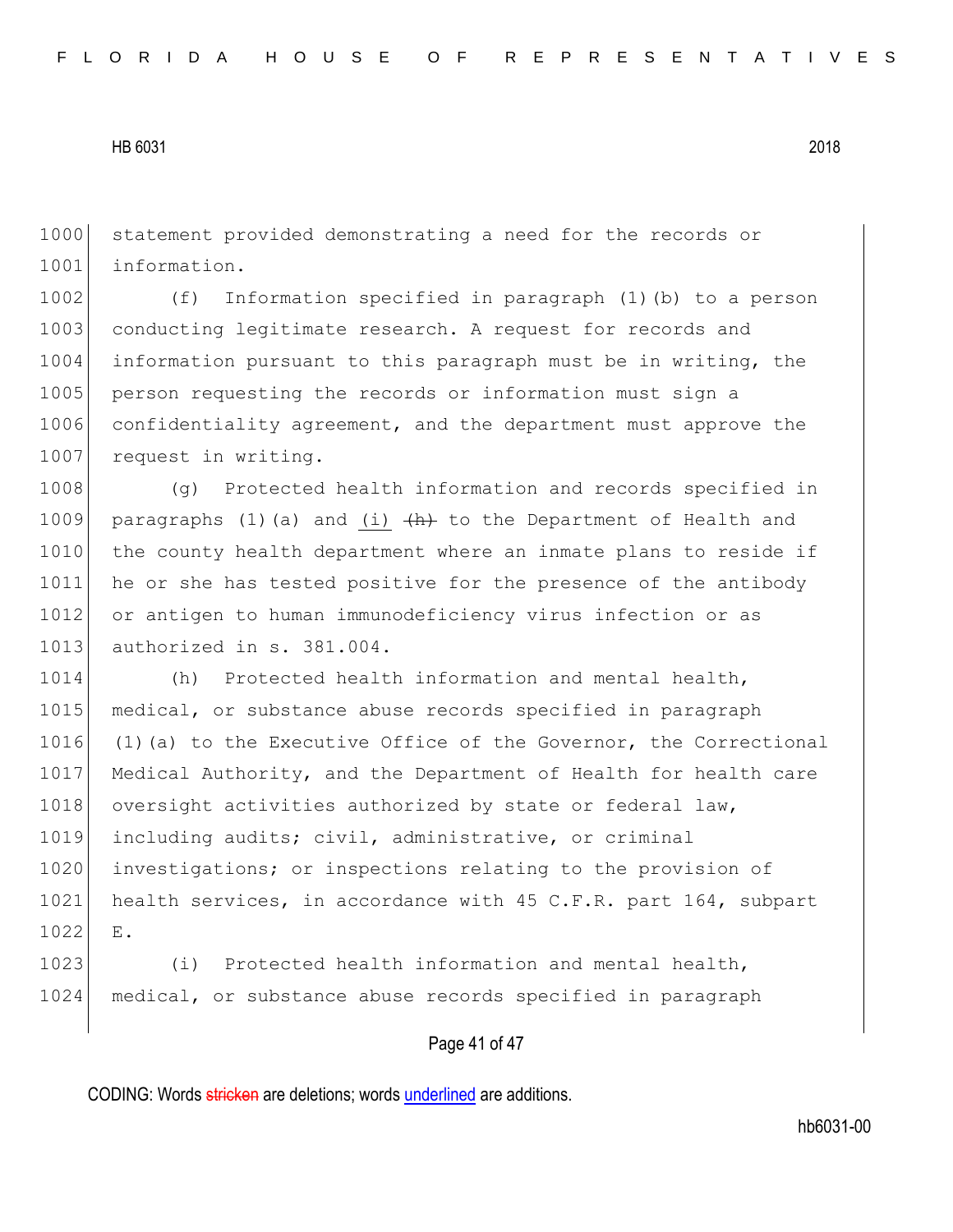1025 (1)(a) to a state attorney, a state court, or a law enforcement 1026 agency conducting an ongoing criminal investigation, if the 1027 inmate agrees to the disclosure and provides written consent or, 1028 if the inmate refuses to provide written consent, in response to 1029 an order of a court of competent jurisdiction, a subpoena, 1030 including a grand jury, investigative, or administrative 1031 subpoena, a court-ordered warrant, or a statutorily authorized 1032 investigative demand or other process as authorized by law, in 1033 accordance with 45 C.F.R. part 164, subpart E, provided that:

1034 1. The protected health information and records sought are 1035 relevant and material to a legitimate law enforcement inquiry;

1036 2. There is a clear connection between the investigated 1037 incident and the inmate whose protected health information and 1038 records are sought;

1039 3. The request is specific and limited in scope to the 1040 extent reasonably practicable in light of the purpose for which 1041 the information or records are sought; and

1042 4. Deidentified information could not reasonably be used.

1043 (j) Protected health information and mental health, 1044 medical, or substance abuse records specified in paragraph  $1045$  (1)(a) of an inmate who is or is suspected of being the victim 1046 of a crime, to a state attorney or a law enforcement agency if 1047 the inmate agrees to the disclosure and provides written consent 1048 or if the inmate is unable to agree because of incapacity or 1049 other emergency circumstance, in accordance with 45 C.F.R. part

## Page 42 of 47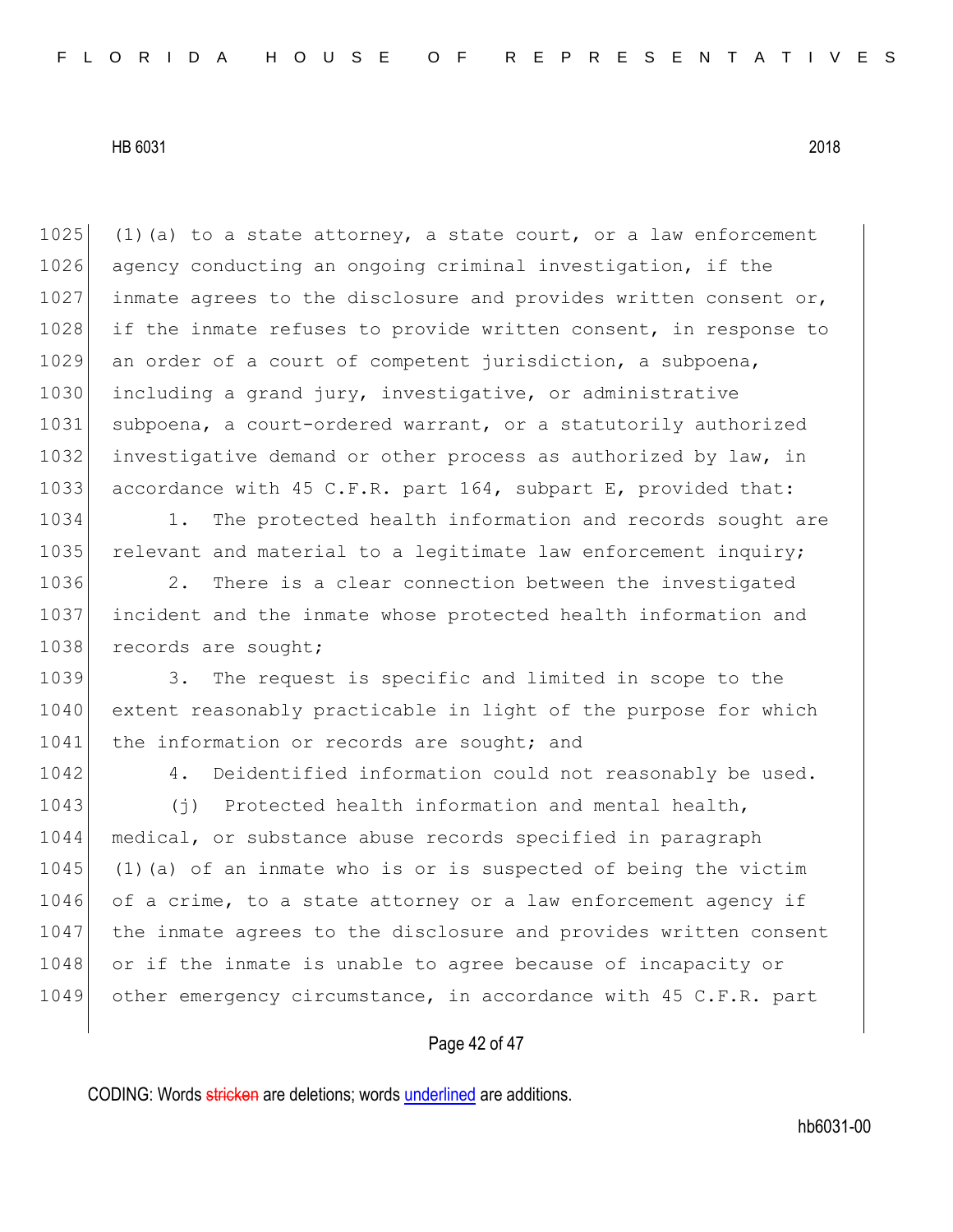1050 164, subpart E, provided that:

1051 1. Such protected health information and records are 1052 needed to determine whether a violation of law by a person other 1053 than the inmate victim has occurred: 1054 2. Such protected health information or records are not 1055 intended to be used against the inmate victim; 1056 3. The immediate law enforcement activity that depends 1057 upon the disclosure would be materially and adversely affected 1058 by waiting until the inmate victim is able to agree to the 1059 disclosure; and 1060 4. The disclosure is in the best interests of the inmate 1061 victim, as determined by the department. 1062 (k) Protected health information and mental health, 1063 medical, or substance abuse records specified in paragraph  $1064$  (1)(a) to a state attorney or a law enforcement agency if the 1065 department believes in good faith that the information and 1066 records constitute evidence of criminal conduct that occurred in 1067 a correctional institution or facility, in accordance with 45 1068 C.F.R. part 164, subpart E, provided that: 1069 1. The protected health information and records disclosed

1070 are specific and limited in scope to the extent reasonably 1071 practicable in light of the purpose for which the information or 1072 records are sought;

1073 2. There is a clear connection between the criminal 1074 conduct and the inmate whose protected health information and

## Page 43 of 47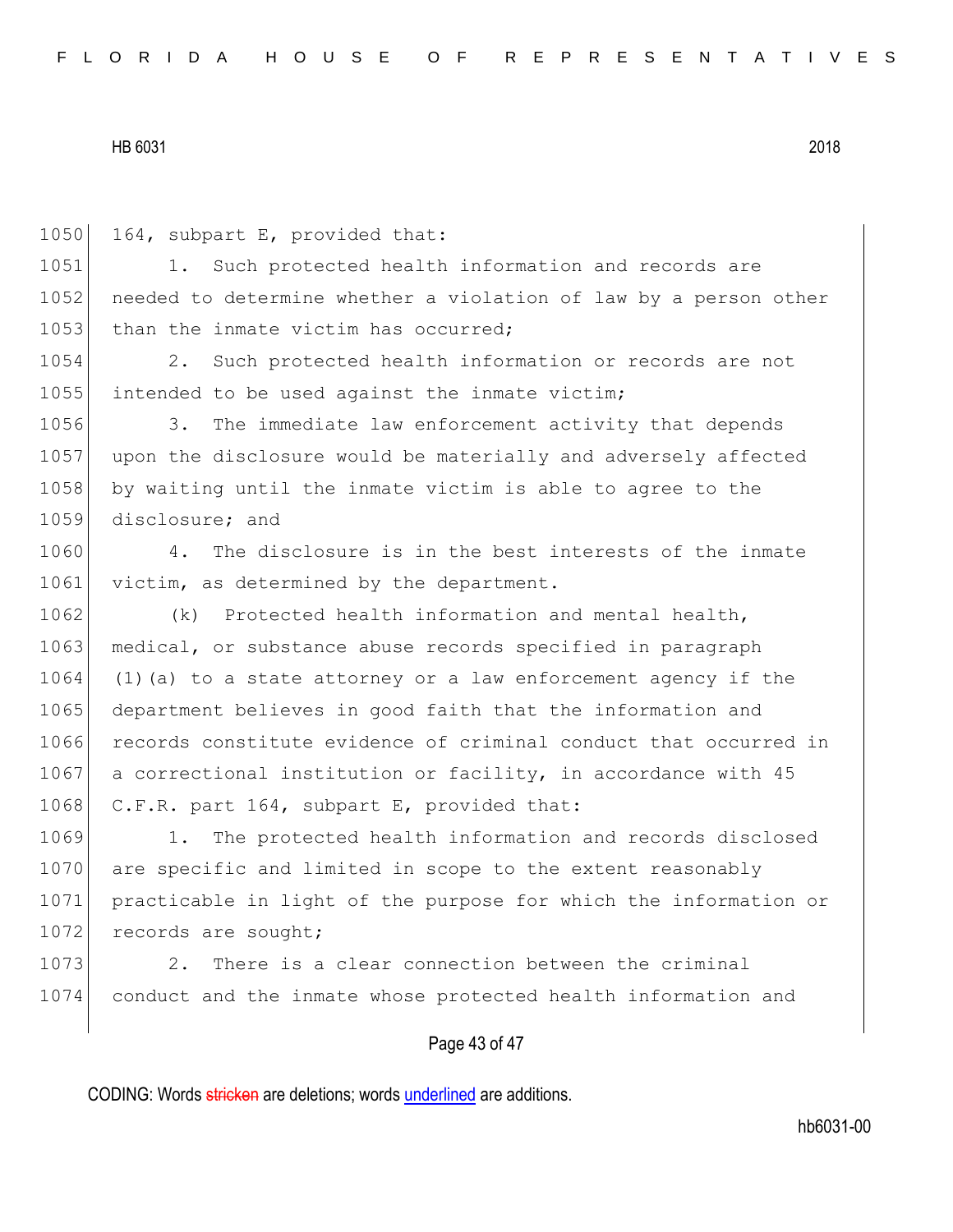1075 records are sought; and 1076 3. Deidentified information could not reasonably be used. 1077 (1) Protected health information and mental health, 1078 medical, or substance abuse records specified in paragraph 1079 (1)(a) to the Division of Risk Management of the Department of 1080 Financial Services, in accordance with 45 C.F.R. part 164, 1081 subpart E, upon certification by the Division of Risk Management 1082 that such information and records are necessary to investigate 1083 and provide legal representation for a claim against the 1084 Department of Corrections. 1085 (m) Protected health information and mental health, 1086 medical, or substance abuse records specified in paragraph 1087 (1)(a) of an inmate who is bringing a legal action against the 1088 department, to the Department of Legal Affairs or to an attorney 1089 retained to represent the department in a legal proceeding, in 1090 accordance with 45 C.F.R. part 164, subpart E. 1091 (n) Protected health information and mental health,

1092 medical, or substance abuse records of an inmate as specified in 1093 paragraph (1)(a) to another correctional institution or facility 1094 or law enforcement official having lawful custody of the inmate, 1095 in accordance with 45 C.F.R. part 164, subpart E, if the 1096 protected health information or records are necessary for:

- 
- 1097 1. The provision of health care to the inmate;
- 1098 2. The health and safety of the inmate or other inmates;
- 1099 3. The health and safety of the officers, employees, or

# Page 44 of 47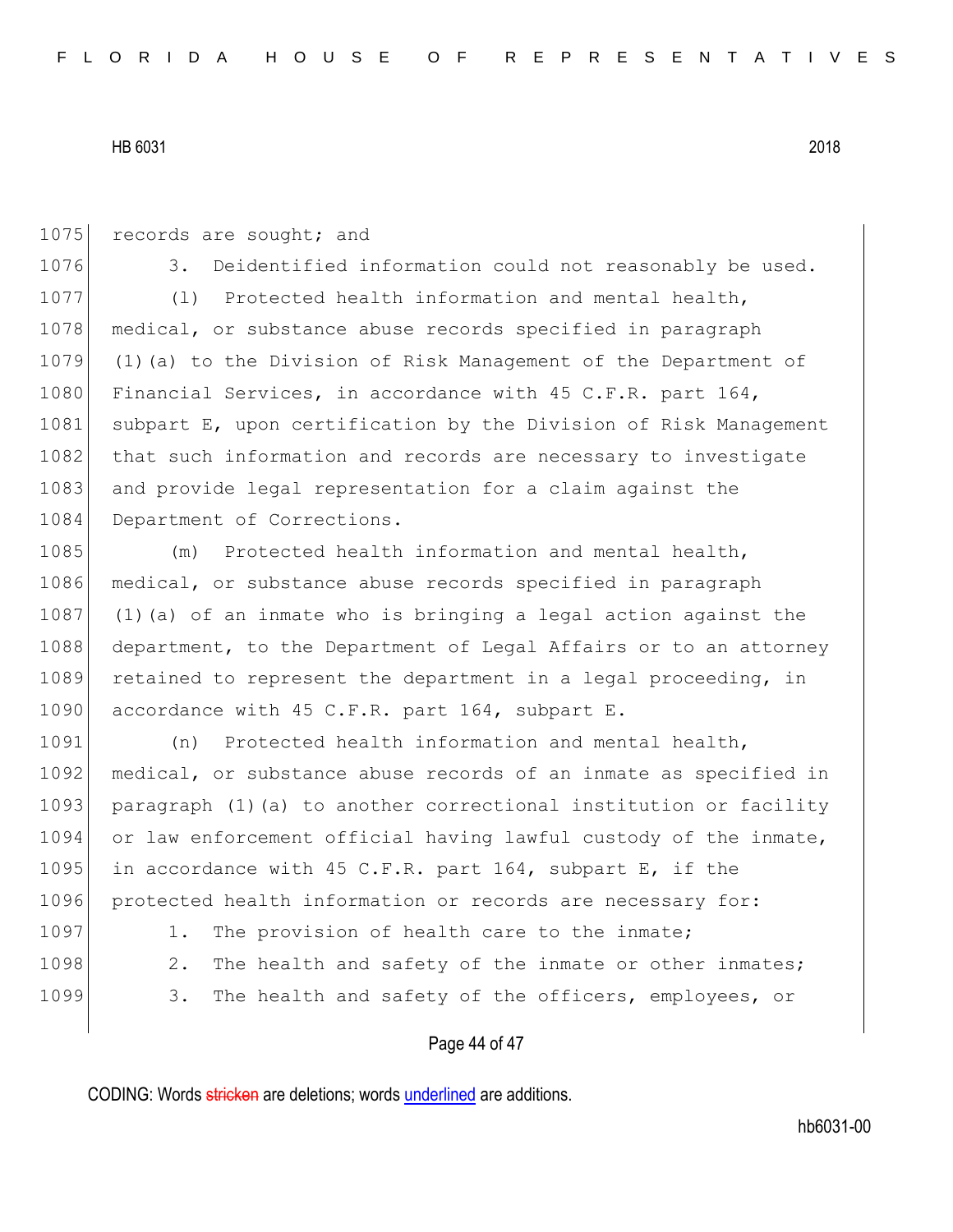1100 others at the correctional institution or facility;

1101 4. The health and safety of the individuals or officers 1102 responsible for transporting the inmate from one correctional 1103 institution, facility, or setting to another;

1104 5. Law enforcement on the premises of the correctional 1105 institution or facility; or

1106 6. The administration and maintenance of the safety, 1107 security, and good order of the correctional institution or 1108 facility.

 (o) Protected health information and mental health, medical, or substance abuse records of an inmate as specified in paragraph (1)(a) to the Department of Children and Families and 1112 the Florida Commission on Offender Review, in accordance with 45 C.F.R. part 164, subpart E, if the inmate received mental health treatment while in the custody of the Department of Corrections and becomes eligible for release under supervision or upon the 1116 end of his or her sentence.

 (p) Notwithstanding s. 456.057 and in accordance with 45 1118 C.F.R. part 164, subpart E, protected health information and mental health, medical, or substance abuse records specified in 1120 paragraph (1) (a) of a deceased inmate or offender to an individual with authority to act on behalf of the deceased inmate or offender, upon the individual's request. For purposes of this section, the following individuals have authority to act on behalf of a deceased inmate or offender only for the purpose

## Page 45 of 47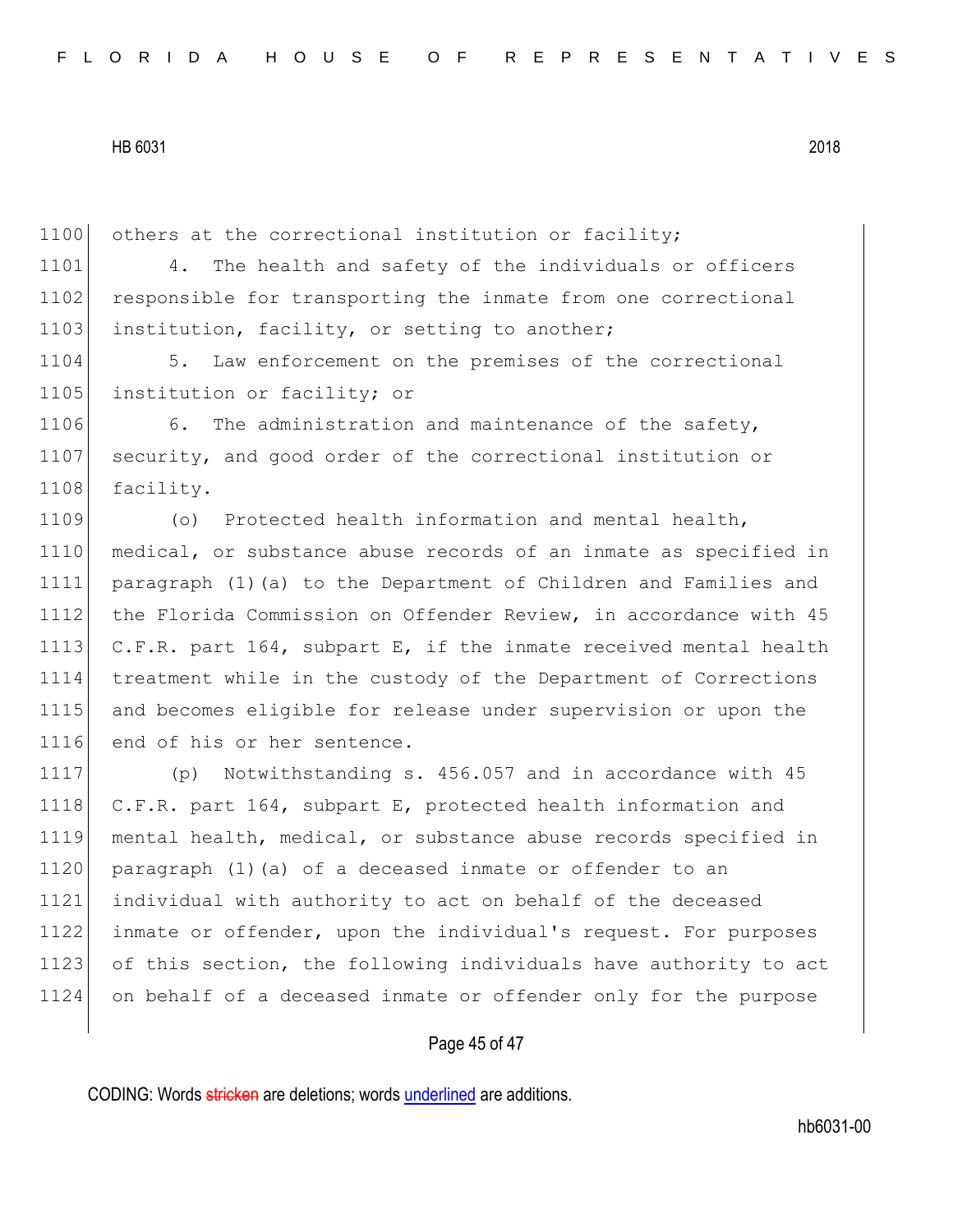1125 of requesting access to such protected health information and 1126 records:

1127 1. A person appointed by a court to act as the personal 1128 representative, executor, administrator, curator, or temporary 1129 administrator of the deceased inmate's or offender's estate;

1130 2. If a court has not made a judicial appointment under subparagraph 1., a person designated by the inmate or offender to act as his or her personal representative in a last will that is self-proved under s. 732.503; or

1134 3. If a court has not made a judicial appointment under 1135 subparagraph 1. or if the inmate or offender has not designated 1136 a person in a self-proved last will as provided in subparagraph 1137 2., only the following individuals:

1138 a. A surviving spouse.

1139 b. If there is no surviving spouse, a surviving adult 1140 child of the inmate or offender.

1141 c. If there is no surviving spouse or adult child, a 1142 parent of the inmate or offender.

 (q) All requests for access to a deceased inmate's or offender's protected health information or mental health, medical, or substance abuse records specified in paragraph (1)(a) must be in writing and must be accompanied by the following:

1148 1. If made by a person authorized under subparagraph 1149 (p)1., a copy of the letter of administration and a copy of the

## Page 46 of 47